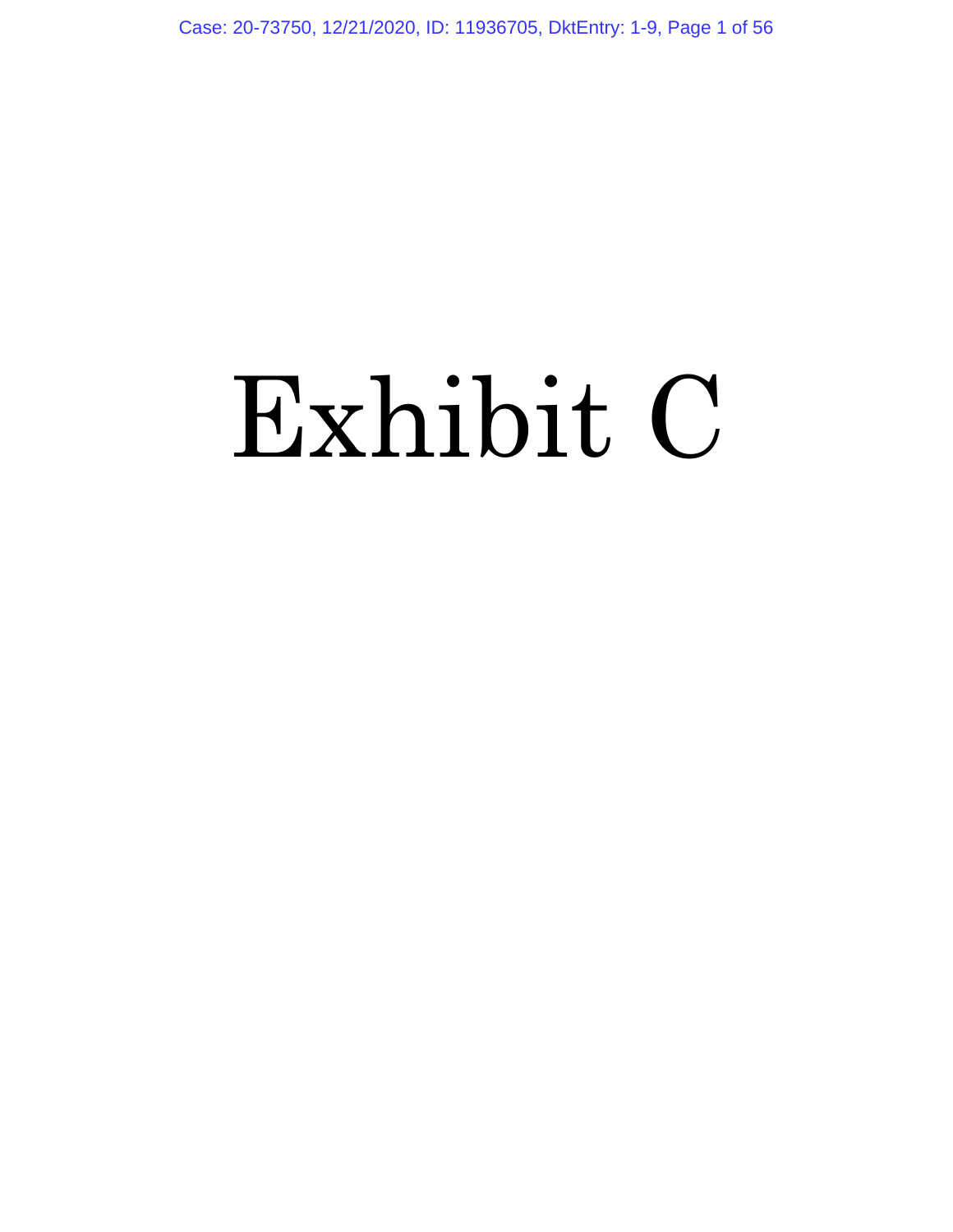# Case: 20-73750, 12/21/2020, ID: 11936705, DktEntry: 1-9, Page 2 of 56

| <b>SUMITED STATES</b><br><b>PROT</b>                                                                                                                                                                                                                                                                                                                                                                                                                                                                                                     | U.S. ENVIRONMENTAL PROTECTION AGENCY<br>Office of Pesticide Programs<br>Registration Division (7505P)<br>1200 Pennsylvania Ave., N.W.<br>Washington, D.C. 20460 | EPA Reg.<br>Number:<br>100-1623                                          | Date of Issuance:<br>10/27/20 |
|------------------------------------------------------------------------------------------------------------------------------------------------------------------------------------------------------------------------------------------------------------------------------------------------------------------------------------------------------------------------------------------------------------------------------------------------------------------------------------------------------------------------------------------|-----------------------------------------------------------------------------------------------------------------------------------------------------------------|--------------------------------------------------------------------------|-------------------------------|
|                                                                                                                                                                                                                                                                                                                                                                                                                                                                                                                                          | <b>NOTICE OF PESTICIDE:</b><br>$X$ Registration<br>Reregistration                                                                                               | <b>Term of Issuance:</b><br>Unconditional                                |                               |
|                                                                                                                                                                                                                                                                                                                                                                                                                                                                                                                                          | (under FIFRA, as amended)                                                                                                                                       | <b>Name of Pesticide Product:</b><br>A21472 Plus VaporGrip<br>Technology |                               |
|                                                                                                                                                                                                                                                                                                                                                                                                                                                                                                                                          | Name and Address of Registrant (include ZIP Code):                                                                                                              |                                                                          |                               |
| Syngenta Crop Protection, LLC<br>P.O. Box 18300<br>Greensboro, NC 27419                                                                                                                                                                                                                                                                                                                                                                                                                                                                  |                                                                                                                                                                 |                                                                          |                               |
| Note: Changes in labeling differing in substance from that accepted in connection with this registration must be submitted to and accepted by the<br>Registration Division prior to use of the label in commerce. In any correspondence on this product always refer to the above EPA registration number.                                                                                                                                                                                                                               |                                                                                                                                                                 |                                                                          |                               |
| On the basis of information furnished by the registrant, the above named pesticide is hereby<br>registered under the Federal Insecticide, Fungicide and Rodenticide Act.                                                                                                                                                                                                                                                                                                                                                                 |                                                                                                                                                                 |                                                                          |                               |
| Registration is in no way to be construed as an endorsement or recommendation of this product by<br>the Agency. In order to protect health and the environment, the Administrator, on his motion, may at<br>any time suspend or cancel the registration of a pesticide in accordance with the Act. The acceptance<br>of any name in connection with the registration of a product under this Act is not to be construed as<br>giving the registrant a right to exclusive use of the name or to its use if it has been covered by others. |                                                                                                                                                                 |                                                                          |                               |
| If the terms outlined below are not complied with, the registration will be subject to cancellation in<br>accordance with FIFRA section 6. Your release for shipment of the product constitutes acceptance of<br>these conditions. A stamped copy of the label is enclosed for your records.                                                                                                                                                                                                                                             |                                                                                                                                                                 |                                                                          |                               |
|                                                                                                                                                                                                                                                                                                                                                                                                                                                                                                                                          | Please also note that the record for this product currently contains the following CSFs:                                                                        |                                                                          |                               |
|                                                                                                                                                                                                                                                                                                                                                                                                                                                                                                                                          | Basic CSF dated 2/27/2020<br>Alternate CSF 1 dated 2/27/2020                                                                                                    |                                                                          |                               |
| <b>Signature of Approving Official:</b>                                                                                                                                                                                                                                                                                                                                                                                                                                                                                                  |                                                                                                                                                                 | Date:                                                                    |                               |
| Daniel Kenny, Chief                                                                                                                                                                                                                                                                                                                                                                                                                                                                                                                      |                                                                                                                                                                 | 10/27/20                                                                 |                               |

Herbicide Branch, Registration Division (7505P)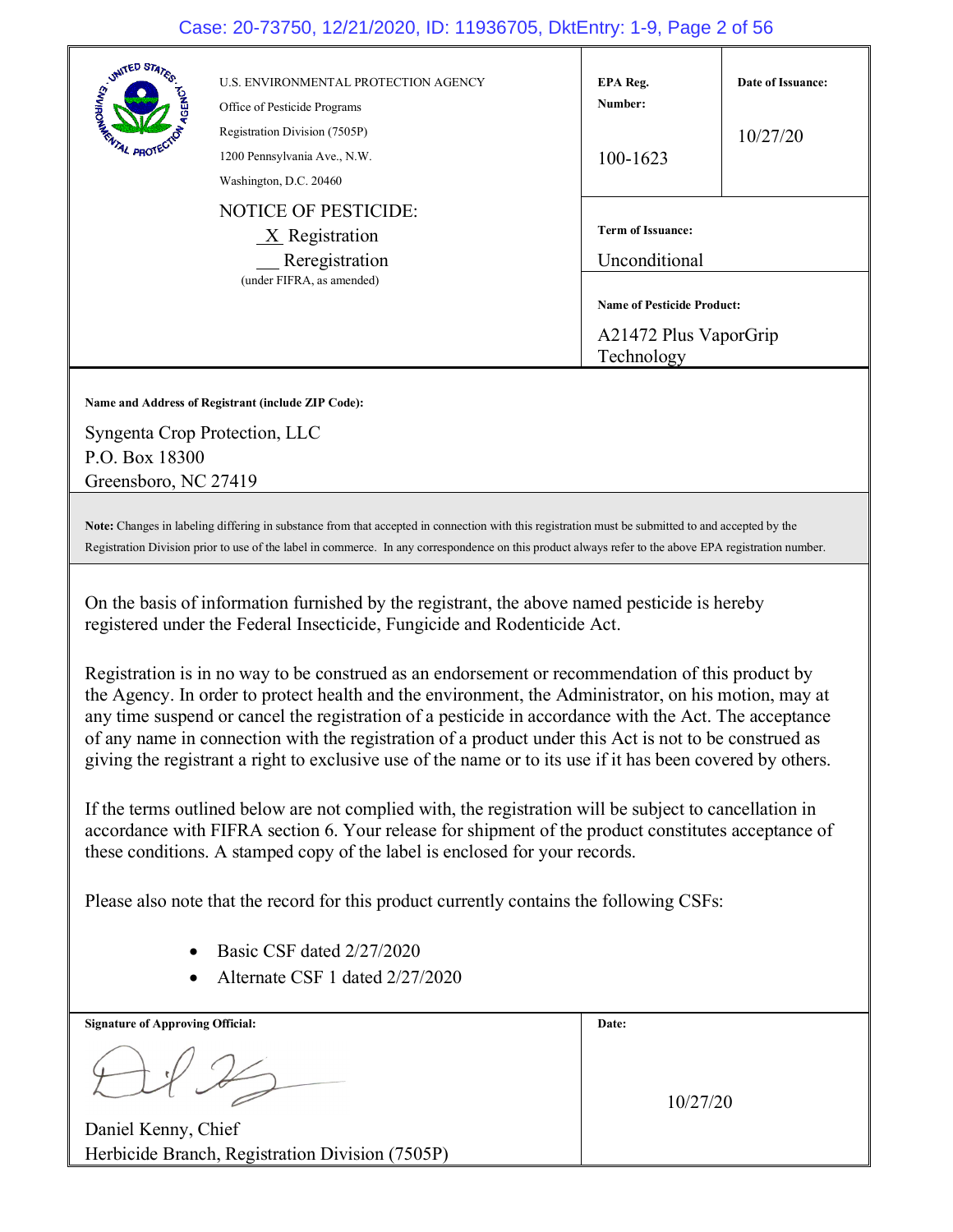Page 2 of 21 EPA Reg. No. 100-1623 Decision No. 565305

Should you wish to add/retain a reference to the company's website on your label, then please be aware that the website becomes labeling under the Federal Insecticide Fungicide and Rodenticide Act and is subject to review by the Agency. If the website is false or misleading, the product would be misbranded and unlawful to sell or distribute under FIFRA section 12(a)(1)(E). 40 CFR 156.10(a)(5) list examples of statements EPA may consider false or misleading. In addition, regardless of whether a website is referenced on your product's label, claims made on the website may not substantially differ from those claims approved through the registration process. Therefore, should the Agency find or if it is brought to our attention that a website contains false or misleading statements or claims substantially differing from the EPA approved registration, the website will be referred to the EPA's Office of Enforcement and Compliance.

This product is unconditionally registered in accordance with FIFRA section  $3(c)(5)$  provided that you comply with the terms listed below. This registration will automatically expire on December 20, 2025.

### *General Terms*

- 1. Submit and/or cite all data required for registration review of your product when the Agency requires all registrants of similar products to submit such data.
- 2. Submit one copy of the revised final printed label for the record before you release the product for shipment.

### *Labeling/Relabeling*

The previously approved labeling of A21472 Plus VaporGrip Technology [herein referred to by the alternate brand name: Tavium® Plus VaporGrip® Technology] contains an expiration date of December 20, 2020 and cannot be used beyond that date. New labeling is required on the product beyond this date. Beginning December 21, 2020, before using any product with expired labeling, users must first access a website maintained by Syngenta Crop Protection, LLC, to review directions for use and obtain a copy of the current final printed label, and must have that label in their possession at the time of use.

- 1. Final Printed Label. You must submit one copy of the final printed labeling that is consistent with the new accepted label to EPA before any existing product already in the channels of trade is relabeled with that label, or before you release any new product for shipment featuring that label. Any changes to the final printed labeling must be submitted to EPA before being used in future production.
- 2. Posting Updated Information for Users. From December 21, 2020 through December 20, 2025, you must maintain a website and publish the following material and statements in a clear and easily accessible manner:
	- a. A copy of the most current final printed label approved by EPA per paragraph 1;
	- b. "Tavium Plus VaporGrip Technology is a Restricted Use Pesticide.";
	- c. "The label affixed to the container in your possession may contain incomplete or outdated directions for use. Use of this product is prohibited unless the user has received and is in possession of the labeling linked on this website featuring an expiration date of December 20, 2025 at the time of use.";
	- d. "Users must comply in all respects with labeling featuring an expiration date of December 20, 2025, regardless of any contrary language on the label physically affixed to any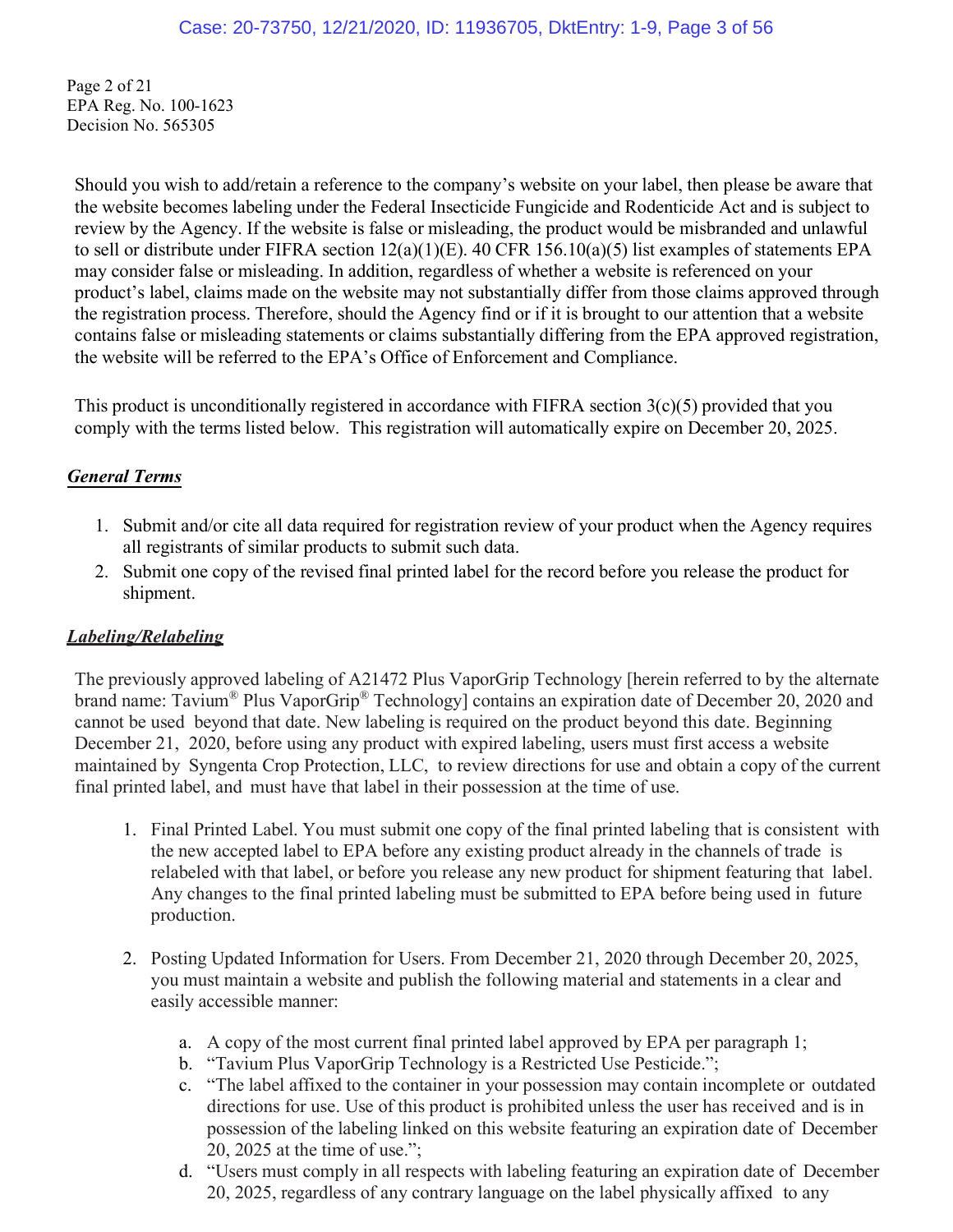Page 3 of 21 EPA Reg. No. 100-1623 Decision No. 565305

individual container."; and

e. "If you have any questions about the use of this product, please contact 1-866-Syngent(a) (866-796-4368)."

When relabeling as set forth below, either the sticker described below or the new label (approved on October 27, 2020) must be affixed to *each individual container* of Tavium Plus VaporGrip Technology (EPA Reg. No. 100-1623) that is intended for end use, sale or distribution.

- 3. Relabeling Product Already in Trade. All product currently in the channels of trade, in retail inventories, in the distribution chain (packaged and released for shipment), and product that was manufactured before December 20, 2020 must be relabeled with a sticker on the container with an approved label (dated October 27, 2020) accompanying the container, or the approved label (per paragraph number 1 above) on the container. If stickering is used then a sufficient number of copies of the current labeling (approved October 27, 2020) listing an expiration date of December 20, 2025 will be placed in the carton to accompany the number of individual containers in the carton. Syngenta Crop Protection agrees to the following:
	- a. All relabeling will be conducted in an EPA-registered establishment, and production must be reported per FIFRA Section 7.
	- b. The sticker will contain the following information:
		- i. "Restricted Use Pesticide";
		- ii. "The label affixed to this container contains incomplete or outdated directions for use. Use of this product is prohibited unless the user has received and is in possession of the current labeling listing an expiration date of December 20, 2025 at the time of use."; and
		- iii. "User must comply in all respects with new label(ing) listing an expiration date of December 20, 2025, regardless of any contrary language on existing label physically affixed to any individual container."
	- c. Copies of the approved labels must be provided to distributors and must accompany each stickered container at all times.
	- d. Communicate efficiently with EPA and Syngenta Crop Protection's entire distribution chain. Specifically:
		- i. By December 31, 2020, Syngenta Crop Protection must submit to EPA a list of known distributors and retailers that may have received product with previously-accepted labels. (Such list shall be treated by EPA as confidential business information if submitted under a claim of Confidential Business Information).
		- ii. By December 31, 2020, Syngenta Crop Protection must inform all distributors and retailers on that list of the need, as it is represented in this letter, to relabel, of the legal liability that would result from their sale or distribution of product with previouslyaccepted labels after December 20, 2020, and that relabeling are production activities under FIFRA and no retailer or distributor may begin any production activities until their establishment is registered with EPA.
		- iii. For those distributors and retailers that are able to relabel in an EPA-registered establishment, Syngenta Crop Protection must instruct them how to affix the Sticker or the new printed label to each product container, and must supply the new approved labels (dated October 27, 2020) and stickers in order for them to do so.
		- iv. For those distributors and retailers that are interested in registering an establishment for pesticide production, Syngenta Crop Protection must refer them to procedures on how to register with EPA as a registered establishment and remind them of FIFRA's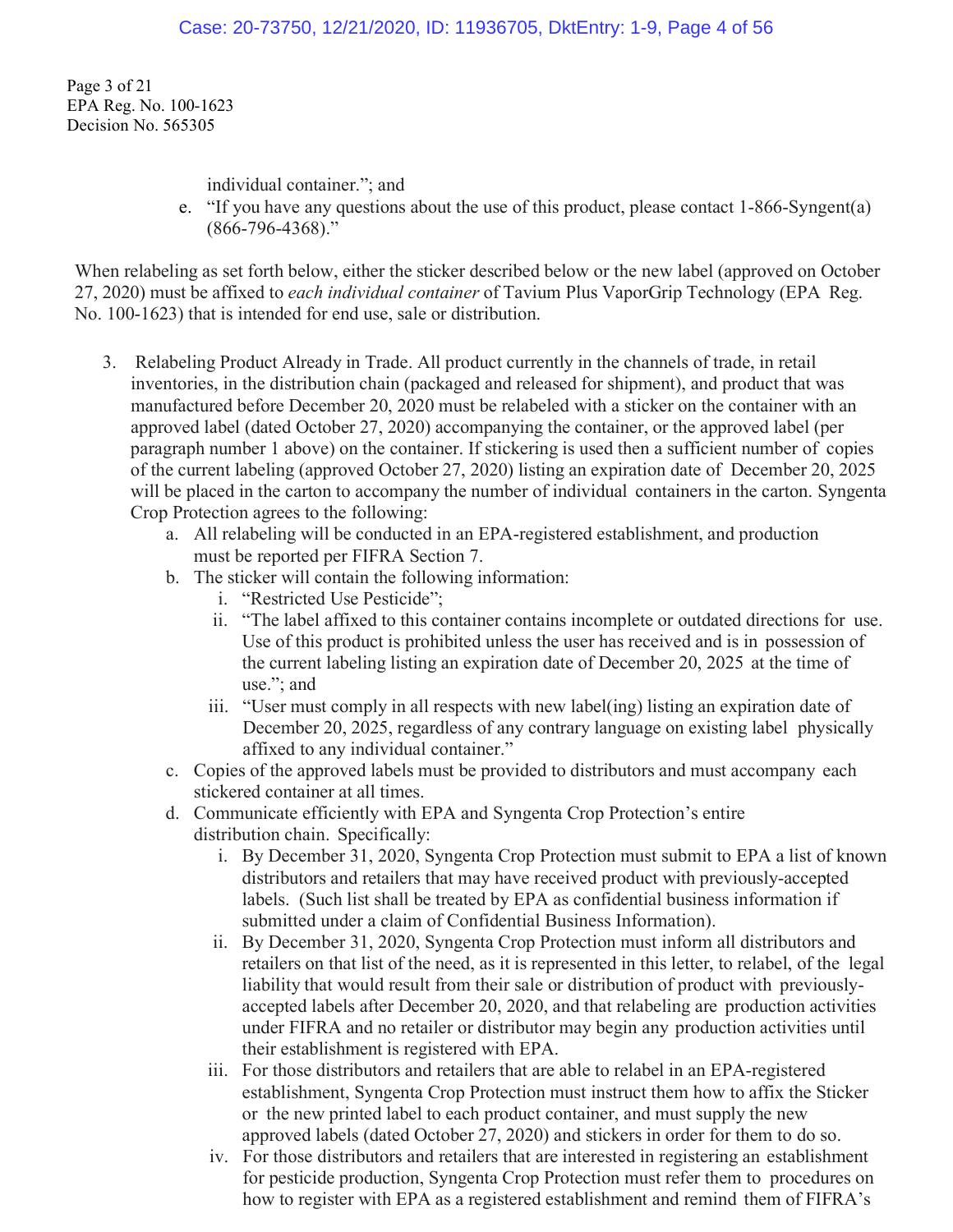Page 4 of 21 EPA Reg. No. 100-1623 Decision No. 565305

production reporting requirements.

- e. For those distributors and retailers who do not intend to relabel themselves, Syngenta Crop Protection must inform them who to contact so that Syngenta Crop Protection can immediately reclaim the inventory. If Syngenta Crop Protection performs the relabeling, it must be done at an EPA-registered establishment, and all production must be reported per FIFRA section 7.
- f. Syngenta Crop Protection must provide EPA a copy of each communication required above within 30 days of each communication.
- 4. New Production. Syngenta Crop Protection is responsible for ensuring all product produced, packaged, and released for shipment beginning December 21, 2020 and thereafter bears the new final printed labeling submitted to EPA per paragraph number 1 above. Syngenta Crop Protection must ensure all production activities take place in an EPA-registered establishment and that all production is reported pursuant to FIFRA section 7.

You are advised that if you wish to add/retain a reference to the company's website on your label, then the website becomes "labeling" under FIFRA. If the website content is false or misleading, all products referencing the website would be misbranded and it would be unlawful to sell or distribute them under FIFRA section 12(a)(1)(E). In addition, regardless of whether a website is referenced on your product's label, claims made on the website may not substantially differ from those claims approved through the registration process. Should the Agency find, or if it is brought to our attention, that a website contains false or misleading statements or claims substantially differing from the EPA-accepted registration, the matter will be referred to the EPA's Office of Enforcement and Compliance.

### *Herbicide Resistance Management Plan*

5. You must maintain, update and follow an Herbicide Resistance Management Plan (HRM) as described in Appendix D regarding field detection and remediation, education, evaluation, reporting, and best management practices (BMPs).

### *Tank Mixing, Spray Drift, and Volatility-Reduction Adjuvant Requirements*

6. You must maintain a website at [www.TaviumTankMix.com.](http://www.taviumtankmix.com/) That website will include a list of products that have been tested pursuant to Appendix A and found, based upon such testing, not to adversely affect the spray drift properties of Tavium Plus VaporGrip Technology. The website will identify a testing protocol, consistent with Appendix A, that is appropriate for determining whether the tested product will adversely affect the drift properties of Tavium Plus VaporGrip Technology. The website must state that any person seeking to have a product added to the list of approved tank mix partners must perform a study either pursuant to the testing protocol identified on the website or another protocol that has been approved for the particular purpose by EPA, and must submit the test data and results, along with a certification that the studies were performed either pursuant to the testing protocols identified on the website or pursuant to another protocol(s) approved by EPA and that the results of the testing support adding the product to the list of products tested and found not to adversely affect the spray drift properties of Tavium Plus VaporGrip Technology, to Syngenta. Syngenta will determine whether the testing and results conform to the conditions prescribed in this protocol and, depending on the test conditions and results, will either post the product on the website at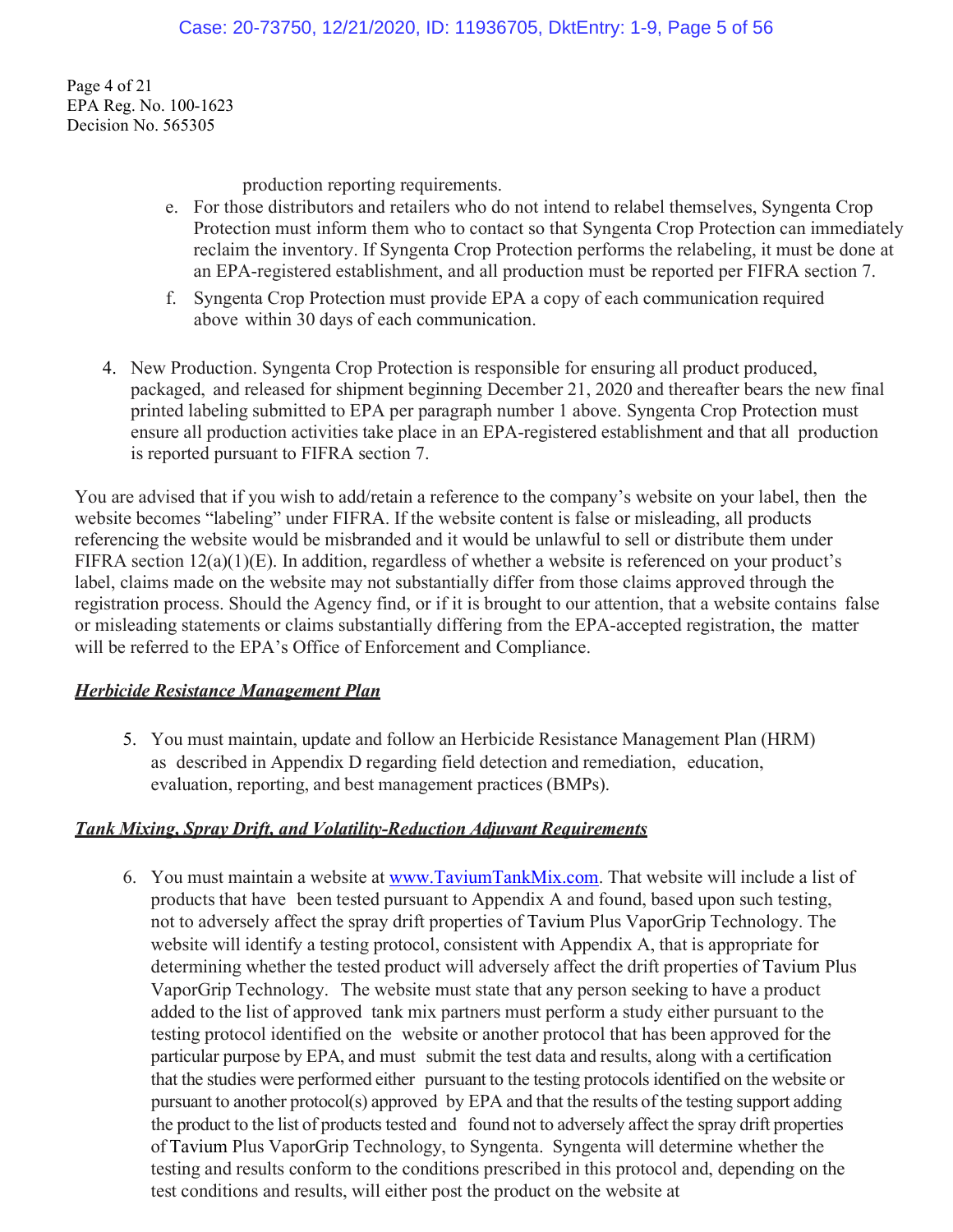Page 5 of 21 EPA Reg. No. 100-1623 Decision No. 565305

> [www.TaviumTankMix.com](http://www.taviumtankmix.com/) or notify the third-party entity that the product did not meet the requirements for posting. Once notified by a third party, you will add appropriately certified products to the list no more than 90 days after you receive such notice. Testing of tank-mix products must be conducted in compliance with procedures as stated forth in Appendix A.

- 7. All test data relating to the impact of tank-mixing any product with Tavium Plus VaporGrip Technology on drift properties of Tavium Plus VaporGrip Technology generated by you or somebody working for you or submitted to Syngenta by a third party, along with a certification indicating whether the study was performed either pursuant to the testing protocols identified on the website or pursuant to other protocols approved by EPA and whether the results of the testing support adding the product to the list of products tested and found not to adversely affect the spray drift properties of Tavium Plus VaporGrip Technology, must be retained by Syngenta. Any and all such records must be submitted to the EPA's Office of Pesticide Programs upon request.
- 8. The prohibition of using products in a tank-mix with Tavium Plus VaporGrip Technology unless the product used is contained on the list [www.TaviumTankMix.com,](http://www.taviumtankmix.com/) and the identification of the website address, shall be included in educational and information materials developed for Syngenta, including the materials identified in Appendix D, Section B.
- 9. Testing of any volatility-reduction agent must be conducted in compliance with procedures as set forth in Appendices A and E. Any potential volatility-reduction agent must demonstrate passing results for both wind tunnel testing set forth in Appendix A and humidome testing set forth in Appendix E.
- 10. Syngenta must maintain a Volatility-Reduction Adjuvant tab (may also be called Volatility Reduction Agent, pH-Buffering Adjuvant, or pH-Buffering Agent) on the website at [www.TaviumTankMix.com.](http://www.taviumtankmix.com/) The website must identify testing protocols, consistent with Appendices A and E. Products that have been tested pursuant to such testing protocols by Syngenta, and found, based upon testing, to meet the passing requirements according to Appendices A and E may be added to the list of approved volatility-reduction adjuvant products on the website tab described above. Syngenta must retain copies of all data and analysis from test performed by, or provided to, Syngenta based on the Appendices A and E protocols. Upon the Agency's request, copies of such test data and analysis must be submitted to EPA's Office of Pesticide Programs, along with certification indicating whether the study was performed either pursuant to the testing protocols identified on the website or pursuant to other protocols approved by EPA and whether the results of the testing support adding the product(s) to the list of products tested and found meet the passing requirements of the testing standards in Appendices A and E.
- 11. If a third party requests the addition of a volatility-reduction adjuvant, at the discretion of Syngenta, the registrant will perform wind tunnel and humidome studies pursuant to the testing protocols in Appendix A and E or request the third-party to perform such studies. Should registrant decline to perform testing, the third-party entity or a testing facility on their behalf must perform a study pursuant to the testing protocol identified on the website and must submit to Syngenta the test data and results, along with certification that the studies were performed pursuant to the testing protocols identified on the website and that the results of the testing support adding the product to the list of approved volatility-reduction adjuvants for Tavium Plus VaporGrip Technology. Syngenta will determine whether the testing and results conform to the conditions prescribed in the protocols and, depending on the test conditions and results, will either post the product on the website at [www.TaviumTankMix.com](http://www.taviumtankmix.com/) or notify the third-party entity that the product did not meet the requirements for posting. Once notified by a third party, you will add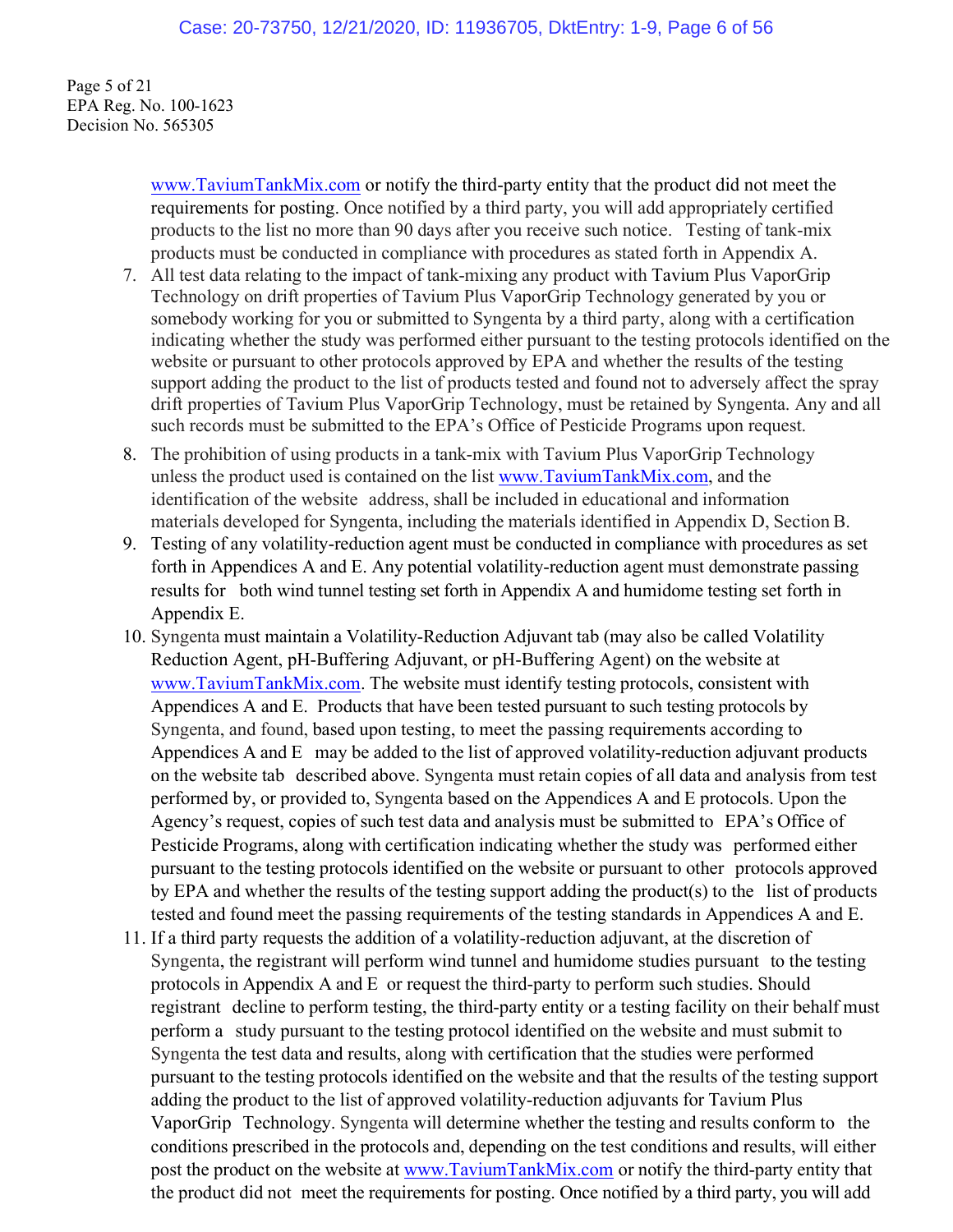Page 6 of 21 EPA Reg. No. 100-1623 Decision No. 565305

> appropriately certified products to the list no more than 90 days after you receive such notice. Syngenta will retain records related to this third-party testing and will supply these records to EPA upon their request.

- 12. The requirement that an approved volatility-reduction adjuvant must always be tank-mixed with Tavium Plus VaporGrip Technology, and the identification of the website address for [www.TaviumTankMix.com](http://www.taviumtankmix.com/) containing the list of approved volatility reduction adjuvants shall be included in educational and information materials developed by or for Syngenta, including materials identified in Appendix D, Section B.
- 13. So long as the Tavium Plus VaporGrip Technology registration continues to require use of a volatility-reduction adjuvant with every application, Syngenta will:
	- Take appropriate action(s) to ensure that a sufficient supply of a qualified volatilityreduction agent is in the channels of trade for all Tavium Plus VaporGrip Technology applications, as described below. To ensure the supply of qualified volatility-reduction agent is sufficient, Syngenta will for the 2021, 2022, 2023, 2024 and 2025 use seasons: (1) project and monitor distribution of Tavium Plus VaporGrip Technology, and (2) monitor available qualified volatility-reduction agent s in relevant channels of trade; and for the 2021 use season (3) use reasonable efforts to make available additional supplies if needed to ensure sufficient quantities of a qualified volatility-reduction agent is available to allow lawful application of the full quantity of Tavium Plus VaporGrip Technology that is available in the channels of trade; and (4) use reasonable efforts, if needed, to maintain capacity to produce an additional qualified volatility-reduction agent (or to cause more of a qualified volatility- reduction agent to be produced) whenever any further need is anticipated for lawful applications with Tavium Plus VaporGrip Technology.
	- Make reasonable efforts with appropriate distribution networks (i) to make qualified volatility- reduction agents available to applicators in all locations where Tavium Plus VaporGrip Technology will be applied, before any applicator would apply Tavium; and (ii) to provide access to a qualified volatility- reduction agent either through the same retail outlets as Tavium Plus VaporGrip Technology, or, if necessary in particular locations, available from other readily accessible sources. Syngenta will provide a list of qualified volatility-reduction agents through posting information o[n](http://www.taviumtankmix.com/) [www.TaviumTankMix.com.](http://www.taviumtankmix.com/)
	- Ensure that all training materials clearly require the mandatory use of a qualified volatility- reduction agent with every Tavium Plus VaporGrip Technology application. Work with State authorities to ensure that appropriate training occurs before any application of Tavium Plus VaporGrip Technology is made.
	- Syngenta will make records available to EPA on the qualification of volatility-reduction agents and Syngenta's compliance with the foregoing terms, upon EPA's request.

### *Enhanced Reporting*

Syngenta must submit the information identified below to EPA's Office of Pesticide Programs under section 6(a)(2), or under 40 CFR 159.195, unless you have previously submitted that information to EPA's Office of Pesticide Programs. To the extent that this reporting requirement conflicts with or is more narrow than any reporting requirements of section  $6(a)(2)$ , 40 CFR part 159, or EPA's letter of March 27, 2020 pursuant to 40 CFR 159.195(c), the broader reporting requirement applies.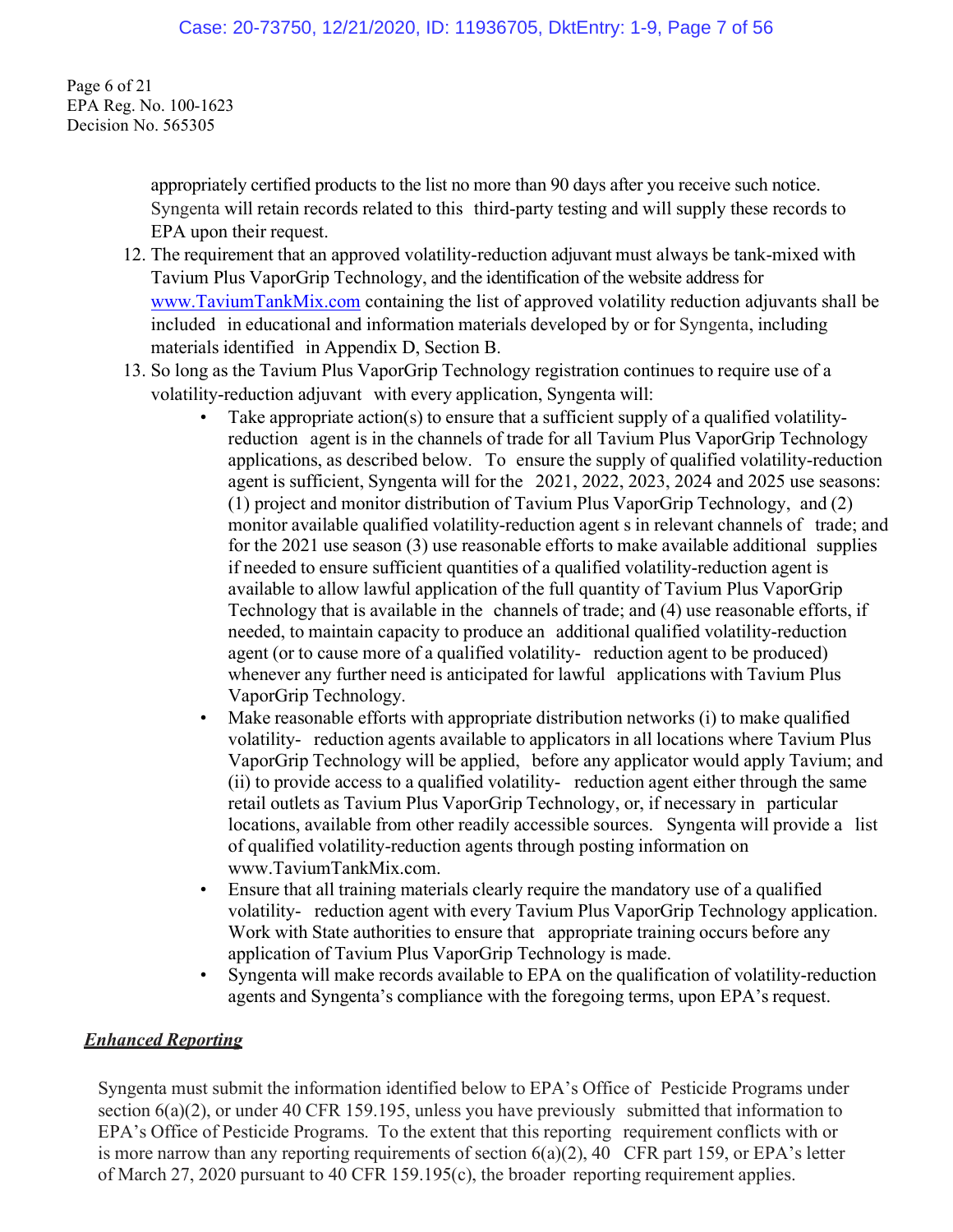Page 7 of 21 EPA Reg. No. 100-1623 Decision No. 565305

- 14. Information received by telephone or in writing regarding potential damage to non-target vegetation from use of dicamba during the 2021-2025 growing seasons regardless of any determination that the incident resulted from misuse (intentional or accidental). Information must be forwarded to EPA regardless of which dicamba product may have been used and/or whether or not the alleged damage resulted from a product being used according to label directions. Data must be organized by product and state to the extent practicable, and must include all available information regarding acreage involved, plant species involved, severity of damage, date and location (coordinates) of incident, known dicamba applications in vicinity of incident, location of application (coordinates), distance from application to incident, temperature and humidity data at time of application, and similar information received. Incident data must be submitted in narrative form and in a spreadsheet format. This information must be submitted with cumulative totals and be submitted annually, by January 15 (beginning by January 15, 2022) and final report with all then available information due September 30, 2025.
- 15. Information received by telephone or in writing regarding reports of dicamba-resistant weeds, and cases of weed control failure and/or suspected resistance. All information must be forwarded to EPA regardless of which dicamba product may have been used and/or whether or not the alleged resistance occurred after an application made according to label directions. This information must be submitted annually by January 15 (beginning January 15, 2022) and final report with all then available information due September 30, 2025.
- 16. Any information received by Syngenta or finding in an analysis conducted by Syngenta that foods/commodities contain dicamba residues from Tavium plus VaporGrip Technology that are not covered by a tolerance or exceed established tolerance levels. This information must be submitted annually by January 15 (beginning January 15, 2022) and final report with all then available information due September 30, 2025.

#### *Hooded Sprayer Qualification Requirement*

- 17. Testing of hooded sprayers must be conducted in compliance with procedures as set forth in Appendix F.
- 18. If Tavium Plus VaporGrip Technology label provides for a reduced buffer when a qualified hooded sprayer is used, Syngenta must maintain a hooded sprayer tab on the website at [www.TaviumTankMix.com](http://www.taviumtankmix.com/) identifying the qualified hooded sprayers. The website must identify a testing protocol, consistent with Appendix F, that is appropriate for determining whether spray drift of dicamba from the proposed hooded sprayer is equivalent to or less than (*i.e.*, not statistically greater than) that from the established baseline hooded sprayer in Appendix F. Hooded sprayers that have been tested pursuant to Appendix F by Syngenta and found, based upon such testing, to reduce the spray drift of dicamba to a level that is equivalent to or less than that from the established baseline hooded sprayer identified in Appendix F may be added to the list of qualified hooded sprayers on the website tab described above. Syngenta must retain copies of all data and analysis from tests performed by, or provided to, Syngenta based on the Appendix F protocol. Upon the Agency's request, copies of such test data and analysis must be submitted to EPA's Office of Pesticide Programs, along with certification indicating whether the study was performed pursuant to the testing protocols identified on the website and whether the results of the testing support adding the tested hooded sprayer to the list of products tested and found to result in spray drift of dicamba to a level that is equivalent to or less than that from the established baseline hooded sprayer identified in Appendix F.
- 19. Additionally, the website must state that any other person or entity seeking to have a hooded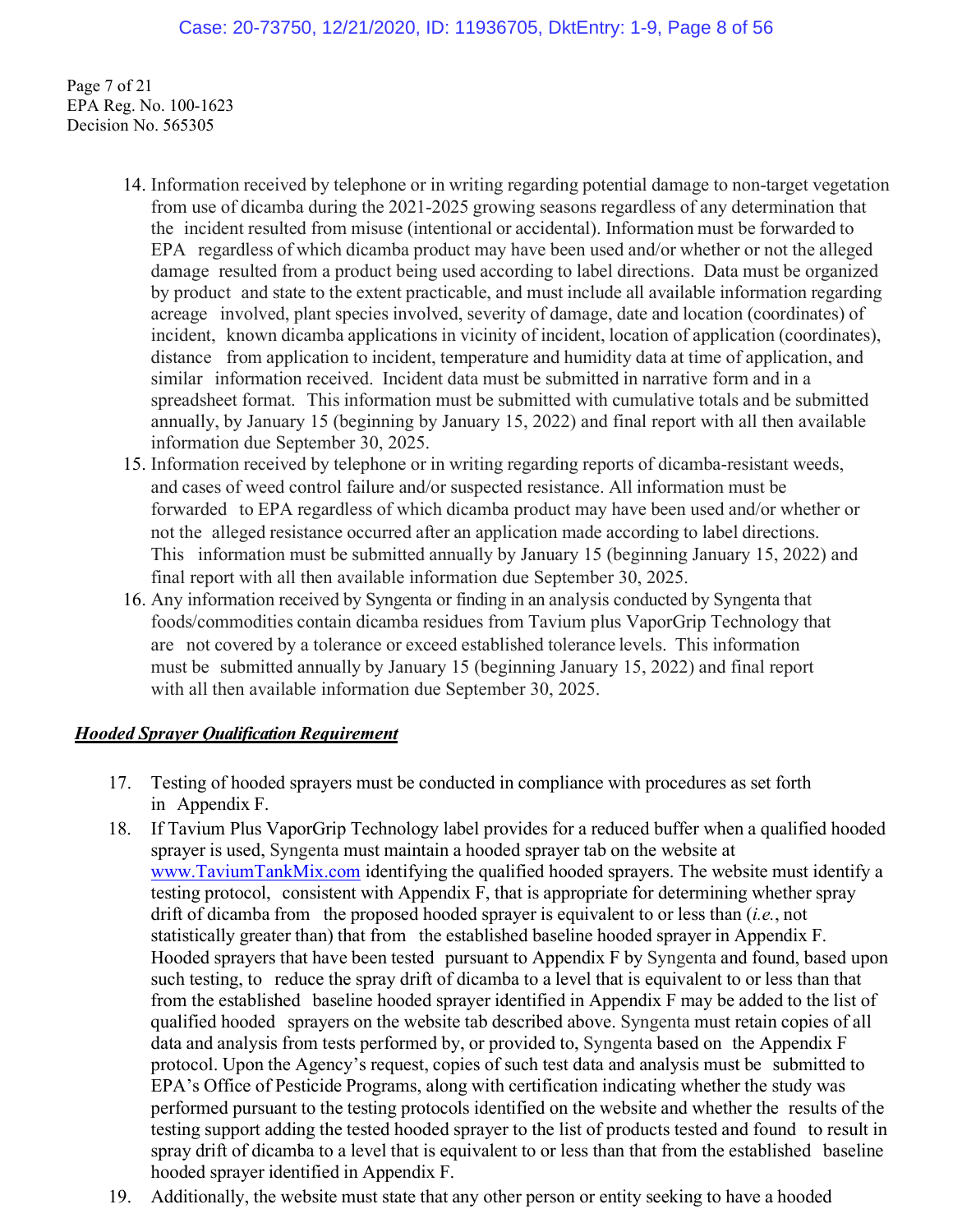Page 8 of 21 EPA Reg. No. 100-1623 Decision No. 565305

> sprayer added to Syngenta's s list of qualified hooded sprayers must contact Syngenta Crop Protection prior to any testing for this purpose. At the discretion of Syngenta, Syngenta will either perform a study pursuant to the testing protocol herein or request the third-party to perform such study. Should Syngenta decline to perform testing, the third-party entity or a testing facility on their behalf must perform a study pursuant to the testing protocol identified on the website and must submit to Syngenta the test data and results, along with certification that the studies were performed pursuant to the testing protocol identified on the website and that the results of the testing support adding the hooded sprayer to the list of qualified hooded sprayers for dicamba. Syngenta will certify that the testing and results conform to the conditions prescribed in this protocol and, pursuant to the test conditions and results, will either post the hooded sprayer on the website at [www.TaviumTankMix.com](http://www.taviumtankmix.com/) or notify the third-party entity that the hooded sprayer did not meet the requirements for posting. Syngenta will retain records related to this third-party testing of hooded sprayers and will supply these records to EPA upon their request.

20. Dicamba application requirements when using qualified hooded sprayers, the listing of qualified hooded sprayers on the [www.TaviumTankMix.comw](http://www.taviumtankmix.com/)ebsite, and the identification of the website address shall be included in educational and information materials developed by or for Syngenta, including the materials identified in Appendix D, Section B(l).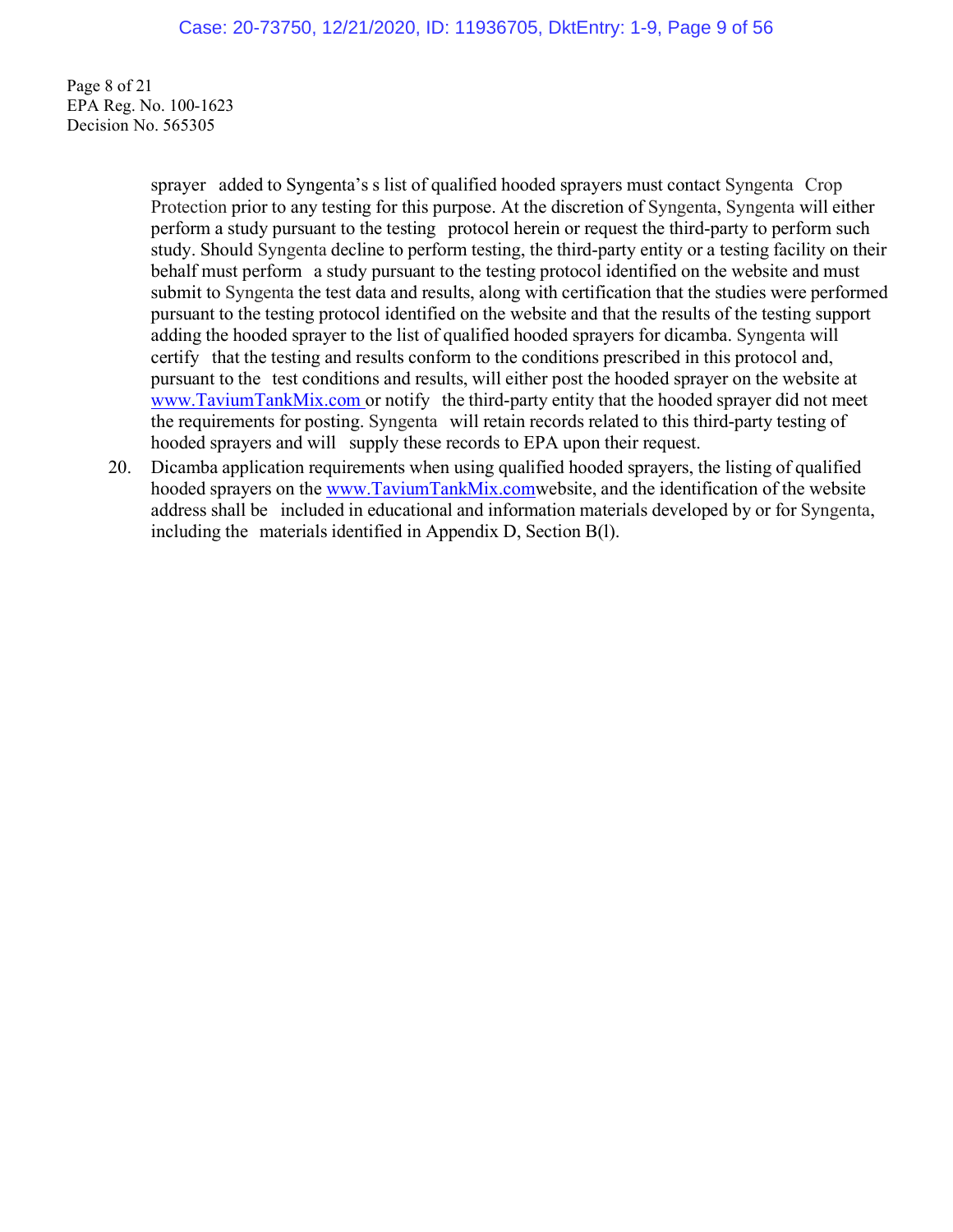Page 9 of 21 EPA Reg. No. 100-1623 Decision No. 565305

### **Appendix A**

Testing of Tank Mix Products for Spray Drift Properties

Products proposed for tank-mixing with Tavium plus VaporGrip Technology may be added to the list of products that will not adversely affect the spray drift properties of Tavium plus VaporGrip Technology contained on the web site if a study is performed under the testing conditions set forth below; the test information is reported as set forth below; and the results are interpreted as set forth below and the interpretation supports adding the tested product to the list of products that will not adversely affect the spray drift properties of Tavium plus VaporGrip Technology:

Testing Conditions

Spray chamber test using conditions described in ASTM E-2798-11; or Wind Tunnel test using conditions described in EPA Final Generic Verification Protocol for Testing Pesticide Application Spray Drift Reduction Technologies for Row and Field Crops (September 2013)

| Testing Media:        | Tavium plus VaporGrip Technology + Tavium plus<br>VaporGrip Technology Proposed Tank Mix Product |
|-----------------------|--------------------------------------------------------------------------------------------------|
| Test Nozzle:          | Tee Jet® TTI 11004 at 63 psi                                                                     |
| Number of Replicates: | 3 for each tested medium                                                                         |

Reporting

Validation information as summarized in Appendix B

Full droplet spectrum to be reported for each replicate of each tested medium

Perform AGDISP (8.26) modeling run for each replicate droplet spectrum for each tested medium (AGDISP input parameters described in Appendix C)

Establish 110 foot spray drift deposition estimates from AGDISP run on each replicate for each tested medium

Establish mean and standard deviation of 110 foot deposition for the 3 replicates of each tested medium

One-tail (upper bound) t-test  $(p=0.1)$  to determine if proposed tank-mix product is above Tavium Plus VaporGrip Technology 110 foot spray drift deposition.

Interpretation of Results

If mean 110 foot deposition for proposed tank-mix product is not statistically greater than mean 110 foot deposition for Tavium Plus VaporGrip Technology, proposed tank-mix product can be added to the list of products that will not adversely affect the spray drift properties of Tavium Plus VaporGrip Technology contained on the web site. If mean 110 foot deposition for proposed tank-mix product is statistically greater than mean 110 foot deposition for Tavium Plus VaporGrip Technology, proposed tank-mix product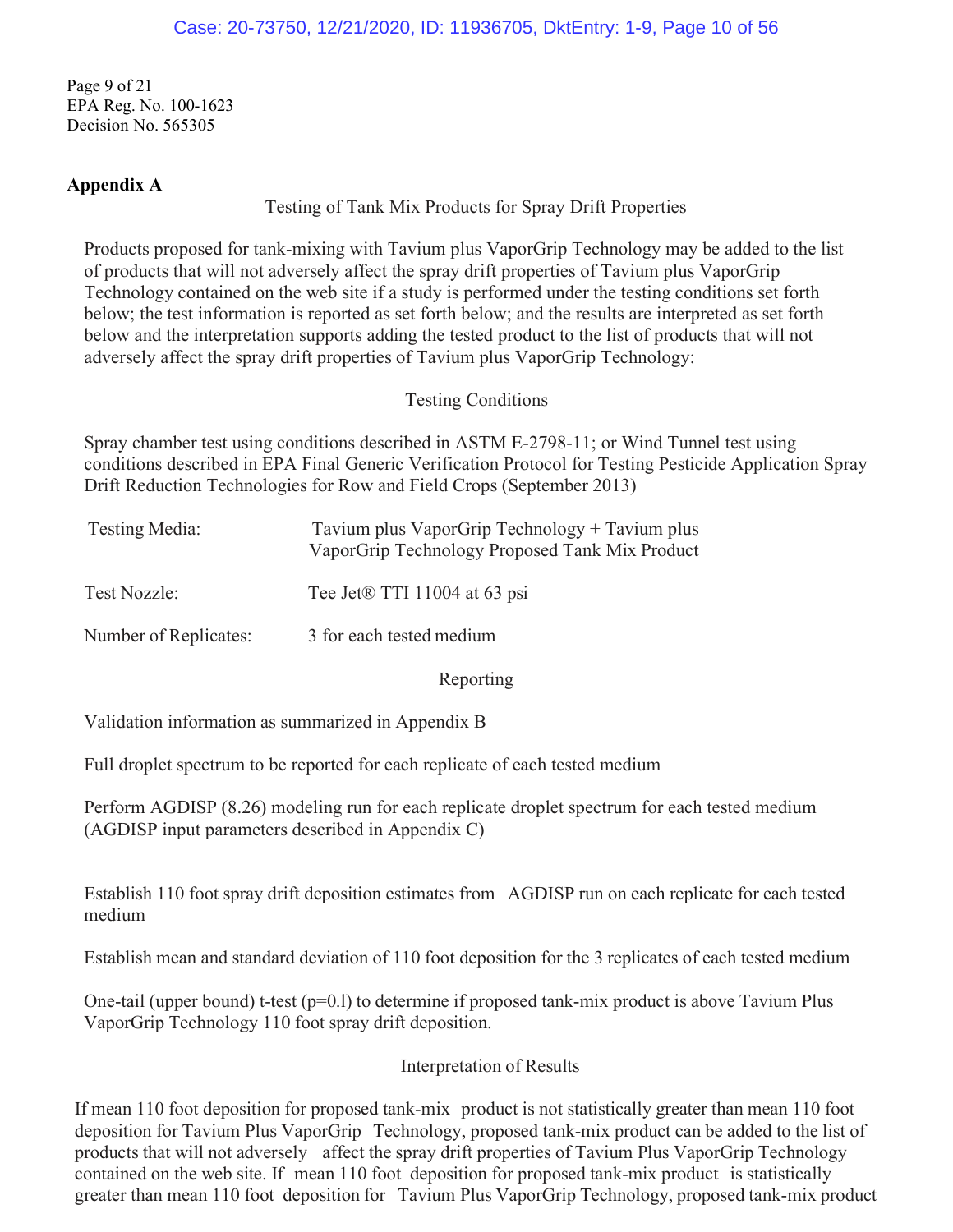Page 10 of 21 EPA Reg. No. 100-1623 Decision No. 565305

cannot be added to the list of products that will not adversely affect the spray drift properties of Tavium Plus VaporGrip Technology contained on the web site. Results from other testing protocols will be acceptable for adding products to the list of products that will not adversely affect the spray drift properties of Tavium Plus VaporGrip Technology provided that EPA has determined in writing that such other protocol is appropriate for such purpose.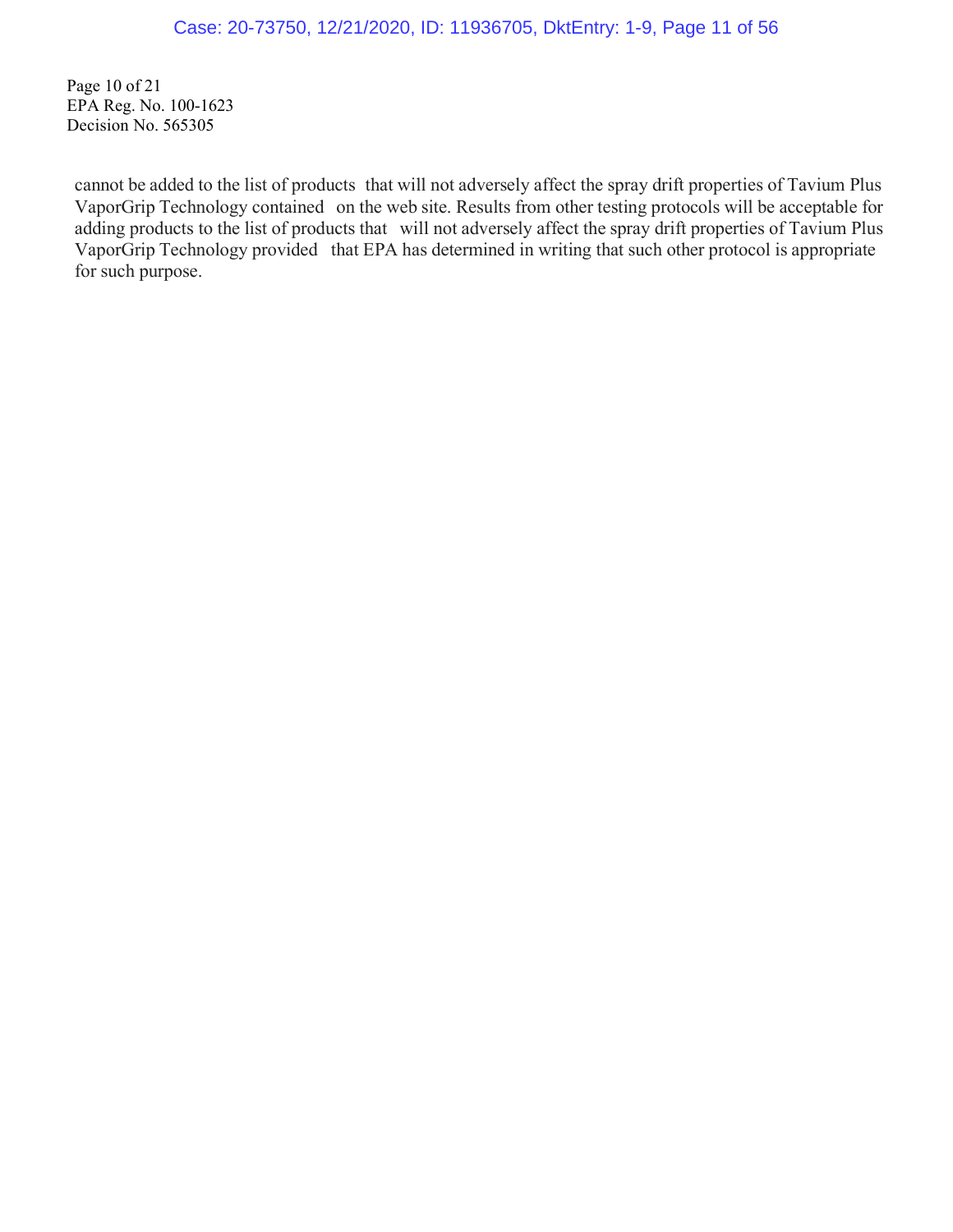### Case: 20-73750, 12/21/2020, ID: 11936705, DktEntry: 1-9, Page 12 of 56

Page 11 of 21 EPA Reg. No. 100-1623 Decision No. 565305

#### **Appendix B**

#### Validation Criteria

a. Detailed information of instrument setting and measurements

- The distance from the nozzle tips to the laser settings

- Measurements of airspeed and flow rate of liquid

b. Detailed information of test substances

- Volume composition and density of Tavium Plus VaporGrip Technology formulation and tank mixes

c. Summary of the entire spray output distribution for each nozzle/tank mixes with statistical analysis of replicates.

d. Graphical outputs of Sympatec Helos laser diffraction particle size analyzer FOR individual spectrum

e. Report of Dv0.1 (SD), Dv0.5 (SD), and DV0.9 (SD) as well as mean % fines of  $\leq 141 \text{pm SD}$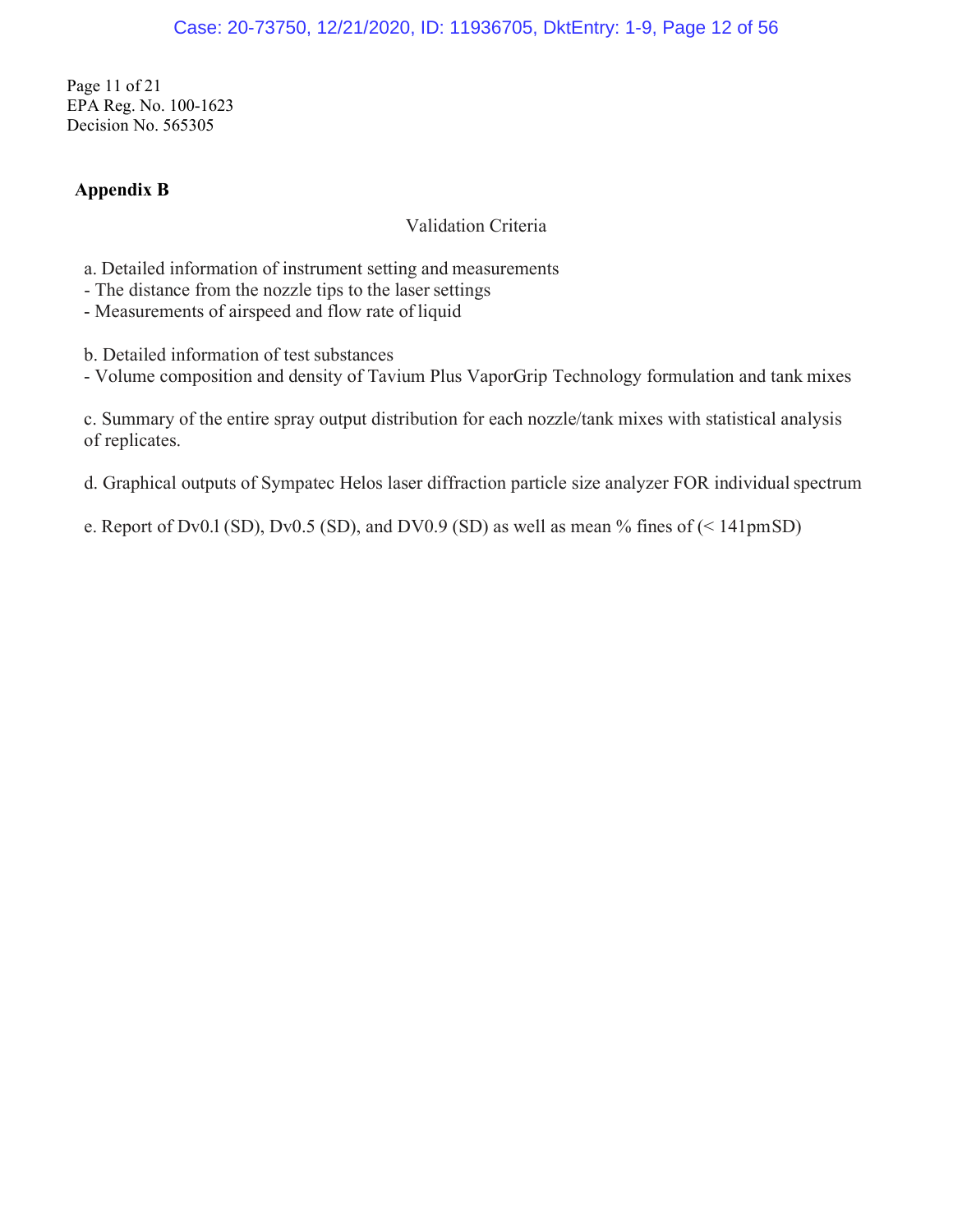Page 12 of 21 EPA Reg. No. 100-1623 Decision No. 565305

### **Appendix C**

## AGDISP Input Parameters

| Parameter<br>Value<br>Comments                                         |                     |                                                                                                                      |  |  |  |
|------------------------------------------------------------------------|---------------------|----------------------------------------------------------------------------------------------------------------------|--|--|--|
| <b>Application Method Section</b>                                      |                     |                                                                                                                      |  |  |  |
| Method                                                                 | Ground              |                                                                                                                      |  |  |  |
| Nozzle Type                                                            | Flat fan (Default)  | The direct use of the DSD overrides the use of                                                                       |  |  |  |
| "nozzle type"                                                          |                     |                                                                                                                      |  |  |  |
| <b>Boom Pressure</b>                                                   | 63 psi              | If nozzles/tank mixes were tested at 63 psi. It has to                                                               |  |  |  |
|                                                                        |                     | be consistent with tank mix as well as Tavium plus                                                                   |  |  |  |
|                                                                        |                     |                                                                                                                      |  |  |  |
|                                                                        |                     | VaporGrip Technology for<br>both TeeJet® and AIXR nozzles                                                            |  |  |  |
| Release Height                                                         | $\overline{3}$ ft   | Default                                                                                                              |  |  |  |
| <b>Spray Lines</b>                                                     | $\overline{20}$     | Default                                                                                                              |  |  |  |
|                                                                        |                     | Meteorology Section                                                                                                  |  |  |  |
| Wind Type                                                              | Single height       | Default                                                                                                              |  |  |  |
| Wind Speed                                                             | 15 mph              | Under bound from label                                                                                               |  |  |  |
| <b>Wind Direction</b>                                                  | $-90$ deg           | Worst-case and default                                                                                               |  |  |  |
| Temperature                                                            | 65F                 | Default                                                                                                              |  |  |  |
| <b>Relative Humidity</b>                                               | 50%                 | Default                                                                                                              |  |  |  |
|                                                                        |                     | <b>Surface Section</b>                                                                                               |  |  |  |
| Angles                                                                 | $\overline{0}$      | Default                                                                                                              |  |  |  |
| Canopy                                                                 | None                | Default                                                                                                              |  |  |  |
| <b>Surface Roughness</b>                                               | $0.12$ ft           | Mean of "crops" cover type                                                                                           |  |  |  |
| <b>Application Technique Section</b>                                   |                     |                                                                                                                      |  |  |  |
| <b>Nozzles</b>                                                         | 54, even spacing    | Standard boom setup                                                                                                  |  |  |  |
| From wind tunnel results,<br><b>DSD</b>                                |                     |                                                                                                                      |  |  |  |
|                                                                        | imported in library |                                                                                                                      |  |  |  |
| Atmospheric                                                            | <b>Strong</b>       | Default                                                                                                              |  |  |  |
| stability                                                              |                     |                                                                                                                      |  |  |  |
| <b>Swath Section</b>                                                   |                     |                                                                                                                      |  |  |  |
| Swath width                                                            | 90 ft               | Standard boom                                                                                                        |  |  |  |
| Swath displacement                                                     | $\overline{0}$ ft   | Worst-case                                                                                                           |  |  |  |
| Spray Material Section                                                 |                     |                                                                                                                      |  |  |  |
| Spray volume rate                                                      | $15$ gal/A          | From label                                                                                                           |  |  |  |
| Volatile/nonvolatile                                                   | M 1768 at 1.72% v/v | To calculate volatile/nonvolatile fraction in the tank                                                               |  |  |  |
| fraction<br>mix for the model input, provide detailed                  |                     |                                                                                                                      |  |  |  |
| information of the tested formulations and tank                        |                     |                                                                                                                      |  |  |  |
| mixes. See sample calculation, below <sup>1</sup>                      |                     |                                                                                                                      |  |  |  |
|                                                                        |                     | <sup>1</sup> The tested mixture was 1.72% (v/v) Tavium. Tavium has a density of 10.2 lb/gal and contains 42.8% (w/v) |  |  |  |
| dicamba DGA salt (2.9 lb acid equivalent/gal).                         |                     |                                                                                                                      |  |  |  |
| For example, a 10-gallon batch would contain the following:            |                     |                                                                                                                      |  |  |  |
| Tavium 1.71% * 10 gal = 0.172 gal ; 0.172 gal * 10.2 lb/gal = 1.753 lb |                     |                                                                                                                      |  |  |  |
| Water 10 gal (1280 fl oz) – 22 fl oz = 1258 fl oz = 82.0157 lb         |                     |                                                                                                                      |  |  |  |
| Total weight $1.753$ lb + 82.016 lb = 83.769 lb                        |                     |                                                                                                                      |  |  |  |

Active ingredient fraction: 1.753 lb \* 42.8% a.i. = 0.75 lb; 0.75 lb/83.769 lb = 0.00896 (dimensionless) Non-volatile fraction: 0.00896/0.428 = 0.021 (dimensionless)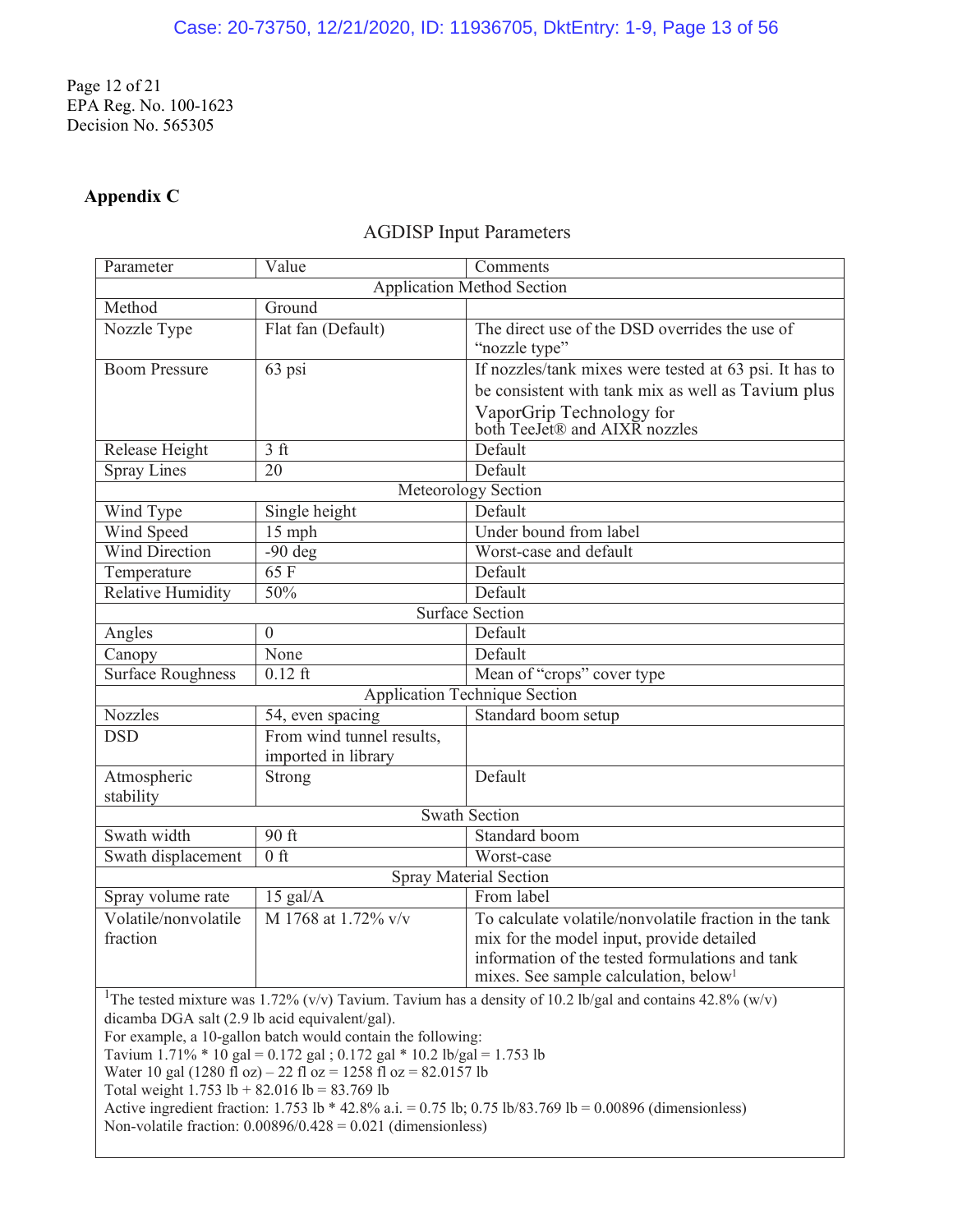Page 13 of 21 EPA Reg. No. 100-1623 Decision No. 565305

#### **Appendix D**

### **HERBICIDE RESISTANCE MANAGEMENT PLAN**

### **Syngenta must develop a herbicide resistance management plan that includes all of the following elements:**

### **A. Field Detection and Remediation Components:**

- 1. Update and implement an education program for growers, as set forth under the "Educational / Informational Component," below, that identifies appropriate best management practices (BMPs), as set forth under the "Best Management Practices (BMPs) Component," below, to delay, contain, and/or control weed resistance. This plan must convey to growers the importance of complying with BMPs and addressing resistance concerns.
- 2. If any grower or user informs you of a lack of herbicide efficacy, then you or your representative must (unless denied access by the grower) evaluate the field for "likely resistance" to Tavium Plus VaporGrip Technology for each specific species for which lack of herbicide efficacy is reported by applying the criteria set forth in Norsworthy, *et al*., "Reducing the Risks of Herbicide Resistance: Best Management Practices and Recommendations," Weed Science 2012 Special Issue: 3[1](#page-13-0)–62 (*hereinafter* "Norsworthy criteria")<sup>1</sup> in each specific state. If denied access, Syngenta must document this denial of access.
- 3. If Syngenta receives information of confirmed resistance to dicamba in a specific state for a specific weed species, then Syngenta must immediately report such confirmation to EPA and applicable state pesticide authority and extension services (e.g., state in which resistance is found). After that time, Syngenta need no longer investigate new reports of lack of herbicide efficacy regarding that specific species in that specific state, but Syngenta must continue to comply with A.2. above in regard to any other weed species in any such state and develop, submit to EPA, and implement a strategy to address the ongoing resistance. In addition, for each grower or user in any jurisdiction who reports a lack of efficacy, Syngenta must continue to make available stewardship information about resistance management to the grower or user throughout their use of this product, regardless of whether resistance is confirmed.
- 4. Syngenta must keep records of all field evaluations and all grower or user reports of lack of efficacy or "likely resistance" for a period of 3 years and make such copies available to EPA upon request.
- 5. In any case described in A.2. above where one or more of the Norsworthy criteria are met for a weed species not already confirmed to be resistant to dicamba in that specific state, Syngenta must:

Provide the grower with specific information and recommendations to control and contain likely resistant weeds, including retreatment and/or other

<span id="page-13-0"></span> $1$  The Norsworthy "likely herbicide resistance" criteria are: (1) failure to control a weed species normally controlled by the herbicide at the dose applied, especially if control is achieved on adjacent weeds; or (2) a spreading patch of uncontrolled plants of a particular weed species; or (3) surviving plants mixed with controlled individuals of the same species. The identification of any of these criteria in the field indicates that "likely herbicide resistance" is present.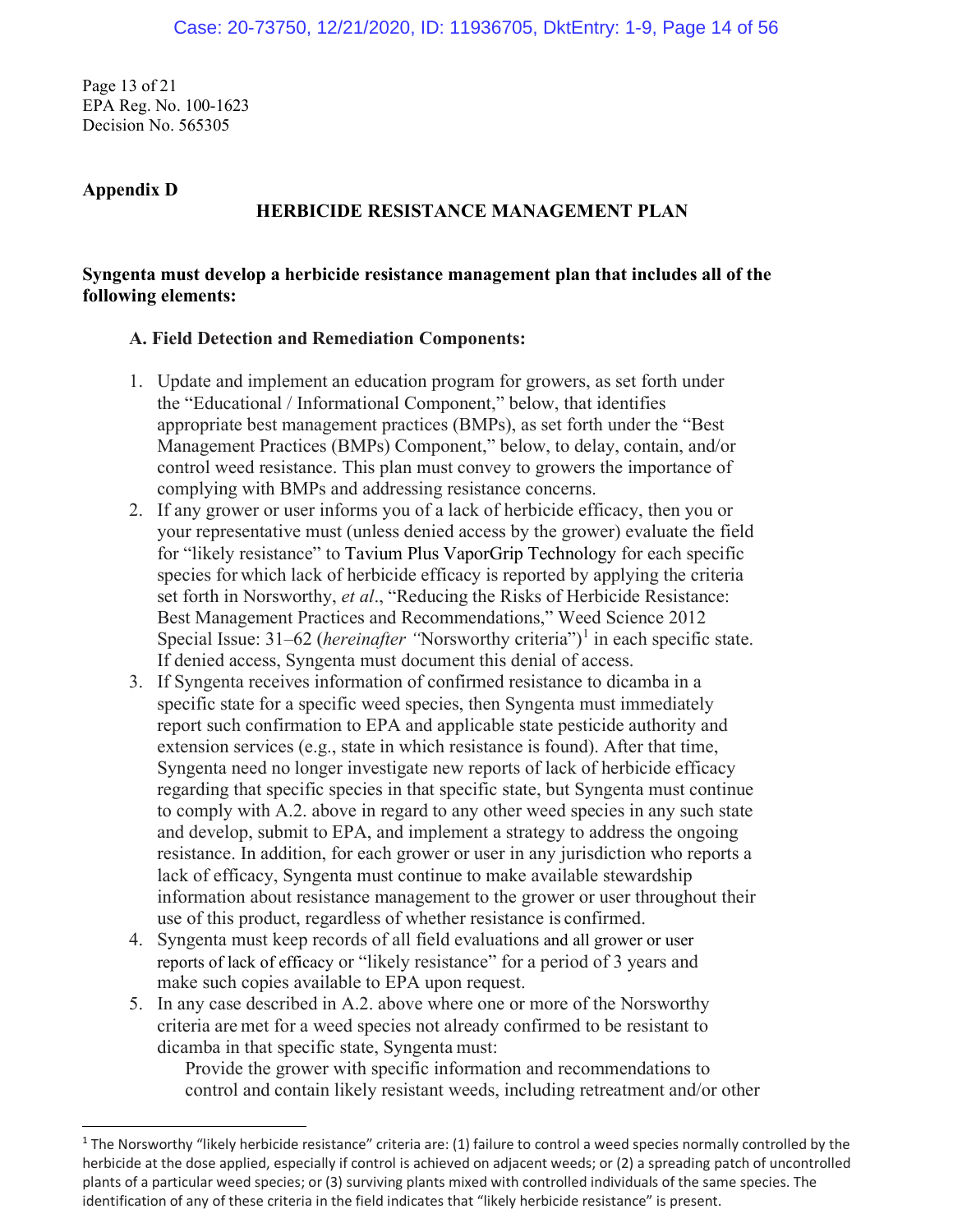Page 14 of 21 EPA Reg. No. 100-1623 Decision No. 565305

> non-chemical controls, as appropriate. If requested by grower, Syngenta or its agent must continue to provide information and recommendations in the implementation of weed control measures. At the time of the initial determination that one or more of the Norsworthy criteria are met, and prior to any application of alternative control practices, Syngenta must request that the grower provide Syngenta access to the relevant field(s) to collect sufficient specimens of the likely resistant weeds (potted specimens or seeds) to be able to effectively evaluate the suspected resistant weeds for resistance for further evaluation in the greenhouse or laboratory. Alternately, Syngenta may request that the grower or user provide such specimens, at Syngenta's expense. If access is granted, Syngenta must promptly collect samples of the suspected resistant weeds if available. If viable specimens have been collected, Syngenta must commence greenhouse or laboratory studies to confirm whether resistance is present as soon as practicable following sample collection.

### **B. Educational / Informational Component:**

- 1. Syngenta must develop, annually update, provide to EPA and make available to state pesticide authority and extension service, and implement an education program for growers and users that includes the following elements:
	- a. The education program shall identify appropriate best management practices (BMPs), set forth under the "Best Management Practices (BMPs) Component," below, to delay, contain, and/or control weed resistance, and shall convey to growers the importance of complying with BMPs;
	- b. The education program shall include at least one written communication regarding herbicide resistance management each year, directed to users of Tavium Plus VaporGrip Technology for use over-the-top on dicamba tolerant soybean or cotton; and
	- c. Syngenta must transmit the BMPs to all users of Tavium Plus VaporGrip Technology. In addition to the other requirements of these Terms and Conditions, this transmittal must describe to growers and users the commitments as described in section A.5 about investigations of suspected dicamba-resistant weeds.
	- d. All Syngenta herbicide sales representatives must have immediate access to the education program for distribution to growers, users, extension agents, neighboring landowners, and any other interested stakeholder.
- 2. Syngenta must develop, annually update, provide to EPA, and implement an education program on label requirements for growers and users that includes the following elements:
	- a. The education program must include information about how to determine the appropriate buffers so that users have a better understanding what constitutes a buffer on his/her field(s), and recommendations for weed control practices in buffer zones. The education program must also include information on determination of sensitive areas and cutoff date restrictions.
	- b. Provide training on the use of broadcast hooded sprayers (e.g., what qualifies as hooded sprayer, appropriate uses, manufactures).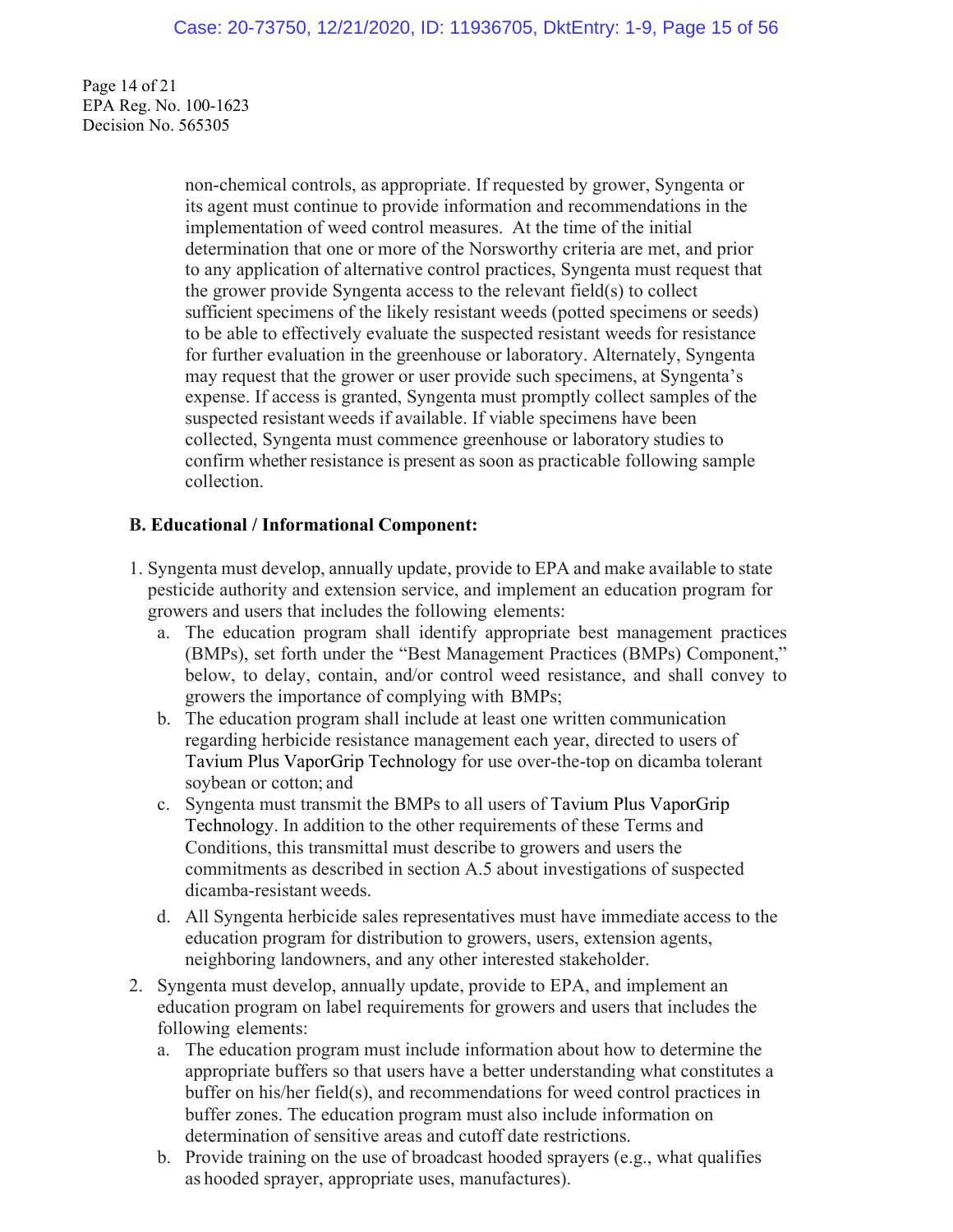Page 15 of 21 EPA Reg. No. 100-1623 Decision No. 565305

- c. Training for sprayer cleanouts (before and after spraying as indicated on labels).
- d. Training for Bulletins Live 2!.
- e. Training on updated record keeping requirements.
- f. Training should be modified to clearly prohibit the use of the dicamba products not intended for use on DT crops formulation for all application timings.
- g. Training on the use of newly required pH buffering adjuvants (volatilityreduction adjuvants) and/or drift reduction adjuvants.
- h. Training on how users/growers can report incidents and control failures to EPA and states.
- i. Provide to EPA the original education program for dicamba users within three months of the issuance of this registration. Provide the educational materials to states that provide their own training. Provide any other stakeholder with educational materials upon request.

### **C. Evaluation Component:**

- 1. Syngenta will annually conduct a survey directed to users of Tavium Plus VaporGrip Technology for use over-the-top of dicamba tolerant soybean or cotton. This survey must be based on a statistically representative sample. The sample size and geographical resolution should be adequate to allow analysis of responses within regions, between regions, and across the United States. Syngenta must submit the draft survey to EPA as well as the survey results. This survey shall evaluate, at a minimum, the following:
	- a. Growers' and users' adherence to the terms of the Tavium Plus VaporGrip Technology Use Directions and Label Restrictions, if Tavium Plus VaporGrip Technology is used, and
	- b. Whether growers have encountered any perceived issue with non-performance or lack of efficacy of Tavium Plus VaporGrip Technology and, if so, how growers have responded.
	- c. Whether growers have reported any issues with non-performance of lack of efficacy of Tavium Plus VaporGrip Technology and how the company representatives have responded.
	- d. A question asking about awareness of public records of resistance (e.g., any awareness of popular press or industry publications on dicamba resistance or suspected resistant biotypes).
	- e. A question directed to asking about awareness of personal/neighbor reports of resistance.
	- f. Application practices for dicamba product applied (rate, time, amount, etc.) to the fields planted with dicamba-resistant seed.
- 2. Utilize the results from the survey described in paragraph 1 of this section to annually review, and modify as appropriate for the upcoming growing season, the following elements of Syngenta's resistance management plan:
	- a. Efforts aimed at achieving adoption of BMP's;
	- b. Responses to incidents of likely resistance and confirmed resistance; and
	- c. The education program and effectiveness of information dissemination. At the initiative of either EPA or Syngenta, EPA and Syngenta shall consult about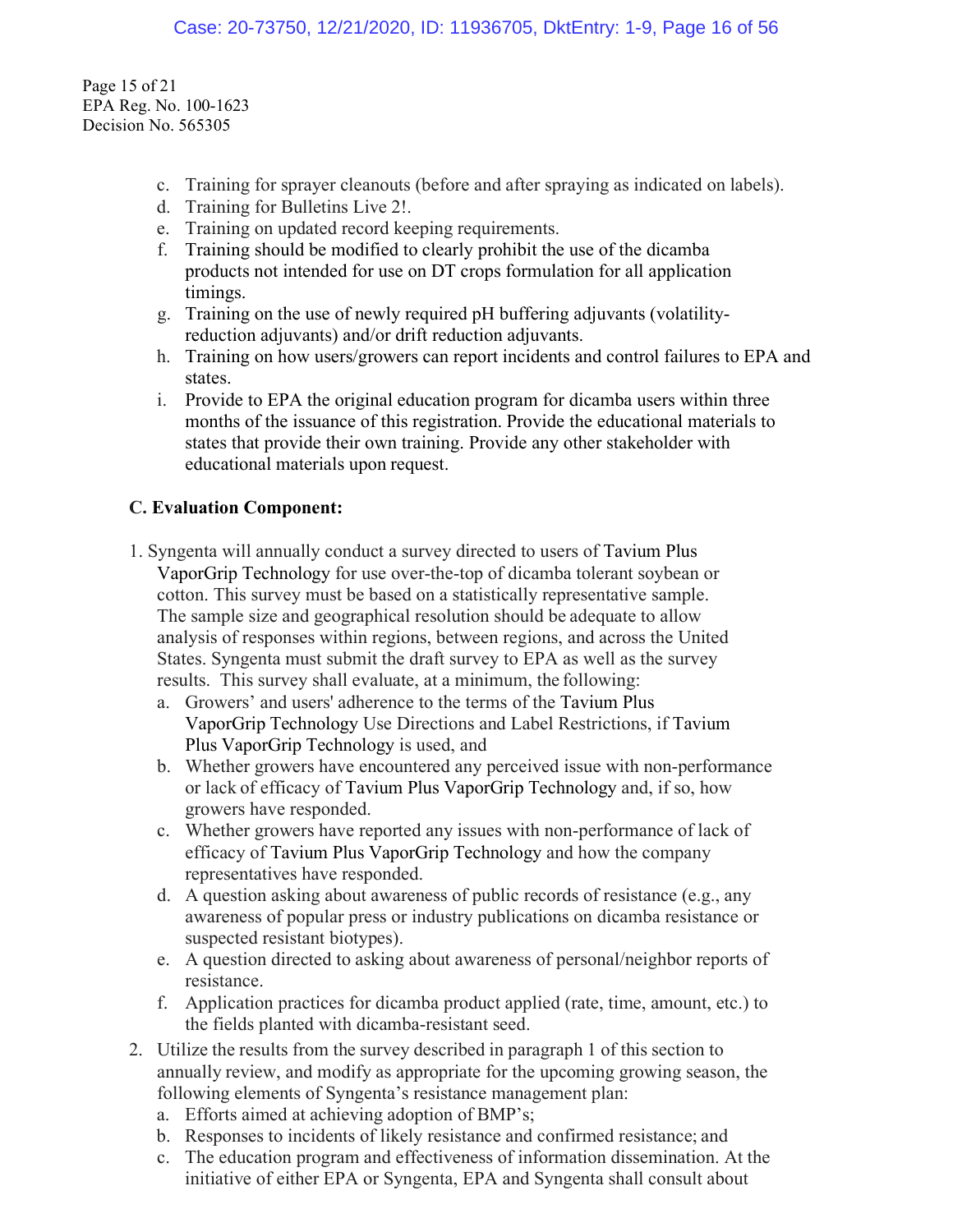Page 16 of 21 EPA Reg. No. 100-1623 Decision No. 565305

possible modifications of the education program.

3. Syngenta must annually report to EPA any changes to its resistance management plan made in response to survey results as provided in section D.1.below.

### **D. Reporting Component:**

- 1. Submit annual reports to EPA by January 15 (beginning January 15, 2022) and final report with all then available information due September 30, 2025. Such reports shall include:
	- a. Annual sales of Tavium Plus VaporGrip Technology by state which shall be treated by EPA as confidential business information;
	- b. The first annual report shall include the current education program and associated materials, and subsequent annual reports shall include updates of any aspect of the education program and associated materials that have materially changed since submission of the previous annual report, along with results of the survey as described in section C of this document;
	- c. Summary of your efforts aimed at achieving implementation of BMP's by all growers and users;
	- d. Summary of your determinations as to whether each reported lack of herbicide efficacy was "likely resistance," your follow-up actions taken, and, if available, the ultimate outcome (e.g., evaluation of success of additional weed control measures) regarding each case of "likely resistance." In the annual report, Syngenta must list the cases of likely resistance by county andstate.
	- e. The results of the annual survey described in paragraph 1 under "Evaluation Component," above, including the extent to which growers are implementing herbicide resistance BMPs, and a summary of your annual review and possible modification – based on that survey – of the education program, , and response to reports of likely resistance, described in paragraph 2 under "Evaluation Component," above; and
	- f. Summary of the status of any laboratory and greenhouse testing conducted pursuant to section A.5 following up on incidents of likely resistance, performed in the previous year. Data pertaining to such testing must be included in the annual reports. Any confirmed resistance must be reported through appropriate, publicly available HRM channels, such as [www.weedscience.org](http://www.weedscience.org/) or www.hracglobal.com.
	- g. Report how many training sessions Syngenta conducted, identifying the dates, locations, and numbers of individuals trained per session. If Syngenta supported or partnered with other entities to provide training, report the names of the entities and the number of training sessions conducted by each, identifying the dates, locations, and numbers of individuals trained per session.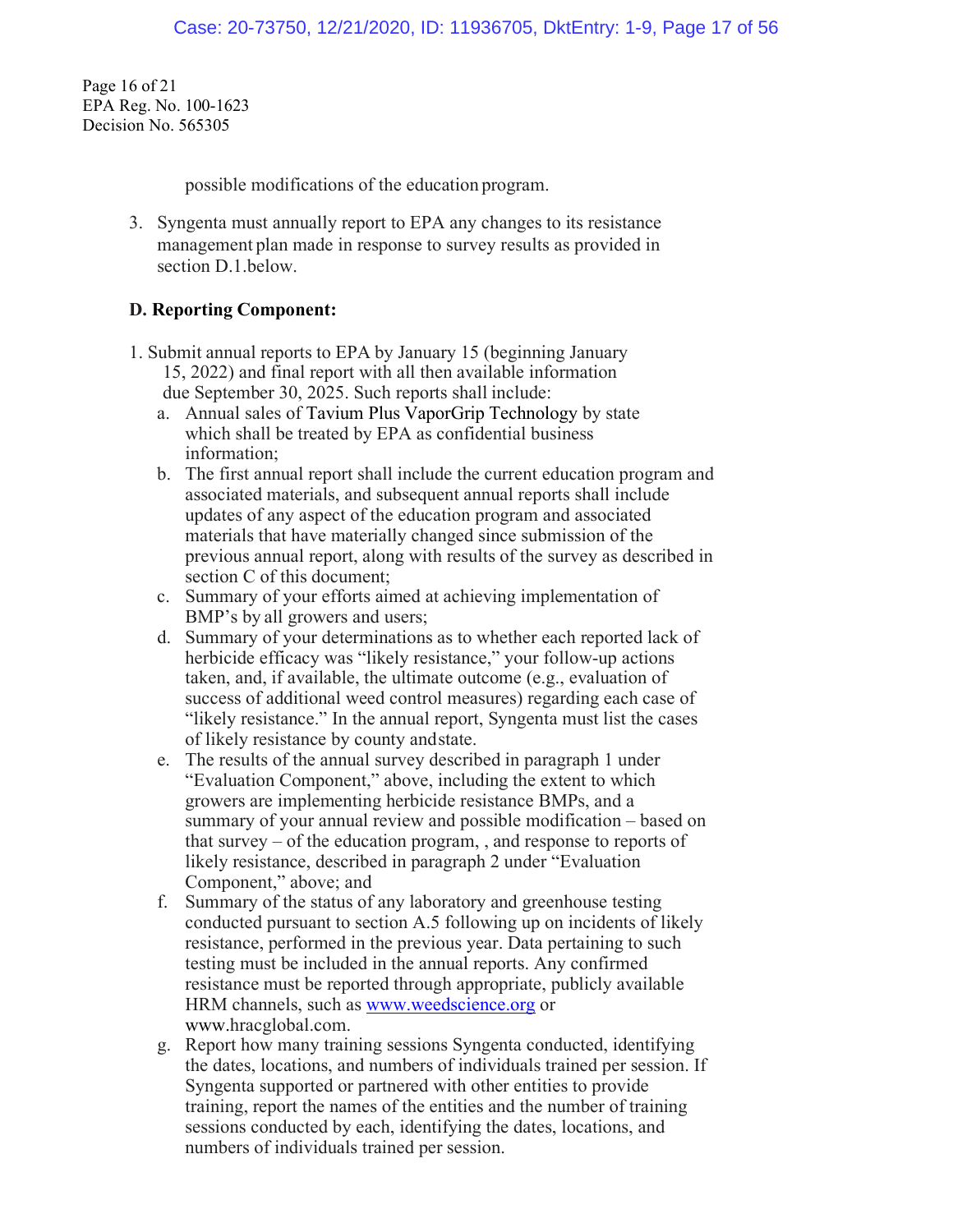Page 17 of 21 EPA Reg. No. 100-1623 Decision No. 565305

> Following your submission of the annual report, you shall meet with the EPA at EPA's request in order to evaluate and consider the information contained in the report.

### **E. Best Management Practices (BMPs) Component:**

- 1. Best management practices (BMPs) must be identified in your education program. Growers and users must be advised of BMP's in product literature, educationalmaterials and training. Syngenta's transmittal of the BMPs must also describe to growers the commitments in this section of this document. Such BMPs must direct growers and users to scout fields before application to ensure proper weed identification and after application to confirm herbicide effectiveness, and that growers and users should report any incidence of lack of efficacy of this product against a particular weed species to Syngenta or a Syngenta representative.
- 2. The following are the additional elements and information that must be included in these BMPs:
	- a. Regarding crop selection and cultural practices:
		- i. Understand the biology of the weeds present.
		- ii. Use a diversified approach toward weed management focused on preventing weed seed production and reducing the number of weed seeds in the soil seedbank.
		- iii. Emphasize cultural practices that suppress weeds by using crop competitiveness.
		- iv. Plant into weed free fields, keep fields as weed free as possible, and note areas where weeds were a problem in prior seasons.
		- v. Incorporate additional weed control practices whenever possible, such as mechanical cultivation, biological management practices, crop rotation, and weed-free crop seeds, aspart of an integrated weed control program.
		- vi. Do not allow weed escapes to produce seeds, roots or tubers.
		- vii. Manage weed seed at harvest and post-harvest to prevent a buildup of the weed seed-bank.
		- viii. Prevent field-to-field and within-field movement of weed seed or vegetative propagules.
		- ix. Thoroughly clean plant residues from equipment before leaving fields.
		- x. Prevent an influx of weeds into the field by managing field borders.
		- xi. Fields must be scouted before application to ensure that herbicides and application rateswill be appropriate for the weed species and weed sizes present.
		- xii. Fields must be scouted after application to confirm herbicide effectiveness and to detect weed escapes.
		- xiii. If resistance is suspected, treat weed escapes with an alternate mode of action or use non-chemical methods to remove escapes.
	- b. Regarding herbicide selection:
		- i. Use a broad spectrum soil applied herbicide with a mechanism of action that differs from this product as a foundation in a weed control program.
		- ii. A broad spectrum weed control program should consider all of the weeds present in the field. Weeds should be identified through scouting and field history.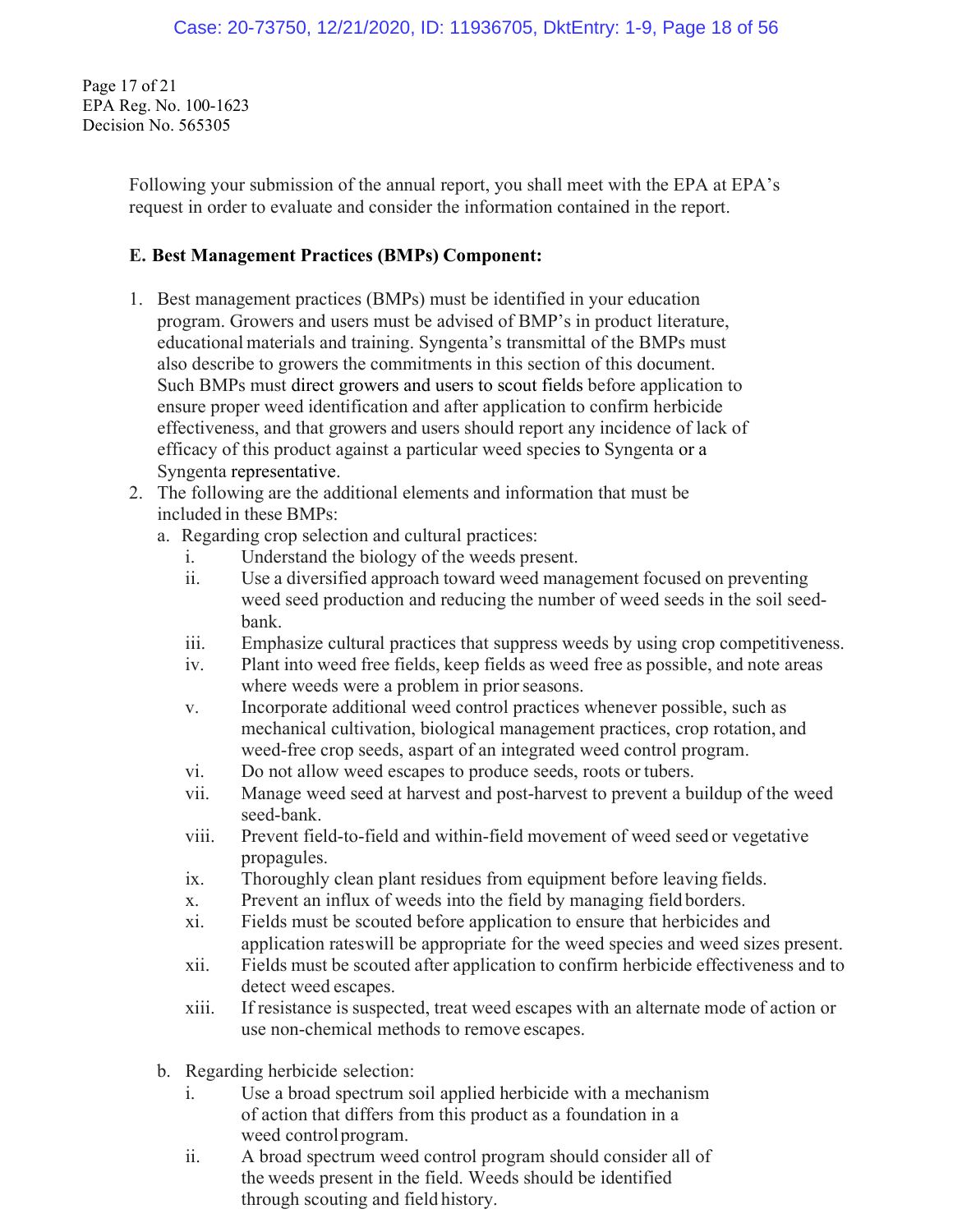### Case: 20-73750, 12/21/2020, ID: 11936705, DktEntry: 1-9, Page 19 of 56

Page 18 of 21 EPA Reg. No. 100-1623 Decision No. 565305

| iii. | Difficult to control weeds may require sequential      |
|------|--------------------------------------------------------|
|      | applications of herbicides with alternative mechanisms |
|      | of action.                                             |

- iv. Fields with difficult to control weeds should be rotated to crops that allow the use of herbicides with alternative mechanisms of action.
- v. Apply full rates of this herbicide for the most difficult to control weed in the field. Applications should be made when weeds are at the correct size to minimize weed escapes.
- vi. Use of herbicides with differing modes of action is recommended to manage resistance.
- vii. Report any incidence of lack of efficacy of this product against a particular weed species to Syngenta or a Syngenta representative.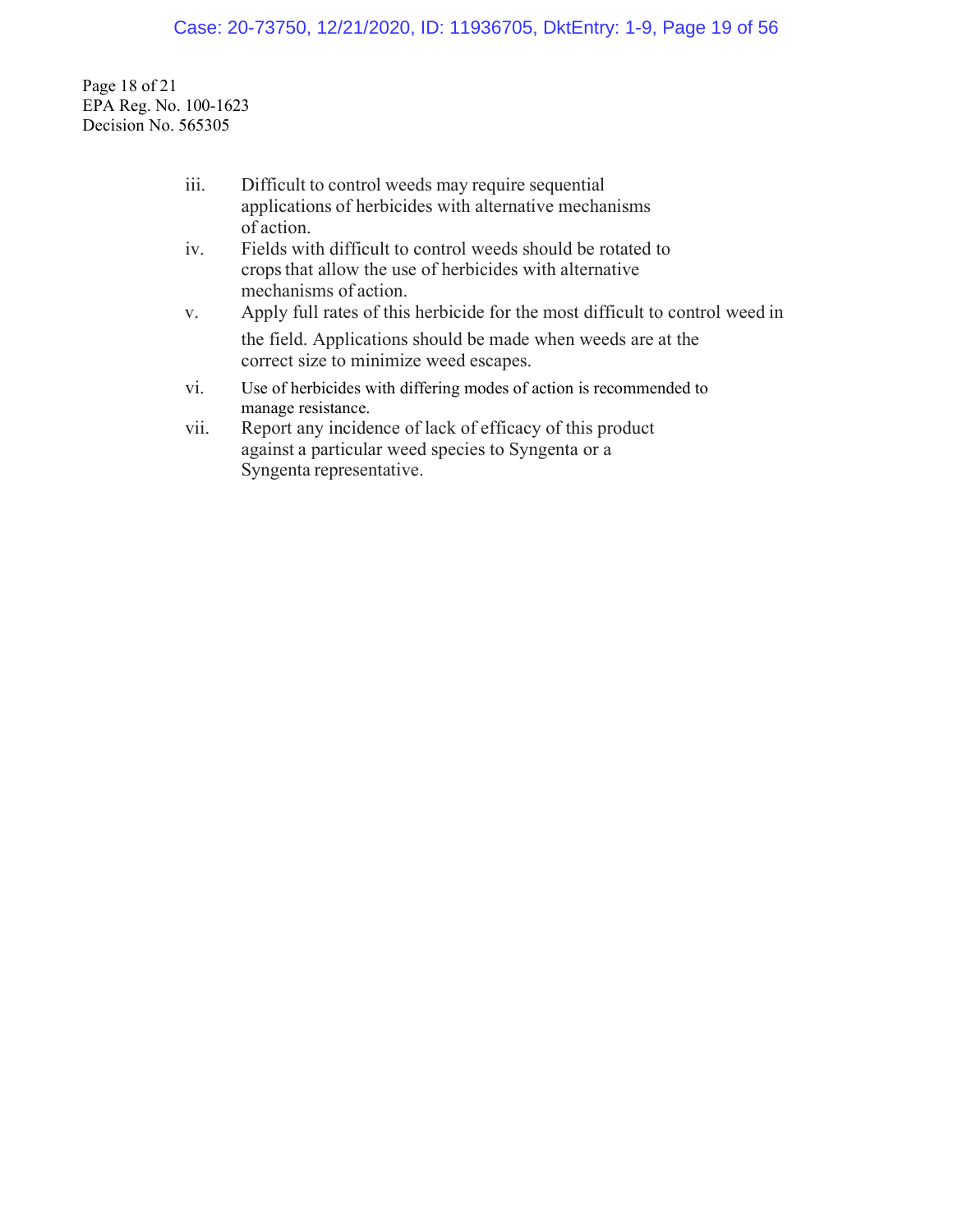Page 19 of 21 EPA Reg. No. 100-1623 Decision No. 565305

### **Appendix E**

Testing of Tank Mix Volatility-Reduction Adjuvant (or Agent)/Buffering Adjuvant (or Agent)/pH Modifier Properties

Products proposed as volatility-reduction agent/buffering agent (pH modifier) may be added to the list of approved products on the [www.TaviumTankMix.com](http://www.taviumtankmix.com/) website if found, based upon such testing, that the Test Mixture results in a humidome airborne dicamba concentration are comparable to or less than the established Testing Standard as defined below.

Testing Conditions

Humidome test using conditions based on ASTM STP1587\* , such as those outlined below. Testing is not required to be performed to GLP standards, but are expected to be well documented and validated, with associated record retention for potential future reference.

Testing Standard: [Tavium Plus VaporGrip Technology] + Roundup PowerMAX + VaporGrip Xtra or Sentris (0.5 lb a.e./ $A + 1.125$  lb a.e. glyphosate/ $A + XXX$  use rate)

Test Mixture: Tavium Plus VaporGrip Technology + Roundup PowerMAX + Buffering Agent (0.5 lb a.e. dicamba/ $A + 1.125$  lb a.e. glyphosate/ $A + XXX$  use rate)

Water carrier rate: 15 GPA

Normal plastic humidome as specified in ASTM STP1587

Treated substrate: soil/soil blend as specified in ASTM STP1587 with 12-22% moisture

Temperature:  $35 \pm 5^{\circ}$  C Relative humidity:  $40 \pm 5\%$  RH Sample collection duration: 24 hours Air sampling rate: 1.5-3.0 L/m

Air sampling filter: any substrate validated to capture >95% of dicamba (*e.g.*, fiberglass mesh + cotton pad, cellulose + PUF, MCE)

Replications: 3 minimum

Analysis: A one-tail (upper-bound) t-test ( $\alpha$  = 0.10) performed for all test mixtures relative to testing standard.

Passing result: If the Test Mixture mean was not statistically greater than that of the Testing Standard, then the [volatility reduction adjuvant/buffering adjuvant] in the Test Mixture demonstrated the ability to reduce volatility equivalent to or better than that of [VaporGrip Xtra/Sentris].

<sup>\*</sup> Gavlick, W.K., D.R. Wright, A. MacInnes, J.W. Hemminghaus, J.K. Webb, V.I. Yermolenka, W. Su. 2016. A Method to Determine the Relative Volatility of Auxin Herbicide Formulations, Pesticide Formulation and Delivery Systems: 35th Volume, ASTM STP1587. pp. 24-32G. R. Goss, Ed. ASTM International, West Conshohocken, PA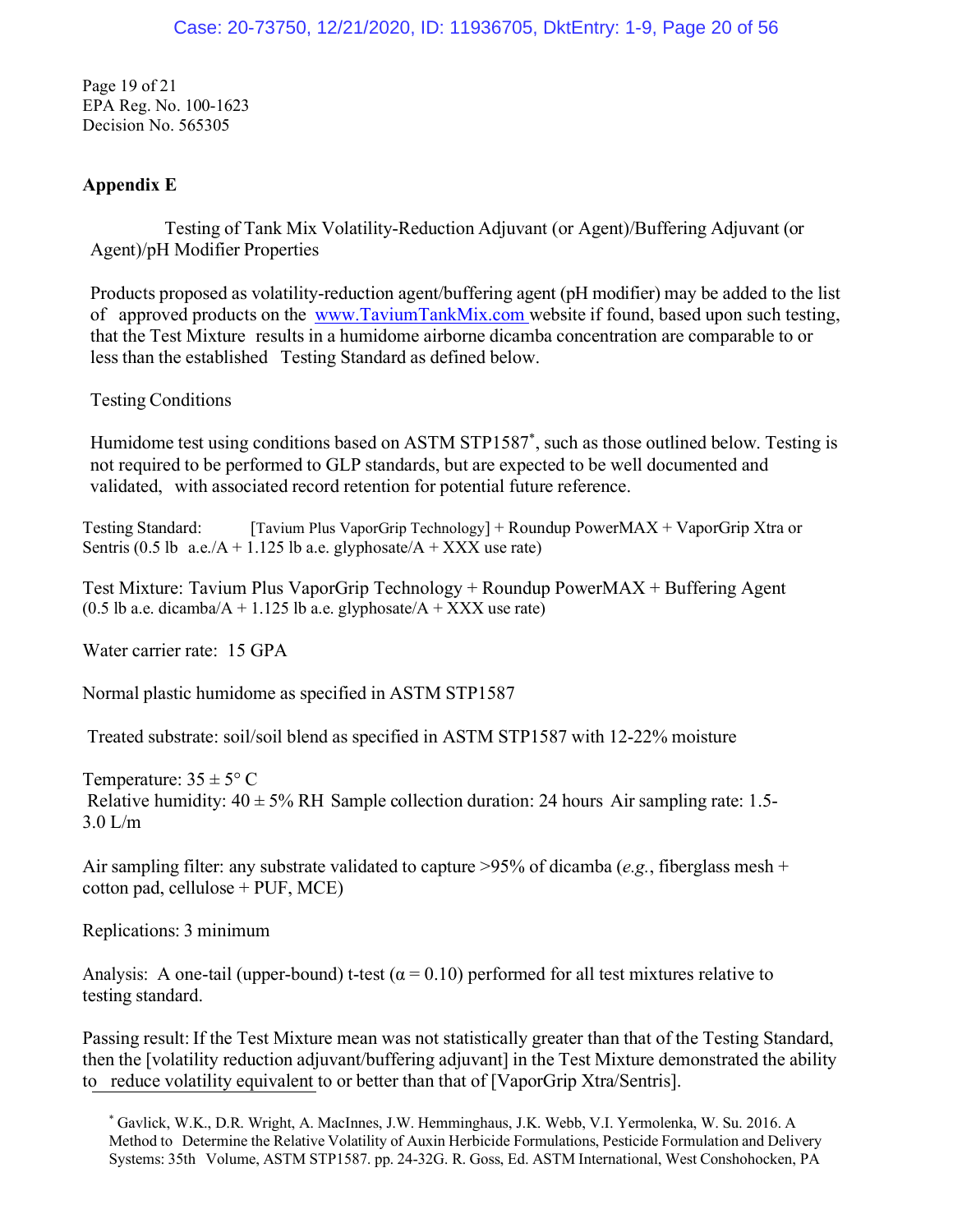Page 20 of 21 EPA Reg. No. 100-1623 Decision No. 565305

### **Appendix F**

Protocol for Testing of Hooded Sprayers to Qualify for Reduced Downwind Spray Buffer Distances when Applying Tavium Plus VaporGrip Technology

Hooded sprayers, proposed for in-crop (over-the-top) dicamba applications may be added to the list of qualified hooded sprayers on [www.TaviumTankMix.com](http://www.taviumtankmix.com/) website if found, based upon such testing, that it reduces the spray drift of dicamba to a level that is equivalent to or less than that from the established baseline hooded sprayer as defined below.

Testing Conditions

Testing is to be conducted in an Ambient Breeze Tunnel (ABT) controlled environment wind tunnel using the conditions outlined below, with guidance from US EPA  $(2016)^{1}$ . A section of a hooded sprayer must be placed in the tunnel with the boom length perpendicular to the wind direction. Absorbent pads must line the floor of the ABT to prevent droplet bounce. Dicamba deposition samples must be collected at pre-determined distances downwind from the sprayer. After a 2-minute clear-out period, samples must be retrieved from the farthest to the closest distances relative to the sprayer for subsequent



residue analysis to quantify dicamba deposition. Testing conditions are established herein with the express purpose of producing and comparing drift deposition curves between a baseline and a proposed hooded sprayer and are therefore not intended to be representative of field conditions.

Testing is not required to be performed to GLP standards but is expected to be well-documented and validated, with associated record retention for potential future reference. Results of testing must include a certification indicating whether the study was performed pursuant to this protocol and any deviations from it, and a conclusion stating whether the product tested meets the Passing Result criterion specified below.

| Spray components:        | Clarity <sup>®</sup> + Induce<br>$(0.5$ lb a.e./A + 0.25% v/v)                                                                                                                                                                                                |
|--------------------------|---------------------------------------------------------------------------------------------------------------------------------------------------------------------------------------------------------------------------------------------------------------|
| Baseline hooded sprayer: | RedBall <sup>®</sup> 642E                                                                                                                                                                                                                                     |
| Hooded sprayer tested:   | TBD                                                                                                                                                                                                                                                           |
| Boom Configuration:      | Contain a minimum of 4 nozzles with spacing according to<br>manufacturer's use directions; fixed position; length perpendicular to<br>wind direction; rear curtain of hood 3 inches above a simulated crop<br>and, at the same boom height, above bare ground |

<sup>&</sup>lt;sup>1</sup> United States Environmental Protection Agency. 2016. Generic Verification Protocol for Testing Pesticide Application Spray Drift Reduction Technologies for Row and Field Crops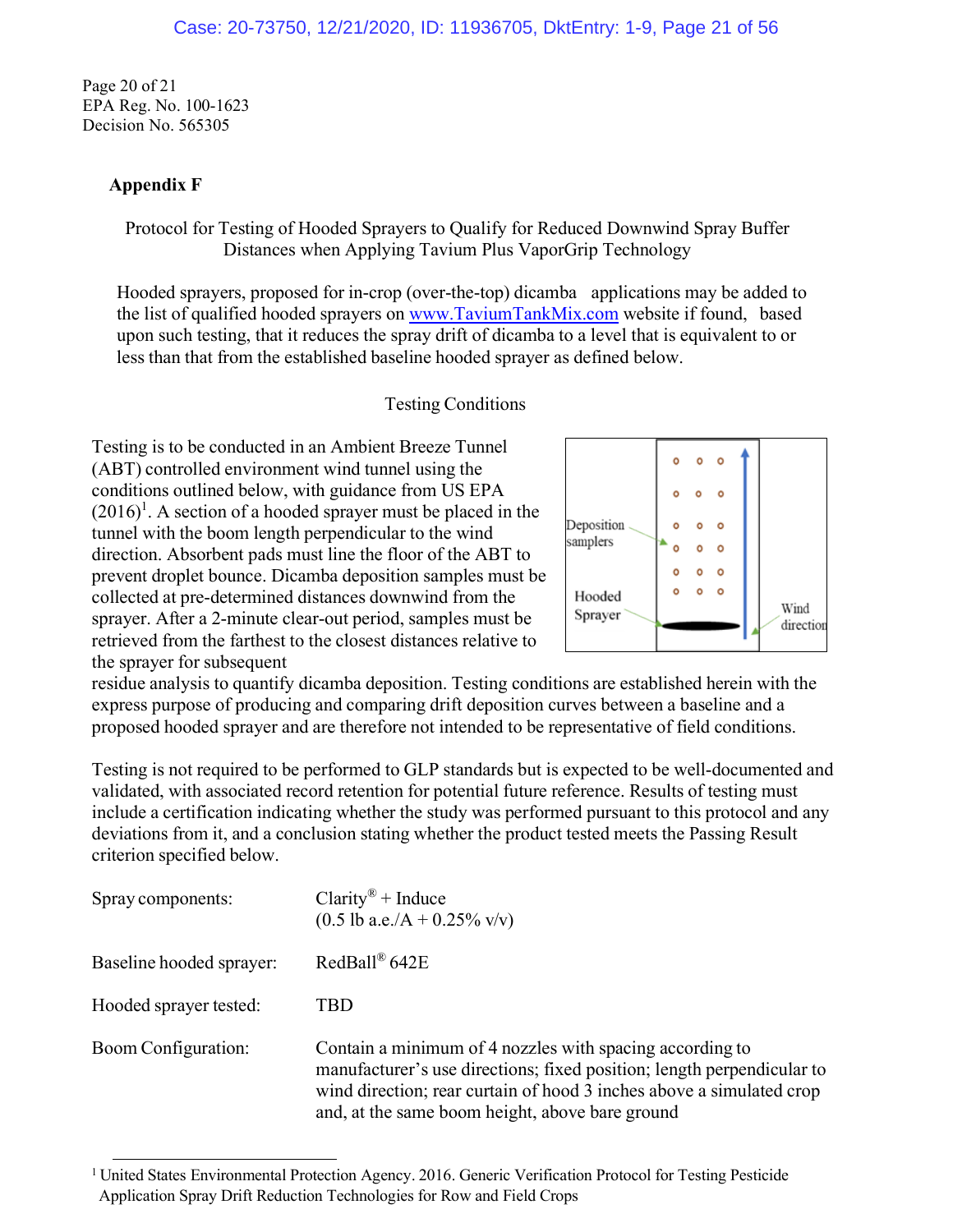Page 21 of 21 EPA Reg. No. 100-1623 Decision No. 565305

| Nozzle/pressure:           | TT 11003 at 50 psi                                                                                                                                                                                                                                                                                                                                                                                                                                                                                                                                                                    |
|----------------------------|---------------------------------------------------------------------------------------------------------------------------------------------------------------------------------------------------------------------------------------------------------------------------------------------------------------------------------------------------------------------------------------------------------------------------------------------------------------------------------------------------------------------------------------------------------------------------------------|
| Spray rate:                | 15 GPA                                                                                                                                                                                                                                                                                                                                                                                                                                                                                                                                                                                |
| Spray duration:            | 30 seconds                                                                                                                                                                                                                                                                                                                                                                                                                                                                                                                                                                            |
| Wind speed:                | Minimum 10 mph                                                                                                                                                                                                                                                                                                                                                                                                                                                                                                                                                                        |
| Temperature:               | $10-35$ °C                                                                                                                                                                                                                                                                                                                                                                                                                                                                                                                                                                            |
| Humidity:                  | 20-80%                                                                                                                                                                                                                                                                                                                                                                                                                                                                                                                                                                                |
| Deposition samplers:       | Filter paper on blocks 3-in above                                                                                                                                                                                                                                                                                                                                                                                                                                                                                                                                                     |
| ground Number of samplers: | Minimum 3 at each downwind                                                                                                                                                                                                                                                                                                                                                                                                                                                                                                                                                            |
| distance                   |                                                                                                                                                                                                                                                                                                                                                                                                                                                                                                                                                                                       |
| Sampler distances:         | Minimum 6 downwind distances for analysis purposes; distances<br>should follow a geometric distribution (e.g., 2, 4, 8, 20, 30, 60, and<br>120 feet) and cover out to 120 feet but may vary based on study<br>considerations.                                                                                                                                                                                                                                                                                                                                                         |
| Drift simulations:         | Minimum 3 per hooded sprayer                                                                                                                                                                                                                                                                                                                                                                                                                                                                                                                                                          |
| Analytical analysis:       | Conducted per latest version of analytical method ME-1871 or<br>another validated method <sup>1</sup>                                                                                                                                                                                                                                                                                                                                                                                                                                                                                 |
| Analysis:                  | Appropriate non-linear and/or generalized linear models will be fit<br>to the drift deposition measurements of each hooded sprayer<br>evaluated. After an appropriate model is selected, deposition<br>estimates will be made at $2, 4, 8, 20, 30, 60$ , and 120 feet for both<br>the baseline and proposed hooded sprayer. The boom orientation<br>(crop canopy or bare ground) that gives the highest overall<br>deposition for the baseline sprayer will be used for analysis.<br>Deposition for the baseline hooded sprayer must be determined for<br>each day's test in the ABT. |
| Passing result:            | If a comparison of the deposition values for the proposed hooded<br>sprayer to the baseline hooded sprayer at 20 feet, using a one-tailed t-<br>test (assuming equal variances, upper bound, alpha=0.10), is not<br>statistically different, then the proposed hooded sprayer functions<br>equivalent to the baseline hooded sprayer.                                                                                                                                                                                                                                                 |

<span id="page-21-0"></span> $<sup>1</sup>$  A study conducted with a validated analytical method other than ME-1871 must be accompanied with a report containing the environmental chemistry</sup> method, describing in full the analytical method that was used and validated, as well as an independent laboratory validation of the method.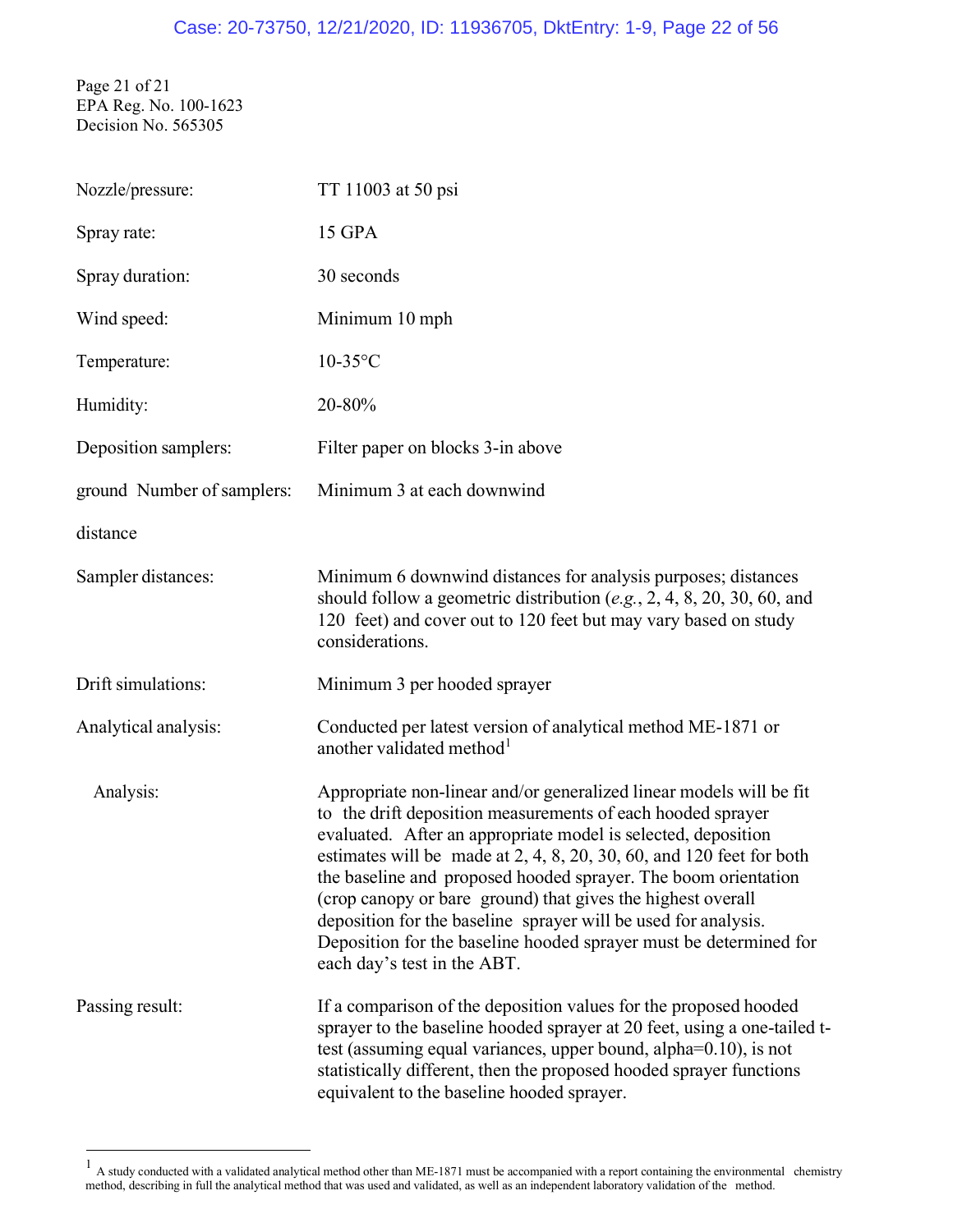[Master]

### **RESTRICTED USE PESTICIDE**

To be used by certified applicators only; NOT to be used by non-certified persons working under the supervision of a certified applicator, except that non-certified persons may transport containers.

**This EPA registration expires 12/20/2025. DO NOT use or distribute this product after 12/20/2025.**

| <b>DICAMBA</b>        | <b>GROUP</b> |            | <b>HERBICIDE</b> |
|-----------------------|--------------|------------|------------------|
| S-METOLACHLOR   GROUP |              | <b>415</b> | <b>HERBICIDE</b> |

**A21472 Plus VaporGrip® Technology must only be used for the uses specified on this label and only in the following states, subject to county restriction as noted: Alabama, Arizona, Arkansas, Colorado, Delaware, Florida (excluding Palm Beach County), Georgia, Illinois, Indiana, Iowa, Kansas, Kentucky, Louisiana, Maryland, Michigan, Minnesota, Mississippi, Missouri, Nebraska, New Jersey, New Mexico, New York (excluding Nassau and Suffolk Counties), North Carolina, North Dakota, Ohio, Oklahoma, Pennsylvania, South Carolina, South Dakota, Tennessee (excluding Wilson County), Texas (excluding use on cotton in Gaines County), Virginia, West Virginia, Wisconsin.**

**Sale, use and distribution of this product in Nassau and Suffolk Counties in the State of New York is prohibited.**

Primary Brand Name: **A21472 Plus VaporGrip® Technology**

Alternate Brand Name: **Tavium® Plus VaporGrip® Technology**



### **Herbicide**

Foliar systemic broadleaf herbicide with residual grass and certain broadleaf weed control for dicamba-tolerant cotton and dicamba-tolerant soybeans

Active Ingredients:

| Other Ingredients: | 58.3%  |
|--------------------|--------|
| Total:             | 100.0% |

\*CAS No. 104040-79-1 \*\*CAS No. 87392-12-9

A21472 Plus VaporGrip Technology is a capsule suspension (CS) formulation containing 1.12 pounds of dicamba acid equivalent (ae) and 2.26 pounds of *S*-metolachlor per U.S. gallon.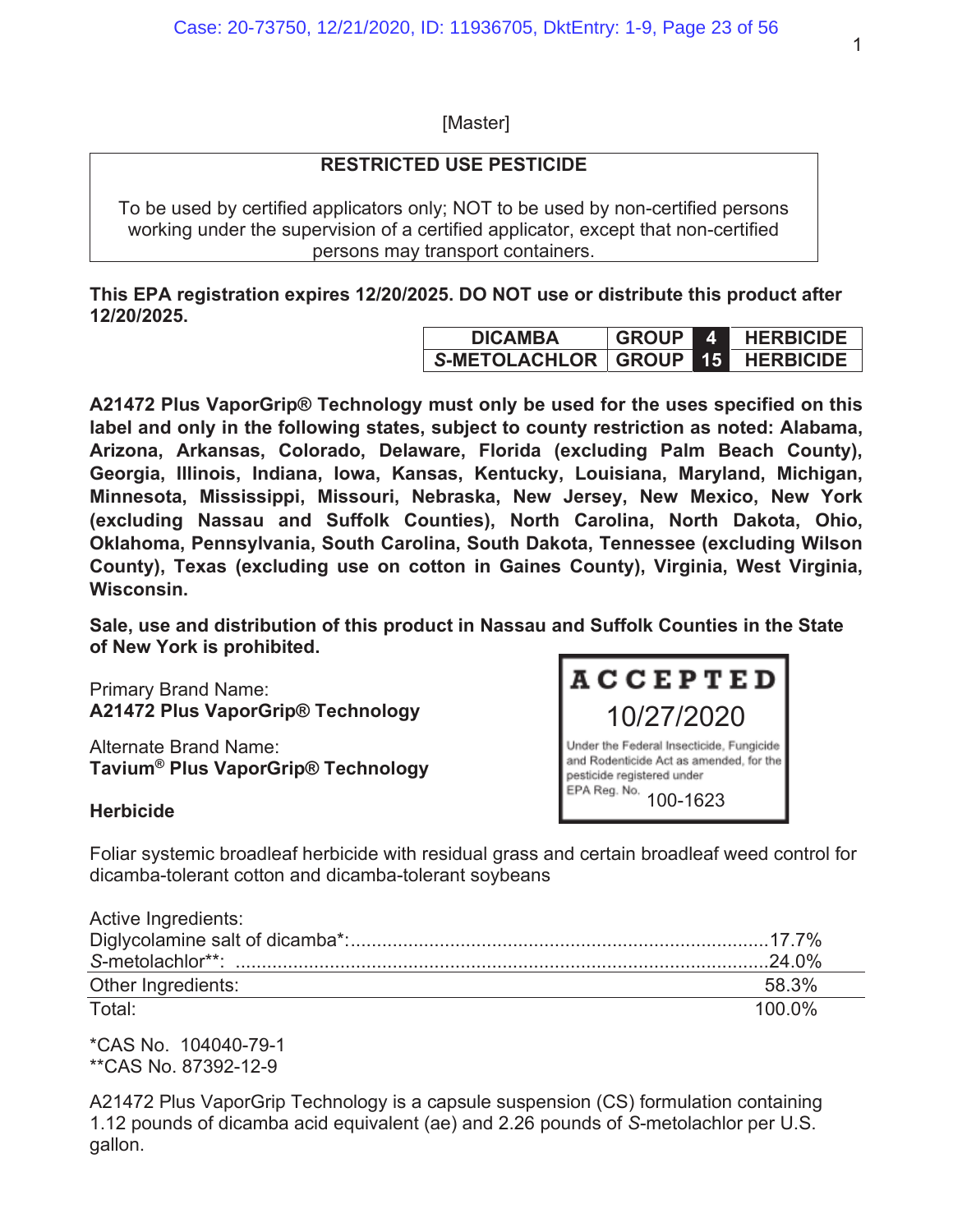# **KEEP OUT OF REACH OF CHILDREN**

# **CAUTION**

See additional precautionary statements and directions for use inside booklet.

EPA Reg. No. 100-1623 EPA Est.

 $\frac{1}{2}$ Net Contents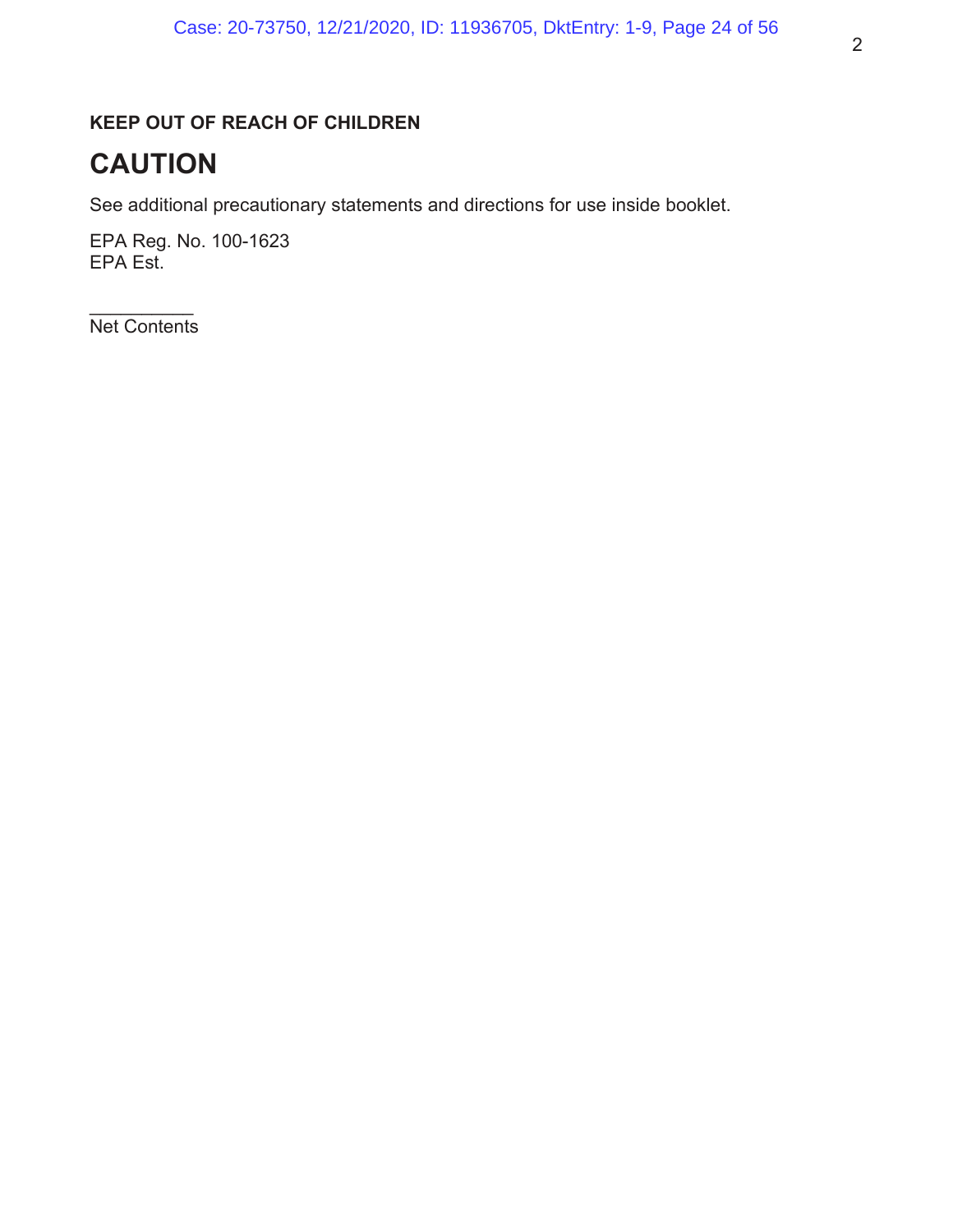# **TABLE OF CONTENTS**

### **1.0 FIRST AID**

### **2.0 PRECAUTIONARY STATEMENTS**

- 2.1 **Hazards to Humans and Domestic Animals**
- 2.2 **Personal Protective Equipment (PPE)**
	- 2.2.1 User Safety Requirements
	- 2.2.2 Engineering Controls
	- 2.2.3 User Safety Recommendations

### 2.3 **Environmental Hazards**

- 2.3.1 Groundwater Advisory
- 2.3.2 Surface Water Advisory
- 2.3.3 Mixing/Loading Instructions
- 2.3.4 Endangered Species Requirements

#### 2.4 **Physical or Chemical Hazards**

# **DIRECTIONS FOR USE**

### **3.0 PRODUCT INFORMATION**

- 3.1 **Weed Resistance Management Practices**
	- 3.1.1 Principles of Herbicide Resistant Weed Management
- **4.0 APPLICATION DIRECTIONS**
	- 4.1 **Training**
	- 4.2 **Record Keeping**
	- 4.3 **Methods of Application**
	- 4.4 **Application Equipment**
	- 4.5 **Application Volume and Spray Coverage**
	- 4.6 **Equipment Ground Speed**

### 4.7 **Optional Use of Drift Reduction Technology**

- 4.7.1 Hooded/Shielded Broadcast Sprayer
- 4.7.2 Ground Application (Hooded In-Row and Directed Layby)

### 4.8 **Tank Mix Partners and Compatibility Testing**

- 4.8.1 Tank-Mix Restrictions
- 4.8.2 Tank-Mix Precautions
- 4.9 **Sprayer Cleanout**

### **5.0 REPLANT AND ROTATIONAL CROP**

5.1 **Rotational Crop Restrictions**

### **6.0 RESTRICTIONS AND PRECAUTIONS**

- 6.1 **Use Restrictions**
- 6.2 **Use Precautions**

#### 6.3 **Spray Drift Management**

- 6.3.1 Importance of Droplet Size
- 6.3.2 Controlling Droplet Size
- 6.3.3 Application Height
- 6.3.4 Wind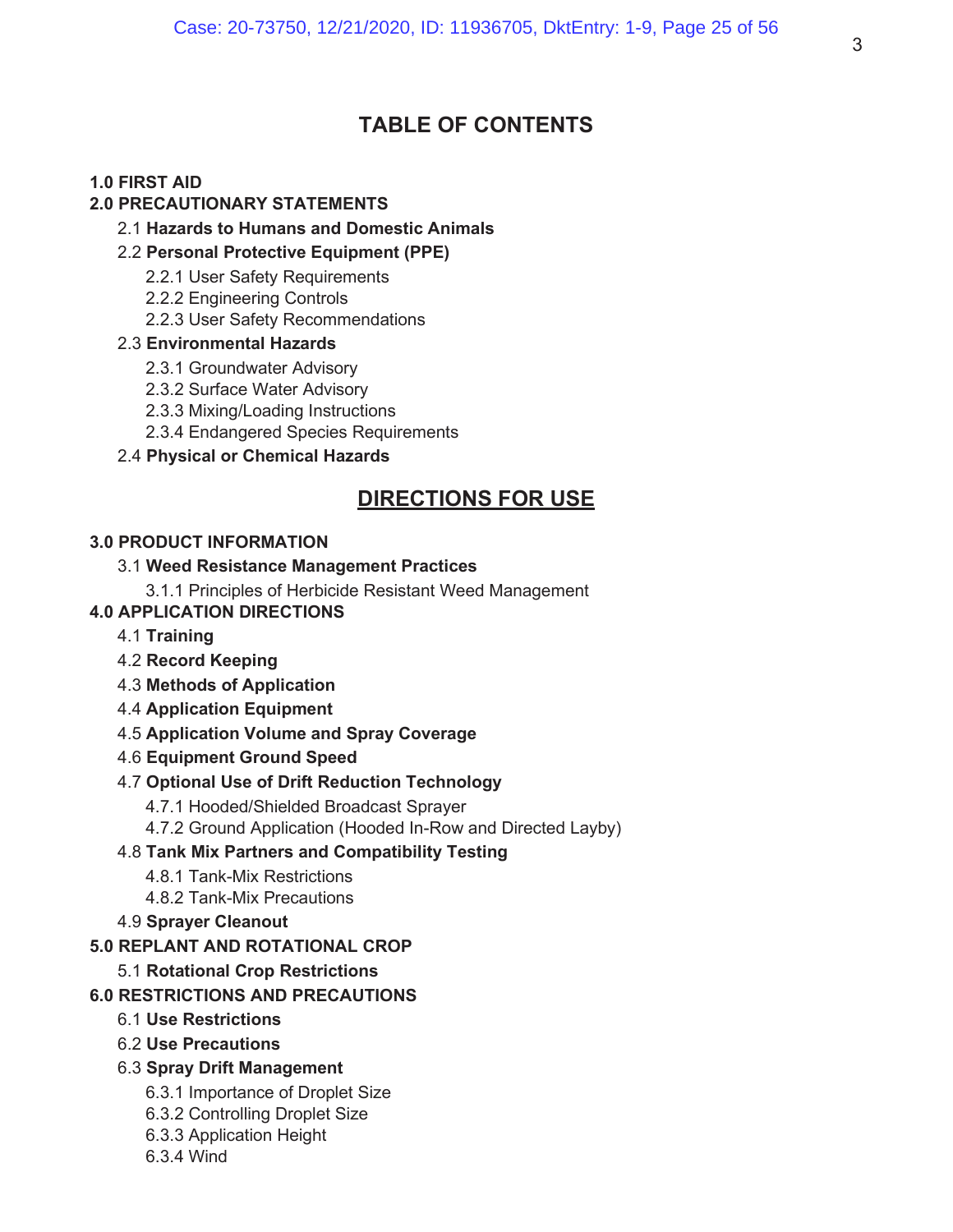- 6.3.5 Temperature and Humidity
- 6.3.6 Temperature Inversions
- 6.3.7 Spray Buffers
- 6.3.8 Sensitive Crops

### **7.0 WEEDS CONTROLLED BY A21472 PLUS VAPORGRIP TECHNOLOGY**

- 7.1 **Weeds Controlled by A21472 Plus VaporGrip Technology Applied Prior to Weed Emergence**
- 7.2 **Weeds Controlled by A21472 Plus VaporGrip Technology Applied Postemergence to Weeds**

### **8.0 CROP USE DIRECTIONS**

8.1 **Dicamba-Tolerant Cotton**

8.1.1 Preplant, At-Planting, Preemergence or Postemergence (In-Crop) Application

8.2 **Dicamba-Tolerant Soybean**

8.2.1 Preplant, At-Planting, Preemergence or Postemergence (In-Crop) Application **9.0 STORAGE AND DISPOSAL**

### **10.0 CONDITIONS OF SALE AND LIMITATION OF WARRANTY AND LIABILITY 11.0 APPENDIX [Optional Text]**

11.1 **A21472 Plus VaporGrip Technology Use Summary Table [Optional Text]**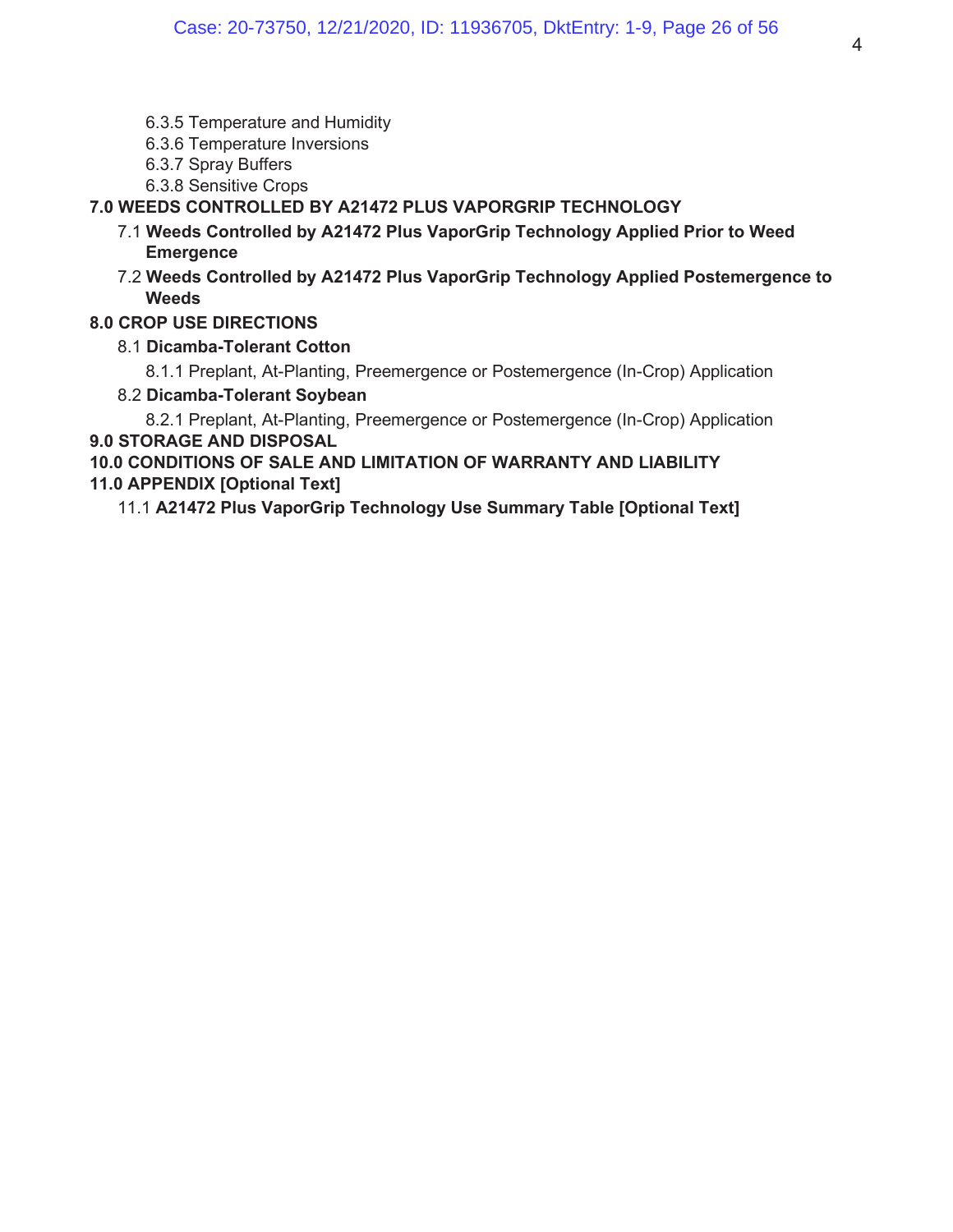# **1.0 FIRST AID**

| <b>FIRST AID</b>                                                          |                                                                                      |  |  |  |
|---------------------------------------------------------------------------|--------------------------------------------------------------------------------------|--|--|--|
| If swallowed                                                              | Call a poison control center or doctor immediately for treatment<br>$\bullet$        |  |  |  |
|                                                                           | advice.                                                                              |  |  |  |
|                                                                           | Have person sip a glass of water if able to swallow.                                 |  |  |  |
|                                                                           | <b>DO NOT</b> induce vomiting unless told to by a poison control center              |  |  |  |
|                                                                           | or doctor.                                                                           |  |  |  |
|                                                                           | <b>DO NOT</b> give anything by mouth to an unconscious person.<br>$\bullet$          |  |  |  |
| If on skin or                                                             | Take off contaminated clothing.<br>$\bullet$                                         |  |  |  |
| clothing                                                                  | Rinse skin immediately with plenty of water for 15-20 minutes.<br>$\bullet$          |  |  |  |
|                                                                           | Call a poison control center or doctor for treatment advice.                         |  |  |  |
| If in eyes                                                                | Hold eye open and rinse slowly and gently with water for 15-20<br>$\bullet$          |  |  |  |
|                                                                           | minutes. Remove contact lenses, if present, after the first 5                        |  |  |  |
| minutes, then continue rinsing.                                           |                                                                                      |  |  |  |
| Call a poison control center or doctor for treatment advice.<br>$\bullet$ |                                                                                      |  |  |  |
|                                                                           | Have the product container or label with you when calling a poison control center or |  |  |  |
| doctor, or going for treatment.                                           |                                                                                      |  |  |  |
| <b>HOTLINE NUMBER</b>                                                     |                                                                                      |  |  |  |
| For 24-Hour Medical Emergency Assistance (Human or Animal)                |                                                                                      |  |  |  |
| Or Chemical Emergency Assistance (Spill, Leak, Fire or Accident)          |                                                                                      |  |  |  |
| Call                                                                      |                                                                                      |  |  |  |
| 1-800-888-8372                                                            |                                                                                      |  |  |  |
|                                                                           |                                                                                      |  |  |  |

# **2.0 PRECAUTIONARY STATEMENTS**

# 2.1 **Hazards to Humans and Domestic Animals**

# **CAUTION**

Harmful if swallowed or absorbed through skin. Causes moderate eye irritation. Avoid contact with skin, eyes or clothing. Wash thoroughly with soap and water after handling and before eating, drinking, chewing gum, using tobacco or using the toilet. Remove and wash contaminated clothing before reuse.

# 2.2 **Personal Protective Equipment (PPE)**

# **All mixers, loaders, applicators, and other handlers must wear:**

- Long-sleeved shirt and long pants
- Waterproof gloves
- Shoes plus socks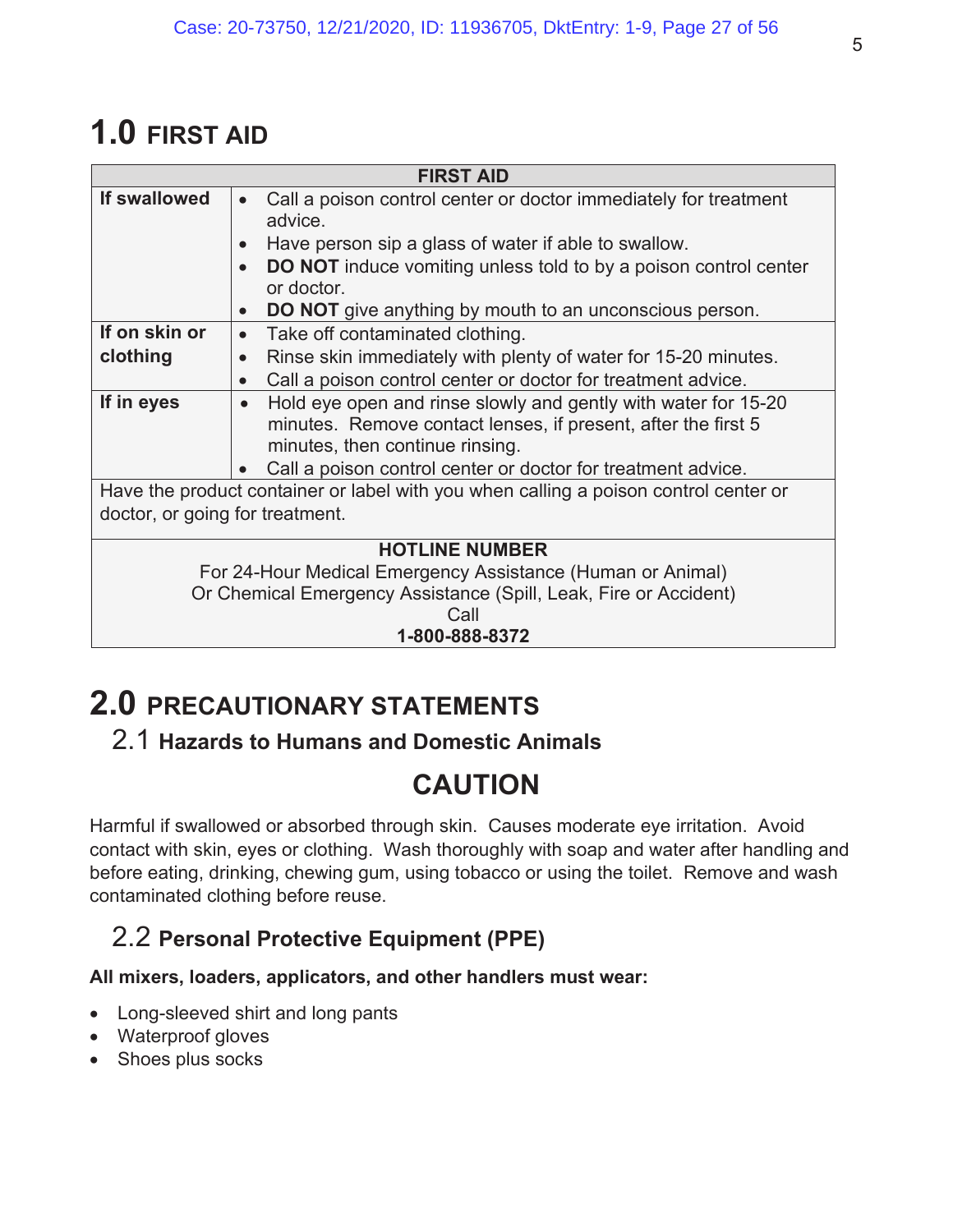# 2.2.1 User Safety Requirements

Follow the manufacturer's instructions for cleaning/maintaining PPE. If no such instructions for washables exist, use detergent and hot water. Keep and wash PPE separately from other laundry.

# 2.2.2 Engineering Controls

When handlers use closed systems or enclosed cabs in a manner that meets the requirements listed in the Worker Protection Standard (WPS) for agricultural pesticides (40 CFR 170.240(d)(4-6)), the handler PPE requirements may be reduced or modified as specified in the WPS.

# 2.2.3 User Safety Recommendations

### **Users should:**

- Wash hands before eating, drinking, chewing gum, using tobacco or using the toilet.
- Remove clothing/PPE immediately if pesticide gets inside. Then wash thoroughly and put on clean clothing.
- Remove PPE immediately after handling this product. Wash the outside of gloves before removing. As soon as possible, wash thoroughly and change into clean clothing.

# 2.3 **Environmental Hazards**

**DO NOT** apply directly to water, or to areas where surface water is present, or to intertidal areas below the mean high water mark. **DO NOT** contaminate water when cleaning equipment or disposing of equipment washwater or rinsate. Apply this product only as directed on the label.

NON-TARGET ORGANISM ADVISORY: This product is toxic to plants and may adversely impact the forage and habitat of non-target organisms, including pollinators, in areas adjacent to the treated site. Protect the forage and habitat of non-target organisms by following label directions intended to minimize spray drift.

# 2.3.1 Groundwater Advisory

Dicamba and *S*-metolachlor are known to leach through soil into groundwater under certain conditions as a result of label use. These chemicals may leach into groundwater if used in areas where soils are permeable, particularly where the water table is shallow.

Groundwater contamination may occur in areas where soils are permeable or coarse and groundwater is near the surface. **DO NOT** apply to impervious substrates such as paved or highly compacted surfaces in areas with high potential for groundwater contamination. **DO NOT** apply to soils classified as sand with less than 3% organic matter and where groundwater depth is shallow.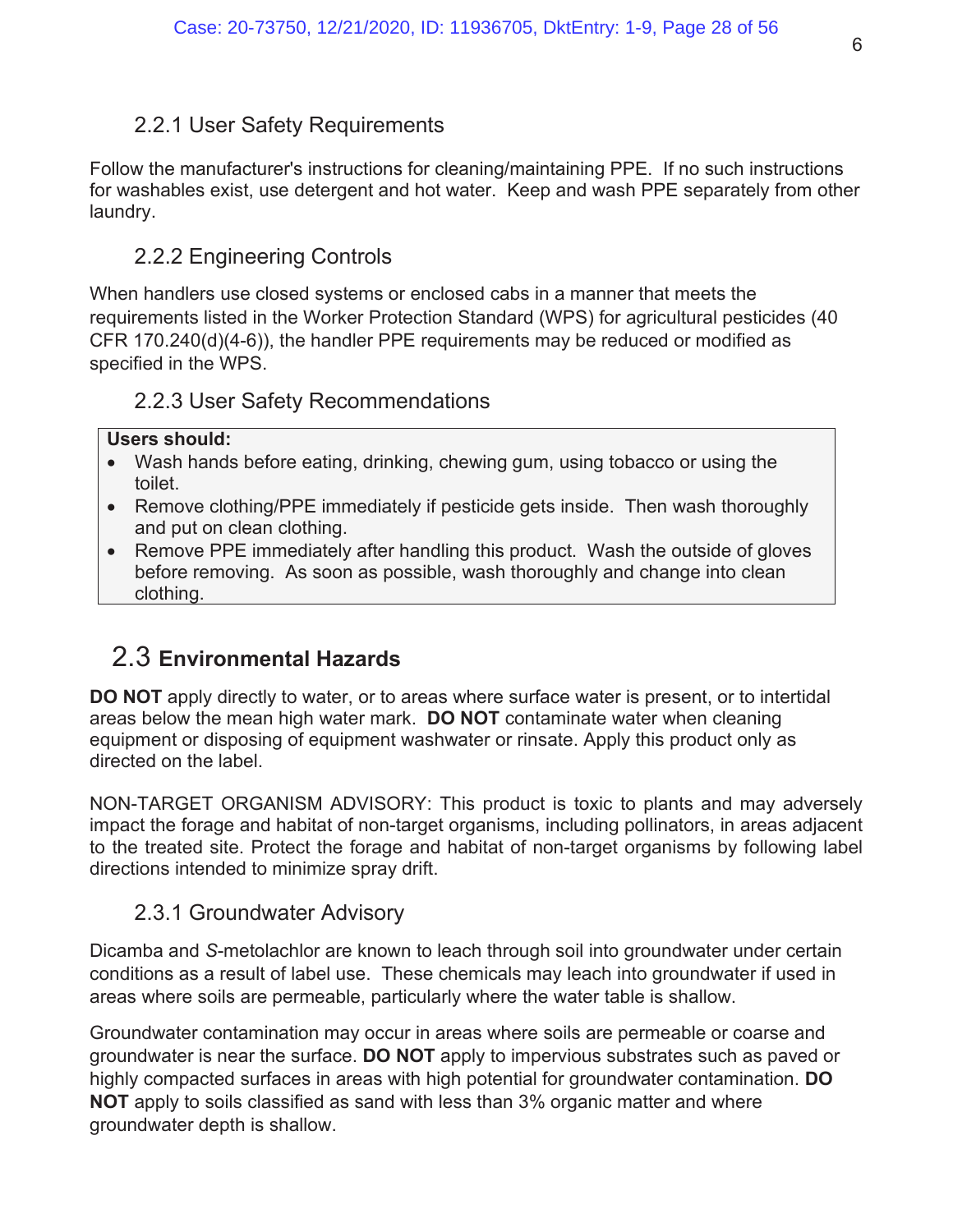# 2.3.2 Surface Water Advisory

**DO NOT** apply if soil is saturated with water or when rainfall that may exceed soil field capacity is forecasted to occur within 48 hours.

Under some conditions, dicamba has the potential for runoff several days and s-metolachlor for several months after application. Poorly draining, wet, or erodible soils with readily visible slopes toward adjacent sensitive areas are more prone to produce runoff. When used on erodible soils, best management practices for minimizing runoff should be employed. Consult your local Soil Conservation Service for recommendations in your use area.

This product may impact surface water quality due to runoff of rain water. This is especially true for poorly draining soils and soils with shallow groundwater. This product is classified as having high potential for reaching surface water via runoff for several weeks or months after application. A level, well-maintained vegetative buffer strip between areas to which this product is applied and surface water features such as ponds, streams, and springs will reduce the potential loading of dicamba and S-metolachlor from runoff water and sediment. Runoff of this product will be reduced by avoiding applications when rainfall or irrigation is expected to occur within 48 hours.

# 2.3.3 Mixing/Loading Instructions

Care must be taken when using this product to prevent back-siphoning into wells, spills, or improper disposal of excess pesticide, spray mixtures, or rinsates. Check-valves or antisiphoning devices must be used on all mixing equipment.

- This product must not be mixed or loaded within 50 ft of perennial or intermittent streams and rivers, natural or impounded lakes and reservoirs, wells, including abandoned wells, drainage wells, and sink holes.
- Operations that involve mixing, loading, rinsing, or washing of this product into or from pesticide handling, or application equipment or containers within 50 ft of any well are prohibited, unless conducted on an impervious pad that meets the following specifications. Containment capacities described below must be maintained at all times.
	- $\circ$  The pad must be constructed to withstand the weight of the heaviest load that may be positioned on or moved across the pad.
	- o The pad must be designed and maintained to contain any product spills or equipment leaks, container or equipment rinse or washwater, and rain water that may fall on the pad.
	- $\circ$  Surface water must not be allowed to either flow over or from the pad, which means the pad must be self-contained and sloped.
	- $\circ$  An unroofed pad must contain at a minimum 110% of the capacity of the largest pesticide container or application equipment on the pad.
	- $\circ$  A pad that is covered by a roof of sufficient size to completely exclude precipitation from contact with the pad, must have a minimum containment capacity of 100% of the capacity of the largest pesticide container or application equipment on the pad.

# 2.3.4 Endangered Species Requirements

Prior to making an application of this product on dicamba-tolerant cotton or dicamba-tolerant soybeans, an applicator must visit http://www.epa.gov/espp/ to determine if there are any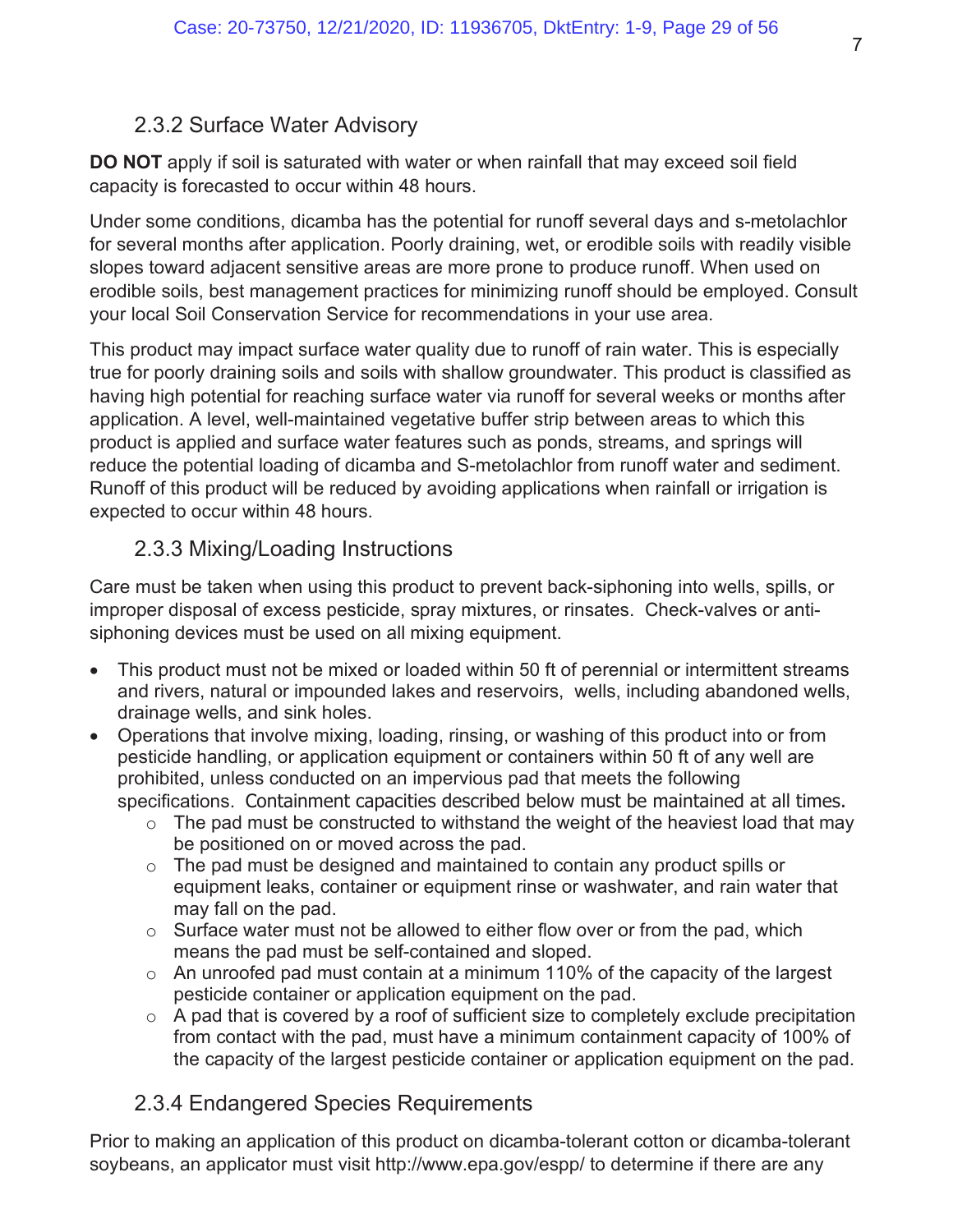additional restrictions on A21472 Plus VaporGrip Technology use within the area to be sprayed.

It is a Federal offense to use any pesticide in a manner that results in the death of an endangered species. The use of any pesticide in a manner that may kill or otherwise harm an endangered species or adversely modify their habitat is a violation of federal law. Use of this product in a manner inconsistent with its labeling may pose a hazard to endangered or threatened species. When using this product, you must follow the measures contained in the Endangered Species Protection Bulletin for the area in which you are applying the product. To obtain Bulletins, no more than six months before using this product, consult http://www.epa.gov/espp/ or call 1-844-447-3813. You must use the Bulletin valid for the month in which you will apply the product.

# 2.4 **Physical or Chemical Hazards**

**DO NOT** use or allow coming in contact with oxidizing agents. Hazardous chemical reaction may occur.

# **DIRECTIONS FOR USE**

# **RESTRICTED USE PESTICIDE**

To be used by certified applicators only; NOT to be used by non-certified persons working under the supervision of a certified applicator, except that non-certified persons may transport containers.

It is a violation of Federal Law to use this product in a manner inconsistent with its labeling.

### **Sale, use and distribution of this product in Nassau and Suffolk Counties in the State of New York is prohibited.**

Use A21472 Plus VaporGrip Technology only in accordance with specifications on this label, or in separately EPA-approved labeling instructions for this product.

**DO NOT** apply this product in a way that will contact workers or other persons, either directly or through drift. Only protected handlers may be in the area during application. For any requirements specific to your State or Tribe, consult the agency responsible for pesticide regulation.

### **FAILURE TO FOLLOW DIRECTIONS AND PRECAUTIONS ON THIS LABEL MAY RESULT IN CROP INJURY, POOR WEED CONTROL, AND/OR ILLEGAL RESIDUES.**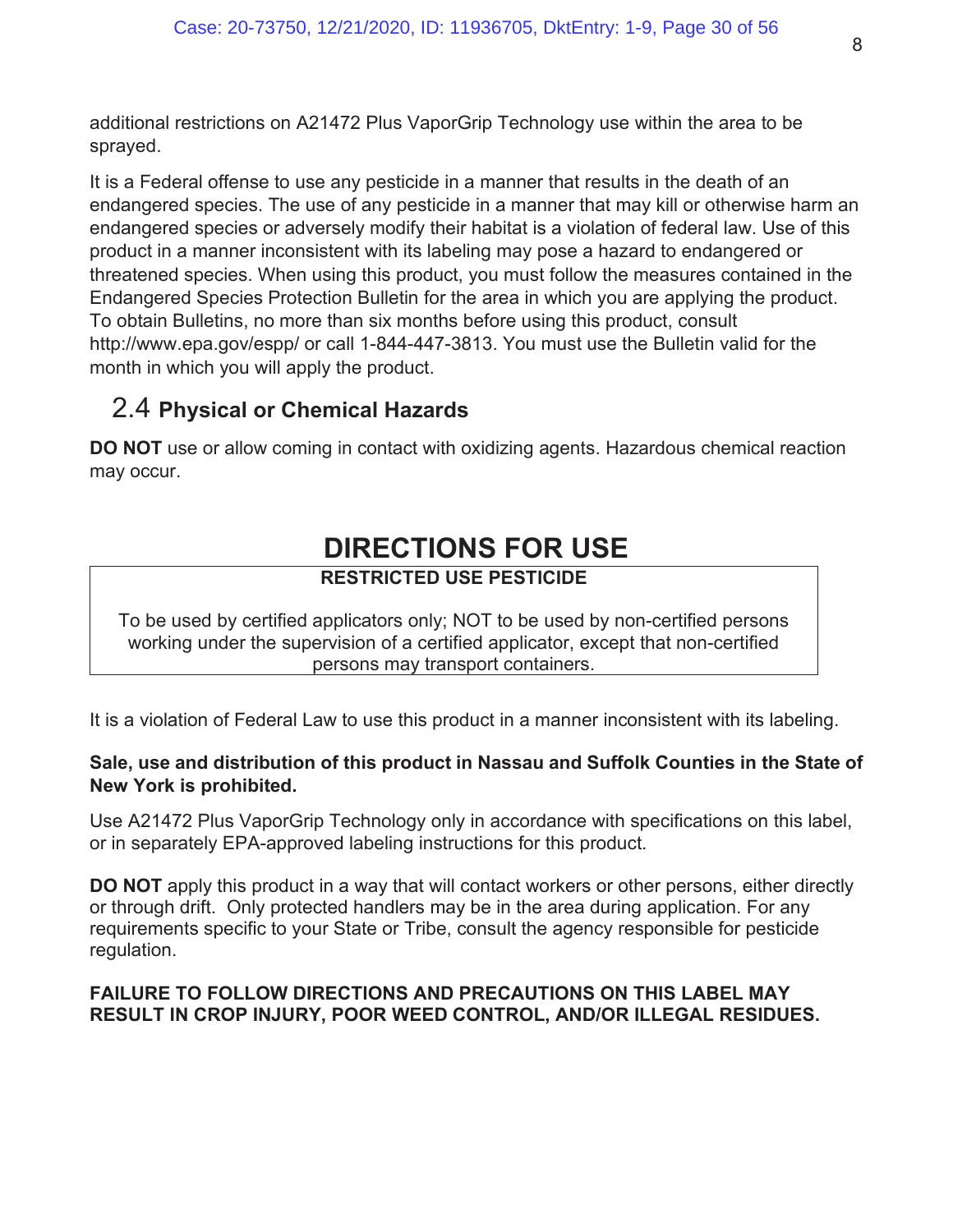### **AGRICULTURAL USE REQUIREMENTS**

Use this product only in accordance with its labeling and with the Worker Protection Standard, 40 CFR part 170. This Standard contains requirements for the protection of agricultural workers on farms, forests, nurseries, and greenhouses, and handlers of agricultural pesticides. It contains requirements for training, decontamination, notification, and emergency assistance. It also contains specific instructions and exceptions pertaining to the statements on this label about personal protective equipment (PPE) and restricted-entry interval. The requirements in this box only apply to uses of this product that are covered by the Worker Protection Standard (WPS).

### **DO NOT enter or allow worker entry into treated areas during the restricted-entry interval (REI) of 24 hours.**

PPE required for early entry to treated areas that is permitted under the Worker Protection Standard and that involves contact with anything that has been treated, such as plants, soil, or water, is:

- Coveralls worn over short-sleeved shirt and short pants
- Waterproof gloves
- Chemical-resistant footwear plus socks
- Chemical-resistant headgear for overhead exposure
- Protective eyewear

# **APPLICATION REQUIREMENTS OVERVIEW**

Read and follow all applicable restrictions, precautions, and directions on the container label and booklet and at www.TaviumTankMix.com. For product questions or inquiries and/or to report any nonperformance of this product against any particular weed species, call 1-866- Syngent(a) (866-796-4368).

| <b>Product Use Requirements</b>                                                                                                                                                      | <b>Label Section</b> |
|--------------------------------------------------------------------------------------------------------------------------------------------------------------------------------------|----------------------|
| <b>Training Requirements Prior to Use:</b>                                                                                                                                           |                      |
| Only certified applicators can apply A21472 Plus VaporGrip Technology.                                                                                                               |                      |
| Prior to applying this product, applicator(s) must complete dicamba-<br>specific training.                                                                                           | 4.1                  |
| This product is NOT to be used by non-certified persons working under the<br>supervision of a certified applicator, except that non-certified persons may                            |                      |
| transport containers.                                                                                                                                                                |                      |
| <b>Record Keeping Requirements:</b>                                                                                                                                                  |                      |
| The certified applicator must keep application records specified in the<br>Record Keeping requirements section for a period of two years.                                            |                      |
| All tank mixing partners must be recorded.<br>$\bullet$                                                                                                                              | 4.2                  |
| Application records must be generated as soon as practical but no later<br>than 72 hours after application, unless state restrictions require records to                             |                      |
| be generated sooner.                                                                                                                                                                 |                      |
| <b>General Application Requirements:</b>                                                                                                                                             |                      |
| Only apply A21472 Plus VaporGrip Technology using approved nozzles<br>$\bullet$<br>designed to produce extremely coarse to ultra-coarse droplets listed at<br>www.TaviumTankMix.com. | $4.4 - 4.8$          |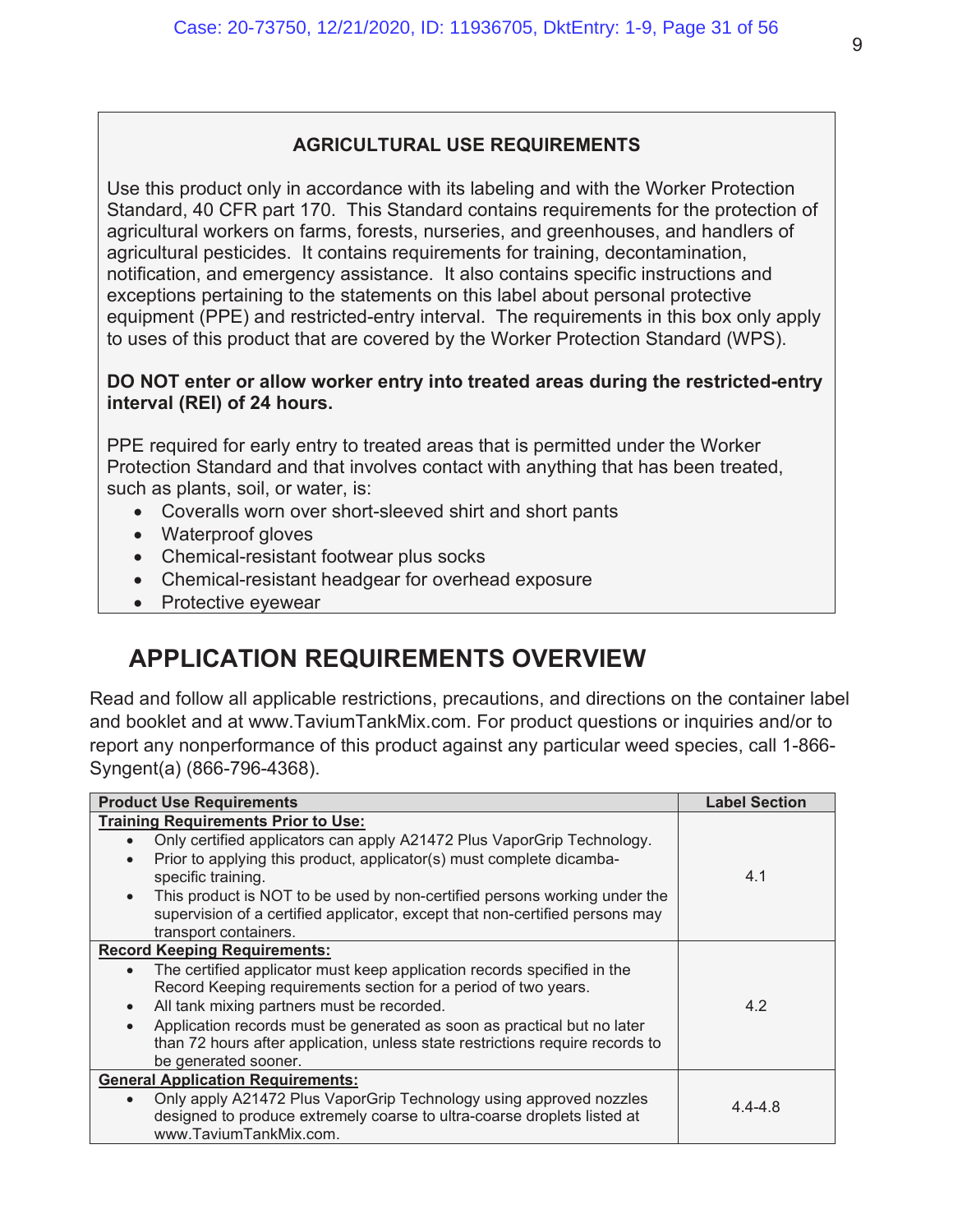| $\bullet$ | DO NOT exceed a boom height of 24 inches above target pest or crop                                                                       |     |
|-----------|------------------------------------------------------------------------------------------------------------------------------------------|-----|
|           | canopy when applying this product.                                                                                                       |     |
| $\bullet$ | A21472 Plus VaporGrip Technology must be applied in a minimum of 15<br>gallons of spray solution per acre.                               |     |
| $\bullet$ | DO NOT exceed a ground speed of 15 miles per hour.                                                                                       |     |
| $\bullet$ | All applications of A21472 Plus VaporGrip Technology must include an                                                                     |     |
|           | approved volatility reduction agent (VRA) / buffering agent (pH modifier)                                                                |     |
|           | listed at www.TaviumTankMix.com. An approved drift reduction agent                                                                       |     |
|           | (DRA) must also be included in the spray solution, unless otherwise                                                                      |     |
|           | indicated on www.TaviumTankMix.com. Refer to the website for a list of                                                                   |     |
|           | approved DRAs and volatility reduction agents (VRAs) / buffering agents                                                                  |     |
|           | (pH modifiers).                                                                                                                          |     |
|           | A21472 Plus VaporGrip Technology must only be tank-mixed with                                                                            |     |
|           | approved products listed at www.TaviumTankMix.com. DO NOT tank mix                                                                       |     |
|           | with products not included on this approved products list.                                                                               |     |
|           | Spray system equipment cleanout: User must ensure entire sprayer                                                                         |     |
|           | system is properly cleaned before and after each application.                                                                            |     |
|           | <b>Environmental Condition Requirements:</b>                                                                                             |     |
|           | ONLY apply A21472 Plus VaporGrip Technology when wind speed is 3 to<br>10 MPH.                                                           |     |
| $\bullet$ | <b>DO NOT</b> apply A21472 Plus VaporGrip Technology during a temperature                                                                |     |
|           | inversion.                                                                                                                               |     |
| $\bullet$ | Only apply A21472 Plus VaporGrip Technology using a broadcast                                                                            | 6.0 |
|           | open-boom from one hour after sunrise to two hours before sunset.                                                                        |     |
| $\bullet$ | When making applications in low relative humidity or high temperatures,                                                                  |     |
|           | set up equipment to deliver larger droplets to compensate for evaporation.                                                               |     |
| $\bullet$ | DO NOT apply this product if rainfall could exceed soil field capacity and                                                               |     |
|           | result in soil runoff is expected in the next 48 hours.                                                                                  |     |
|           | <b>Application Requirements for Dicamba Tolerant Cotton:</b>                                                                             |     |
| $\bullet$ | A21472 Plus VaporGrip Technology may be applied preplant or                                                                              |     |
|           | preemergence at a maximum rate of 3.53 pt/A (0.5 lb ae/a dicamba) to                                                                     |     |
|           | dicamba-tolerant cotton                                                                                                                  | 8.1 |
| $\bullet$ | A21472 Plus VaporGrip Technology may be applied postemergence at a                                                                       |     |
|           | maximum rate of 3.53 pt/A (0.5 lb ae/a dicamba) in dicamba-tolerant<br>cotton through 6-leaf or prior to July 30, whichever comes first. |     |
|           | <b>Application Requirements for Dicamba Tolerant Soybean:</b>                                                                            |     |
| $\bullet$ | A21472 Plus VaporGrip Technology may be applied preplant or                                                                              |     |
|           | preemergence at a maximum rate of 3.53 pt/A (0.5 lb ae/a dicamba) to                                                                     |     |
|           | dicamba-tolerant soybean.                                                                                                                | 8.2 |
|           | A21472 Plus VaporGrip Technology may be applied postemergence at a                                                                       |     |
|           | maximum rate of 3.53 pt/A (0.5 lb ae/a dicamba) in dicamba-tolerant                                                                      |     |
|           | soybean through V4 or prior to June 30, whichever comes first.                                                                           |     |
|           | <b>Buffer Requirements:</b>                                                                                                              |     |
|           | DO NOT apply if sensitive plants and/or crops are planted in adjacent                                                                    |     |
|           | downwind fields or areas when using broadcast open-boom equipment.                                                                       |     |
|           | Sensitive crop definitions can be found in section 6.3.8.                                                                                |     |
|           | The user must ensure there is a 240 foot downwind buffer when applying                                                                   | 2.3 |
|           | with broadcast open-boom equipment.<br>Prior to making an application of this product on dicamba-tolerant cotton or                      | 6.0 |
|           | dicamba-tolerant soybeans, an applicator must visit                                                                                      |     |
|           | http://www.epa.gov/espp/ to determine if there are any additional                                                                        |     |
|           | restrictions on A21472 Plus VaporGrip Technology use within the area to                                                                  |     |
|           | be sprayed.                                                                                                                              |     |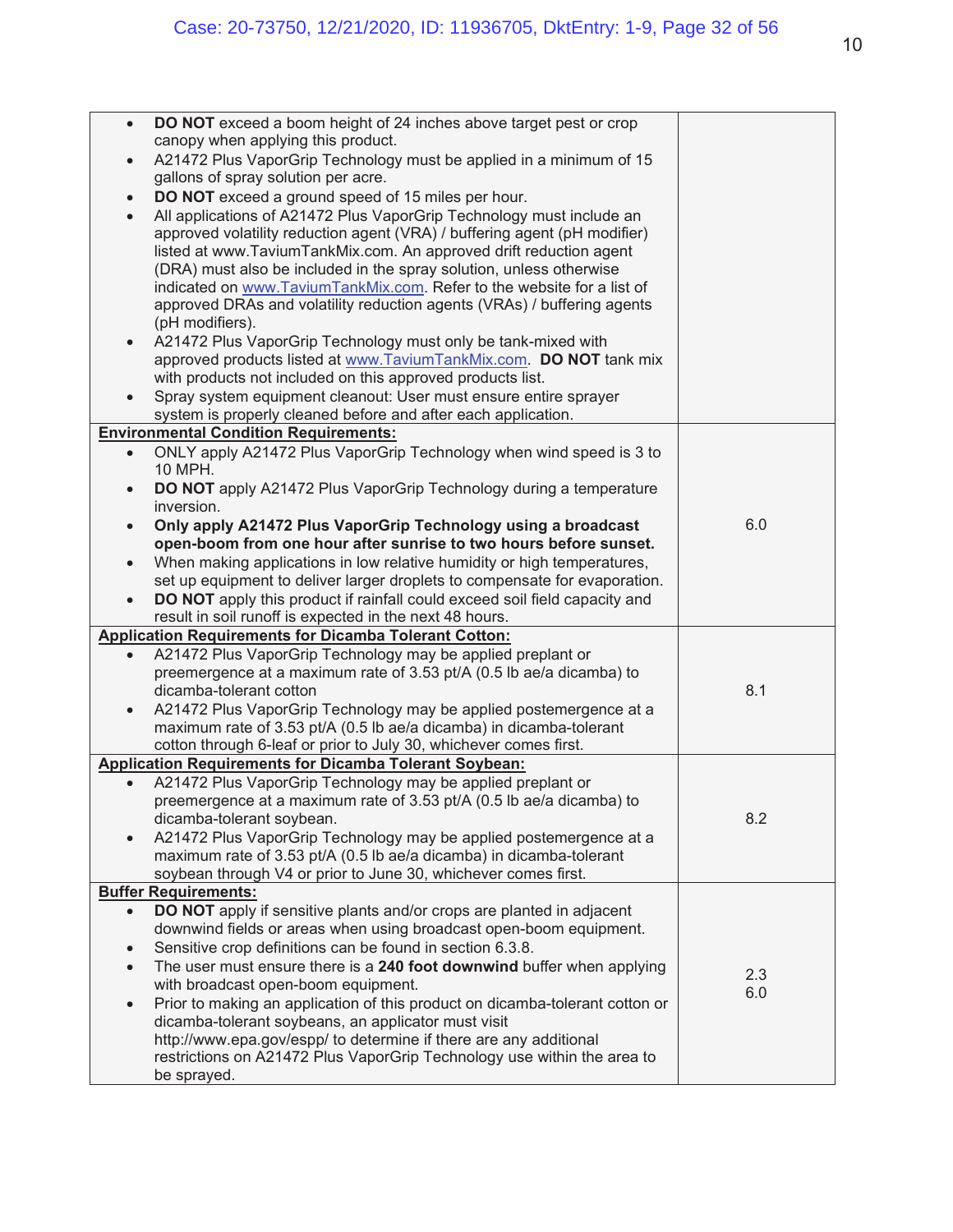# **3.0 PRODUCT INFORMATION**

A21472 Plus VaporGrip Technology is a foliar systemic broadleaf herbicide with residual control of grass and certain broadleaf weeds in:

- dicamba-tolerant cotton (preplant, at-planting, preemergence, postemergence (In-crop) application)
- dicamba-tolerant soybeans (preplant, at-planting, preemergence, postemergence (Incrop) application)

This product needs a minimum of  $\frac{1}{2}$  inch of either rainfall or irrigation following application to activate residual weed control. If rainfall or irrigation is not received within 10 days after application, residual weed control may be reduced. Under these conditions, cultivate or use other weed control measures if weeds develop.

**DO NOT** apply this product if rainfall could exceed soil field capacity and result in soil runoff is expected in the next 48 hours.

Rainfall or irrigation occurring within 4 hours after postemergence application may reduce effectiveness.

# 3.1 **Weed Resistance Management Practices**

| <b>DICAMBA</b>        | <b>GROUP</b> |             | <b>HERBICIDE</b> |
|-----------------------|--------------|-------------|------------------|
| S-METOLACHLOR   GROUP |              | <b>15</b> I | <b>HERBICIDE</b> |

For resistance management, please note that A21472 Plus VaporGrip Technology contains both a Group 4/(dicamba) and a Group 15/(*S*-metolachlor) herbicide. Any weed population may contain plants naturally resistant to Group 4 and/or Group 15 herbicides. The resistant individuals may dominate the weed population if these herbicides are used repeatedly in the same fields. Appropriate resistance-management strategies should be followed.

Contact your local Syngenta representative, retailer, crop advisor or extension agent for additional pesticide resistance-management and/or integrated weed-management recommendations for specific crops and weed biotypes. **DO NOT** assume that each listed weed is being controlled by multiple modes of action. Premixes are intended to broaden the spectrum of weeds that are controlled. Some weeds may be controlled by only one of the active ingredients in this product. If resistant biotypes have been reported, use the full labeled rate of this product, apply at the labeled timing, and tank-mix with an additional different mode of action product so there are multiple effective modes of application for each suspected resistant weed. To delay herbicide resistance, take one or more of the following steps: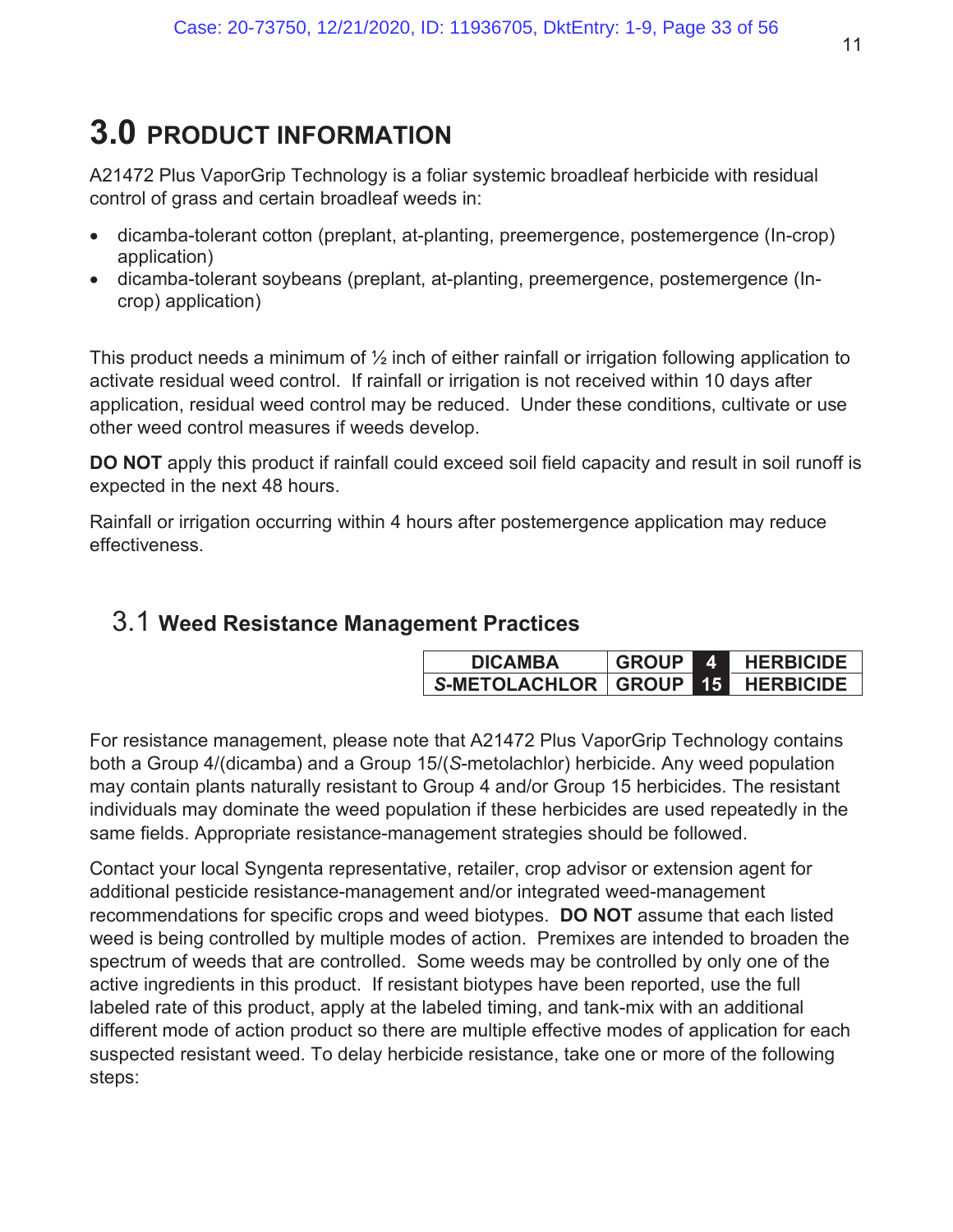# 3.1.1 Principles of Herbicide Resistant Weed Management

Adopt an integrated weed-management program for herbicide use that includes scouting and uses historical information related to herbicide use and crop rotation, and that considers tillage (or other mechanical control methods), cultural ( e.g., higher crop seeding rates; precision fertilizer application method and timing to favor the crop and not the weeds), biological (weed-competitive crops or varieties) and other management practices**.**

### **Scout and know your field**

- Know weed species present in the field to be treated through scouting and field history. An understanding of weed biology is useful in designing a resistance management strategy. Ensure the weed management program will control all weeds present.
- Fields should be scouted prior to application to determine species present and growth stage. Always apply this herbicide at the full labeled rate and correct timing for the weeds present in the field.

### **Utilize non-herbicidal practices to add diversity**

• Use diversified management tactics such as cover crops, mechanical weed control, harvest weed seed control, and crop rotation as appropriate. Use tank mixtures with herbicides from a different group if such use is permitted; where information on resistance in target weed species is available, use the less resistance-prone partner at a rate that will control the target weed(s) equally as well as the more resistance-prone partner. Consult your local extension service or certified crop advisor if you are unsure as to which active ingredient is currently less prone to resistance.

### **Use good agronomic practices, start clean and stay clean**

- Use good agronomic practices that enhance crop competitiveness.
- Plant into weed-free fields utilizing tillage or an effective burndown herbicide for control of emerged weeds.
- Sanitize farm equipment to avoid spreading seed or vegetative propagules prior to leaving fields.

### **Difficult to control weeds**

- Fields with difficult to control weeds should be planted in rotation with crops that allow the use of herbicides with an alternative mode of action or different management practices.
- Difficult to control weeds may require sequential applications, such as a broad spectrum preemergence herbicide followed by one or more postemergence herbicide applications. Utilize herbicides containing different modes of action effective on the target weeds in sequential applications.

### **DO NOT overuse the technology**

• **DO NOT** use more than two applications of this or any other herbicide with the same mode of action in a single growing season unless mixed with an herbicide with a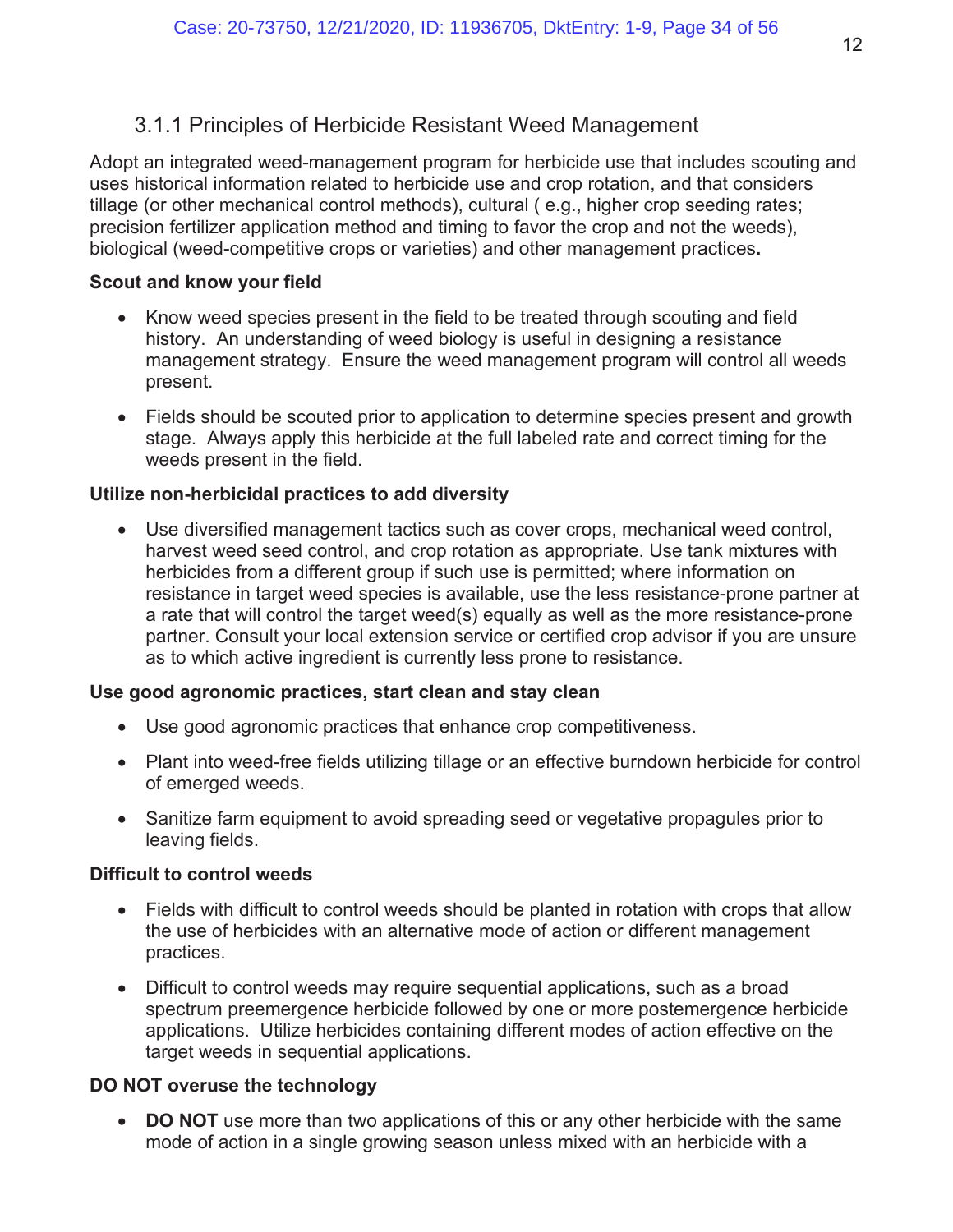different mode of action which provides overlapping spectrum for the difficult to control weeds.

### **Scout and inspect fields following application**

- Prevent an influx of weeds into the field by controlling weeds in field borders.
- Scout fields after application to verify that the treatment was effective.
- Indicators of possible herbicide resistance include:
	- Failure to control a weed species normally controlled by the herbicide at the dose applied, especially if control is achieved on adjacent weeds;
	- A spreading patch of non-controlled plants of a particular weed species; and
	- Surviving plants mixed with controlled individuals of the same species.

For further information or to report suspected resistance your Syngenta retailer, Syngenta representative, or call 1-866-Syngent(a) (866-796-4368).

- If resistance is suspected, prevent weed seed production in the affected area by an alternative herbicide from a different group or by a mechanical method such as hoeing or tillage. Prevent movement of resistant weed seeds to other fields by cleaning harvesting and tillage equipment when moving between fields and planting clean seed.
- If a weed pest population continues to progress after treatment with this product, discontinue use of this product, and switch to another management strategy or herbicide with a different mode of action, if available.
- **Prevent weed escapes before, during, and after harvest**
- **DO NOT** allow weed escapes to produce seed or vegetative structures such as tubers or stolons which contribute to spread and survival.
- If a weed pest population continues to progress after treatment with this product, discontinue use of this product, and switch to another management strategy or herbicide with a different mode of action, if available.
- Prevent movement of resistant weed seeds to other fields by cleaning harvesting and tillage equipment when moving between fields and planting clean seed.

# **4.0 APPLICATION DIRECTIONS** 4.1 **Training**

Prior to applying this product applicator(s) must complete dicamba-specific training from one of the following sources: a) a registrant of a dicamba product approved for in-crop use with dicamba-tolerant crops, or b) a state or state-authorized provider. Once completed, dicambaspecific training is then required every other year for all applicators of this product.

# 4.2 **Record Keeping**

Record keeping is required for each application of this product. **The certified applicator must keep the following records for a period of two years**; records must be generated as soon as practical but no later than 72 hours after application, unless state restrictions require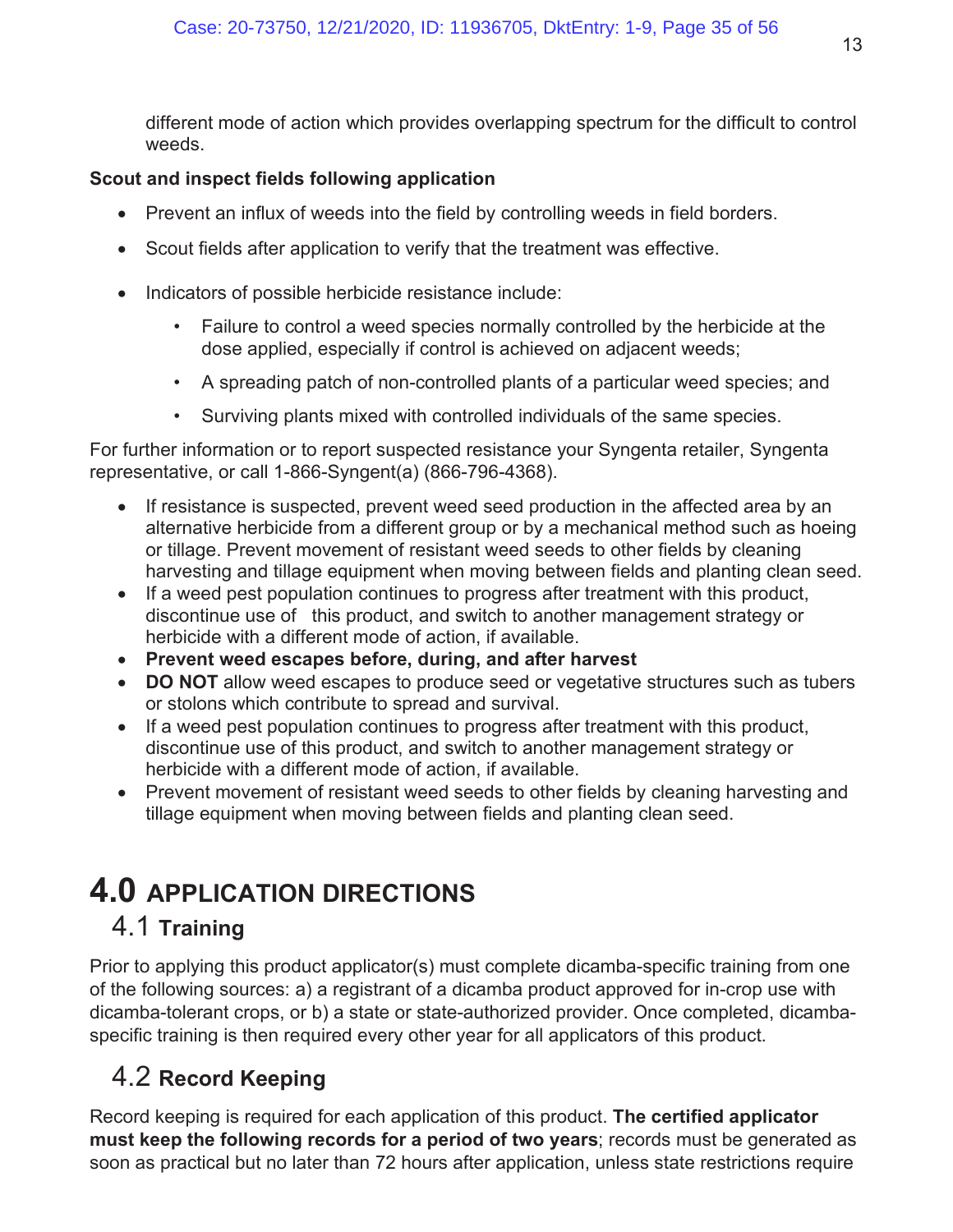records to be generated sooner. Records must be made available to State Pesticide Control Official(s), USDA, and EPA upon request. An example form summarizing record keeping requirements can be found on www.TaviumTankMix.com.

- 1. All Items required by 7 CFR Part 110 (RECORDKEEPING ON RESTRICTED USE PESTICIDES BY CERTIFIED APPLICATORS) including:
	- a. The brand or product name
	- b. The EPA registration number
	- c. The total amount applied
	- d. The month, day, and year of application
	- e. The location of the application
	- f. The crop, commodity, stored product, or site of application
	- g. The size of treated area
	- h. The name of the certified applicator
	- i. The certification number of the certified applicator
- 2. Training: Date and provider of required training completed and proof of completion.
- 3. Receipts of Purchase: Receipts or copies for the purchase of this product, and for the purchase of the required volatility reduction agent (VRA) / buffering agent (pH modifier) and drift reduction agent (DRA).
- 4. Product Label: A copy of this product label, and any state special local needs label that supplements this label.
- 5. Buffer Requirement: Record of the buffer distance and any non-sensitive areas included in buffer distance. Non-sensitive areas refers to the exclusion areas that can be counted as part of the buffer, such as paved areas.
- 6. Sensitive Plants and/or Crops Awareness: Record that a sensitive crop registry was consulted and survey adjacent fields documenting the crops/areas surrounding the field prior to application. Records at a minimum must include the name of the sensitive crop registry and the date it was consulted and documentation of adjacent crops/areas and the date the survey was conducted.
- 7. Start and Finish Times of Each Application: Record of the time at which the application started and the time when the application finished.
- 8. Application Timing: Record of the type of application (for example: preemergence, postemergence).
- 9. Air Temperature: Record of the air temperature in degrees Fahrenheit at the start and completion of each application.
- 10.Wind Speed and Direction: Record of the wind speed and direction (the direction from which the wind is blowing) at boom height at the start and completion of each application of this product.
- 11.Nozzle and Pressure: Record of the spray nozzle manufacturer/brand, type, orifice size, and operating pressure used during each application of this product.
- **12.Tank Mix Products: Record of the brand names, EPA registration numbers (if available), and use rates for all products including volatility reduction agent (VRA) / buffering agent (pH modifier) and DRA that were tank mixed with this product for each application.**
- 13.Spray System Cleanout: At a minimum, records must include the confirmation that the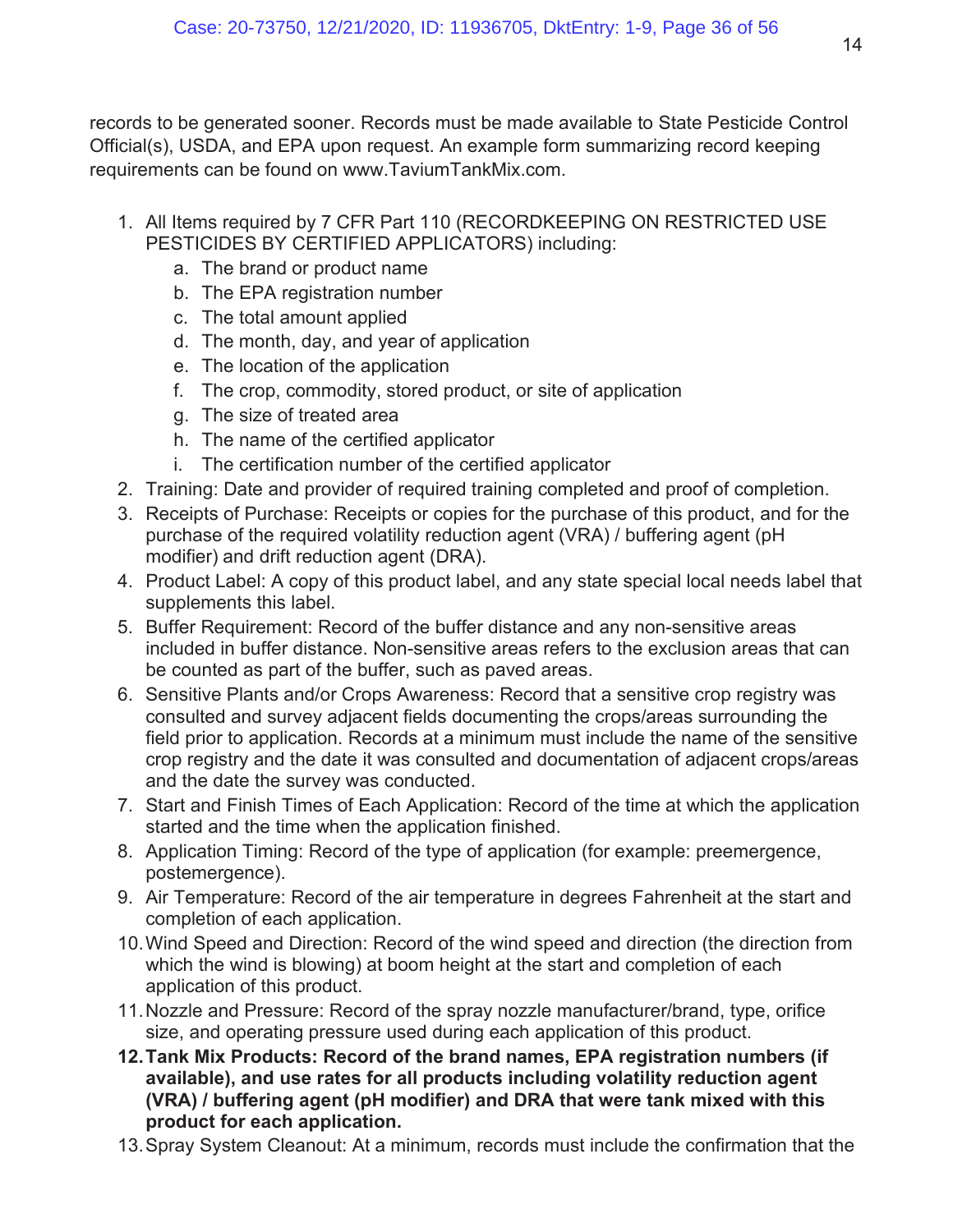spray system was clean before using this product and that the post-application cleanout was completed in accordance with the Sprayer Cleanout Section 4.9.

# 4.3 **Methods of Application**

Applications with A21472 Plus VaporGrip Technology alone or in tank mixtures are permitted with ground equipment only. This product may be applied using broadcast or hooded broadcast applications for postemergence weed control as well as residual control of susceptible weeds. Preplant, at-planting, preemergence and postemergence (In-crop) applications are allowed. All labeled application restrictions must be adhered to when using these application methods.

# 4.4 **Application Equipment**

- Configure spray equipment to provide accurate and uniform coverage of the target area and minimize potential for spray drift.
- Only use sprayers that provide accurate and uniform application with nozzles designed to produce **extremely coarse to ultra-coarse** droplets in order to minimize drift (**Section 6.3.1**) and provide uniform coverage.
- To ensure accuracy, calibrate sprayer before each use. For information on spray equipment and calibration, consult spray equipment manufacturers and/or state recommendations.
- Avoid using screens and strainers finer than 50-mesh.
- All ground application equipment must be properly maintained.
- Equipment must be cleaned out after use following Spray System Cleanout procedures in Section 4.9.

# 4.5 **Application Volume and Spray Coverage**

- x Apply alone or in tank mixtures **in a minimum of 15 gal/A of spray solution**.
- Good spray coverage of emerged weeds is essential for optimum control.
- When weed vegetation is dense, increase spray volume and pressures to ensure coverage of the target weeds.
- Spray boom and nozzle heights must be adjusted to provide coverage of target weeds but not more than 24 inches above the target.

# 4.6 **Equipment Ground Speed**

**DO NOT exceed a ground speed of 15 miles per hour.** Select a ground speed that will deliver the desired spray volume while maintaining the desired spray pressure, but slower speeds generally result in better spray coverage and deposition on the target area. Provided the applicator can maintain the required nozzle pressure, it is recommended that tractor speed is reduced to 5 miles per hour at field edges.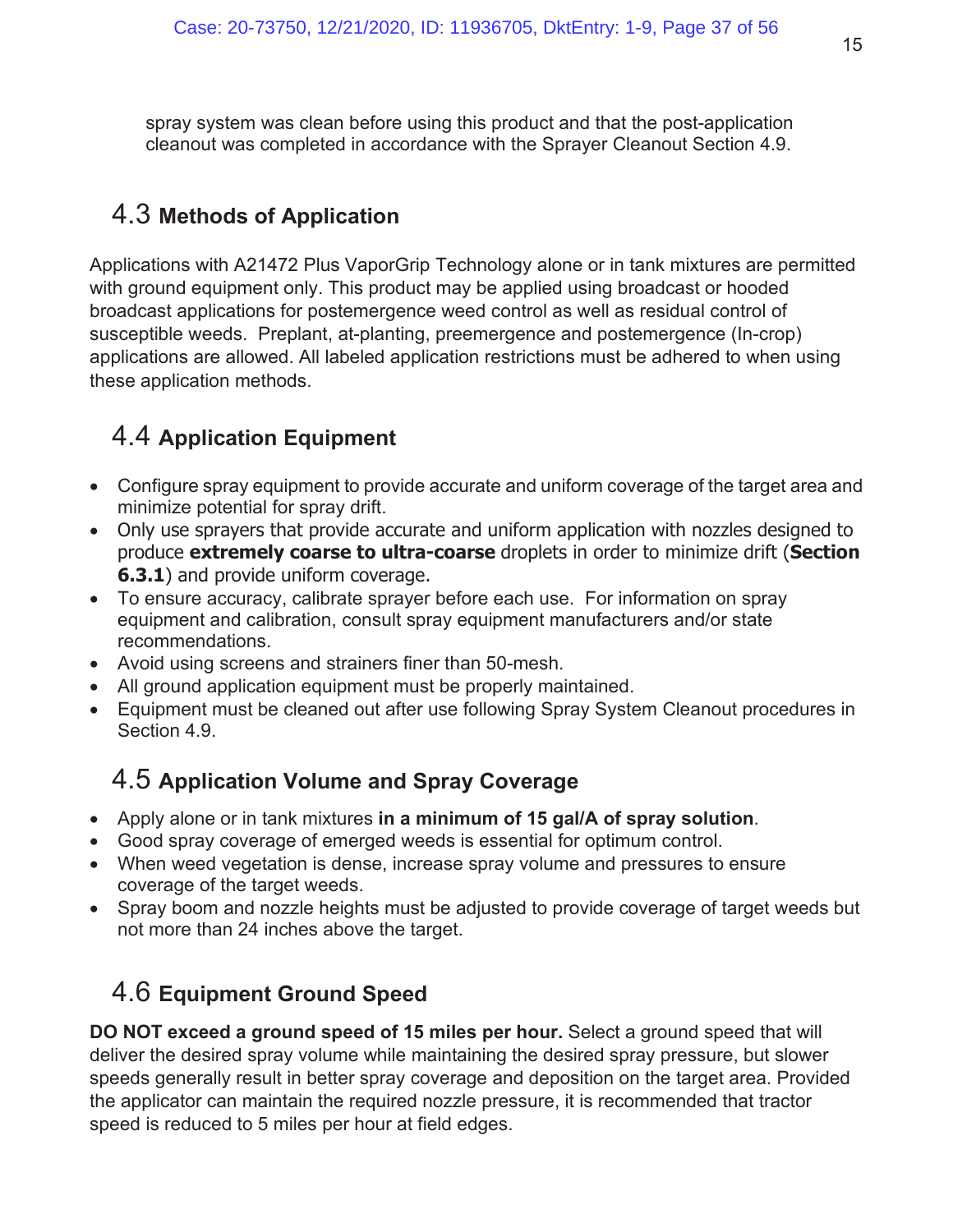# 4.7 **Optional Use of Drift Reduction Technology**

This product may be optionally applied using a hooded/shielded broadcast sprayer or other types of drift reduction technology (DRT) for postemergence weed control as well as residual control of susceptible weeds. The applicator must use an approved nozzle within a specified pressure range as found at www.TaviumTankMix.com. Use of drift reduction technology (DRT) in combination with approved nozzles is recommended to further reduce drift potential.

# 4.7.1 Hooded/Shielded Broadcast Sprayer

For hooded/shielded sprayers, all application nozzles must be contained within the enclosed area. Shielding the boom or individual nozzles can reduce the effects of wind. However, it is the responsibility of the applicator to verify that the shields are preventing drift and not interfering with uniform deposition of the product. Applicators must ensure the sprayer system is off or controlled during turns to further prevent spray drift. Refer to the hooded/shielded sprayer manufacturer use specifications prior to use.

# *Requirements for Reduced Use Restrictions with Optional Hooded/Shielded Sprayer:*

**ONLY qualified** hooded/shielded sprayers listed on www.TaviumTankMix.com are eligible for reduced use restrictions when applying this product. When using a qualified hooded/shielded sprayer, **the applicator must always maintain a minimum 110-foot downwind buffer** between the last treated row and the nearest downwind field edge. Consult Endangered Species Protection Bulletins for ESA counties and restrictions. While this product may be applied with other (non-qualified) hooded/shielded sprayers, no reduction in use restrictions is associated with their use.

# 4.7.2 Ground Application (Hooded In-Row and Directed Layby)

Using a hooded sprayer or other drift reduction technology in combination with approved nozzles may further reduce drift potential. When applying A21472 Plus VaporGrip Technology by hooded in-row or layby sprayers, determine the amount of herbicide and water volume needed using the following formula:

| band width (inches)<br>row width (inches) | * broadcast rate per acre   | $=$ rate per treated acre       |
|-------------------------------------------|-----------------------------|---------------------------------|
| band width (inches)<br>row width (inches) | * broadcast volume per acre | = spray volume per treated acre |

# 4.8 **Tank Mix Partners and Compatibility Testing**

It is the pesticide user's responsibility to ensure that all products are registered for the intended use. Read and follow the applicable restrictions, limitations, and directions for use on all product labels involved in tank mixing. Users must follow the most restrictive directions for use and precautionary statements of each product in the tank mixture.

• All applications of this product require the inclusion of an approved volatility reduction agent (VRA) / buffering agent (pH modifier) listed at www.TaviumTankMix.com.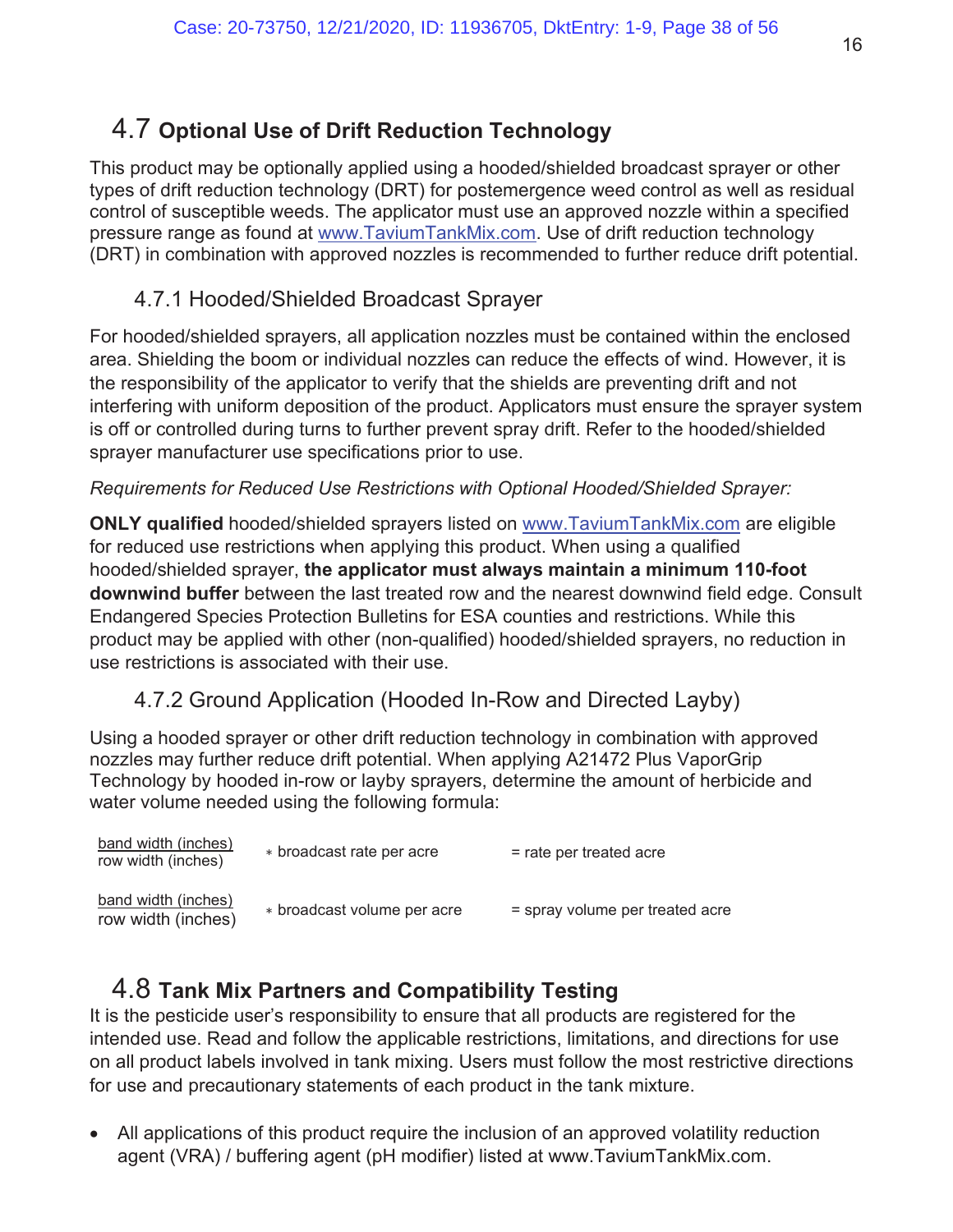- $\bullet$  All applications of this product require the inclusion of a drift reduction agent (DRA) in the tank mix, unless otherwise indicated on www.TaviumTankMix.com.
- A21472 Plus VaporGrip Technology may only be tank-mixed with products that have been tested and found not to adversely affect the offsite movement potential of A21472 Plus VaporGrip Technology. The applicator must check the website found at www.TaviumTankMix.com no more than 7 days before applying A21472 Plus VaporGrip Technology.
- For preplant, at-planting and preemergence applications, the following additives may be used. A complete list of approved products can be found at www.TaviumTankMix.com.
	- o Nonionic Surfactant (NIS) Use NIS containing at least 80% active ingredient at 0.25% v/v (1 qt/100 gal) of the finished spray volume.
	- o Crop Oil Concentrate (COC) or Methylated Seed Oil (MSO) Use a nonphytotoxic COC or MSO containing 15–20% approved emulsifier at 0.5–1.0% v/v (2-4 qt/100 gal) of the finished spray volume.
- For postemergence applications, use of a Nonionic Surfactant (NIS) additive described above is allowed.
	- o Use of a Crop Oil Concentrate (COC) or Methylated Seed Oil (MSO) for postemergence applications is not advised due to the potential for crop injury.

# 4.8.1 Tank-Mix Restrictions

- **DO NOT** tank mix any product with A21472 Plus VaporGrip Technology unless:
	- $\circ$  The intended tank-mix product is identified on the list of tested products found at www.TaviumTankMix.com;
	- $\circ$  The intended products are not prohibited on either this label or the label of the tank mix product; and
	- o All requirements and restrictions on www.TaviumTankMix.com; are followed.
- **DO NOT** apply A21472 Plus VaporGrip Technology with ammonium sulfate (AMS) containing additives, conditioners, or fertilizers.

# 4.8.2 Tank-Mix Precautions

It is the pesticide user's responsibility to ensure that all products are registered for the intended use. Read and follow the applicable restrictions and limitations and directions for use on all product labels involved in tank mixing. Users must follow the most restrictive directions for use and precautionary statements of each product in the tank mixture.

# 4.9 **Sprayer Cleanout**

As part of the Restricted Use Product requirements, applicators must document that they have complied with the Sprayer Clean-out section of this label

Severe crop injury may occur if any of this product remains in the spray system equipment following an application and the equipment is subsequently used for application to sensitive crops. After using this product, clean all mixing and spray equipment (including tanks, pumps, lines, filters, screens, and nozzles) with a strong detergent based sprayer cleaner. The rinsate must be disposed in compliance with local, state, and federal guidelines.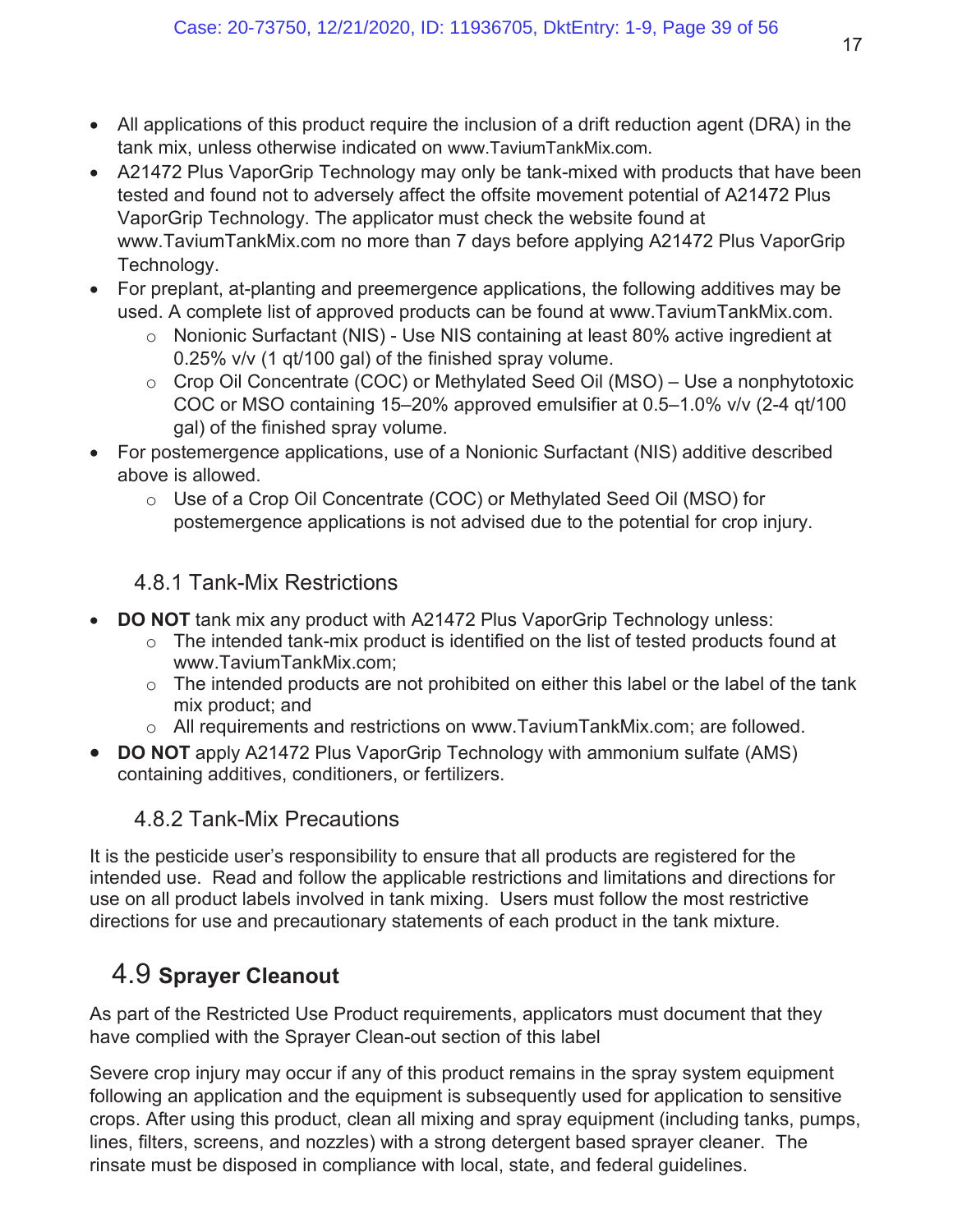Inadvertent contamination can also occur in equipment used for bulk product handling and mixing prior to use in the spray system. Care should be taken to reduce contamination not only in the spray system but in any equipment used to transfer or deliver product. For example, bulk handling and mixing equipment containing this product should be segregated when possible to reduce potential for cross-contamination. Consider using block and check valves to avoid backflow during transfer. Piping should be reviewed to ensure there not potential for product build-up. Dedicated nurse trucks and tender equipment should be used when possible.

To avoid subsequent injury to other crops, thoroughly clean mixing and application equipment immediately after spraying using the triple rinse procedures below:

- 1. **DO NOT** clean sprayer near desirable vegetation, wells or other water sources.
- 2. Drain and flush tank walls, boom and all hoses with clean water.
- 3. Prepare a cleaning solution with a detergent or a commercial sprayer cleaner or ammonia according to the product's use directions.
- 4. Be sure to wash all internal parts of the tank, including the inside top surface with the cleaning solution. Start agitation in the sprayer and thoroughly recirculate the cleaning solution for at least 15 minutes. All visible deposits must be removed from the spraying system.
- 5. Flush hoses, spray lines and nozzles for at least one minute with the cleaning solution.
- 6. Repeat steps 3-5 for two additional times.
- 7. Remove nozzles, screens and strainers, and clean separately in the cleaning solution after completing the above procedures.
- 8. Drain lines, filters and sump.
- 9. Rinse the complete spraying system with clean water.
- 10.Clean and wash off the outside of the entire sprayer and boom.
- 11.Dispose of all rinsate according to local, state and federal regulation.

# **5.0 REPLANT AND ROTATIONAL CROP**

# 5.1 **Rotational Crop Restrictions**

The following crops may be planted at the specified interval following application of A21472 Plus VaporGrip Technology. Exclude counting days from application when the ground is frozen.

| Crop                            | <b>Plant-Back Interval</b>                                                               |
|---------------------------------|------------------------------------------------------------------------------------------|
| Dicamba-tolerant cotton         |                                                                                          |
| Dicamba-tolerant soybeans       | 0 days                                                                                   |
| Corn (field, pop, seed, sweet)* |                                                                                          |
| Non-dicamba-tolerant soybeans   | 28 days following a minimum accumulation of 1<br>inch of rainfall or overhead irrigation |
|                                 |                                                                                          |
| Non-dicamba-tolerant cotton     | 42 days following a minimum accumulation of 1                                            |
|                                 | inch of rainfall or overhead irrigation                                                  |
| <b>Barley</b>                   |                                                                                          |
| Oats                            | $4\frac{1}{2}$ months                                                                    |
| Rye                             |                                                                                          |
| Wheat                           |                                                                                          |
| Alfalfa                         | 6 months                                                                                 |
| Bean                            |                                                                                          |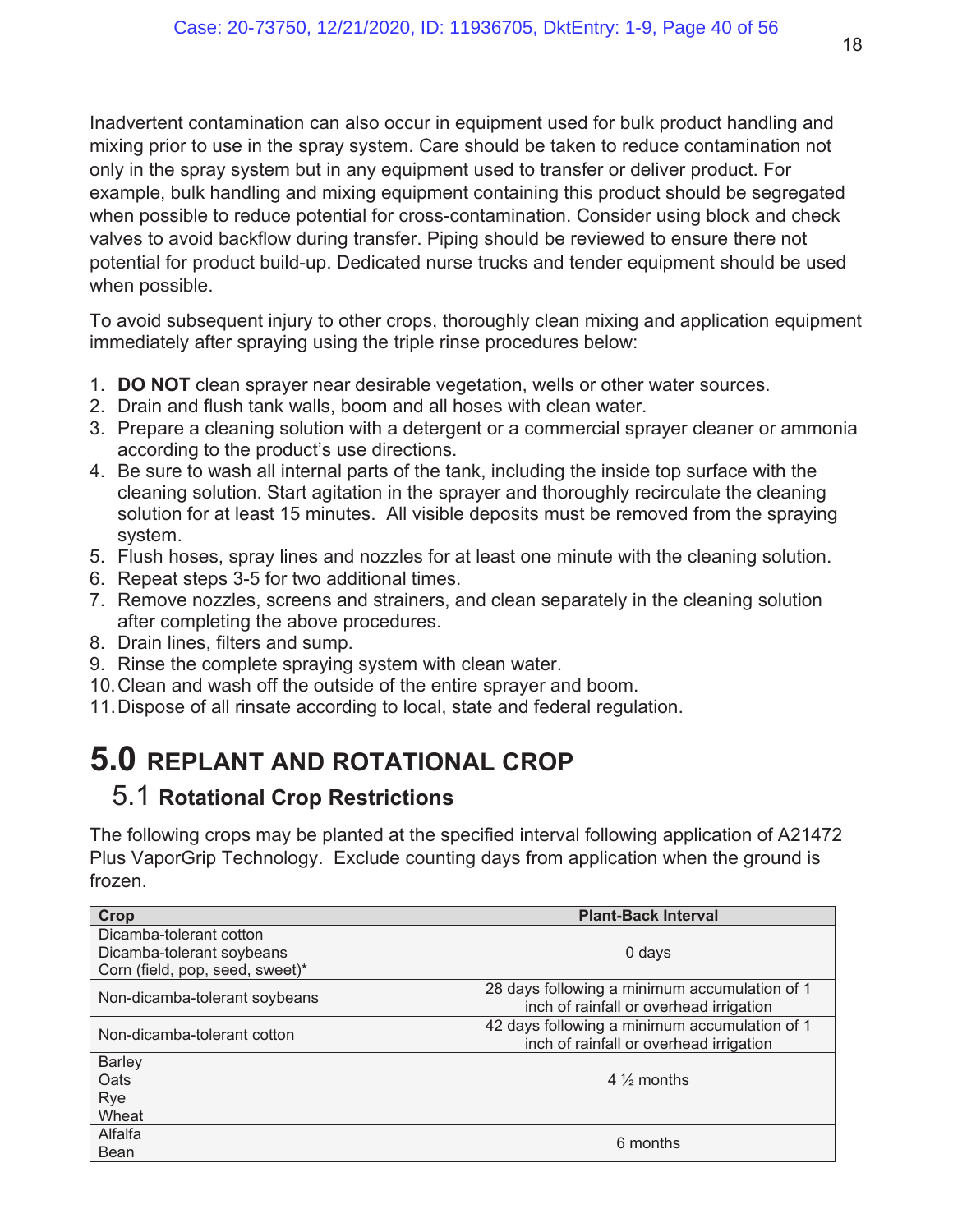| Beet                             |                                        |
|----------------------------------|----------------------------------------|
| <b>Broccoli</b>                  |                                        |
| <b>Brussels sprouts</b>          |                                        |
| Cabbage                          |                                        |
| Carrot                           |                                        |
| Cauliflower                      |                                        |
| Celery                           |                                        |
| Garlic                           |                                        |
| Lentil                           |                                        |
| Onion                            |                                        |
| Pea                              |                                        |
| Peanut                           |                                        |
| Pepper                           |                                        |
| Potato                           |                                        |
| Pumpkin                          |                                        |
| Radish                           |                                        |
| Sorghum                          |                                        |
| Sunflower                        |                                        |
| Sugar beet                       |                                        |
| Sweet potato                     |                                        |
| Tomato                           |                                        |
| Clover (seeded)                  | 9 months                               |
| <b>Buckwheat</b>                 |                                        |
| Rice                             | In the next spring following treatment |
| Tobacco                          |                                        |
| All other crops not listed above | 12 months                              |

\* User precaution for corn plantback: Application of this product to coarse-textured soils (sand, loamy sand, or sandy loam) or any soil with less than 2.5% organic matter under cool, wet conditions may result in transient crop injury.

# **6.0 RESTRICTIONS AND PRECAUTIONS**

# 6.1 **Use Restrictions**

- **DO NOT** sell, use or distribute this product in Nassau and Suffolk Counties in the State of New York.
- **DO NOT** use in nurseries, turf, or landscape plantings.
- **DO NOT** apply this product by air.
- **DO NOT** apply this product through any type of irrigation system.
- **DO NOT** apply A21472 Plus VaporGrip Technology with ammonium sulfate (AMS) containing additives, conditioners, or fertilizers.
- **DO NOT** apply this product at ground speed greater than 15 miles per hour.
- **DO NOT** apply this product in less than 15 gallons of spray solution per acre.
- **DO NOT** exceed a boom height of 24 inches above target pest or crop canopy when applying this product.
- **DO NOT** apply this product when the wind speeds are less than 3 mph or greater than 10 mph.
- **DO NOT** apply this product until at least one hour after sunrise and no later than two hours before sunset.
- **DO NOT** apply to soils classified as sand with less than 3% organic matter and where groundwater depth is shallow.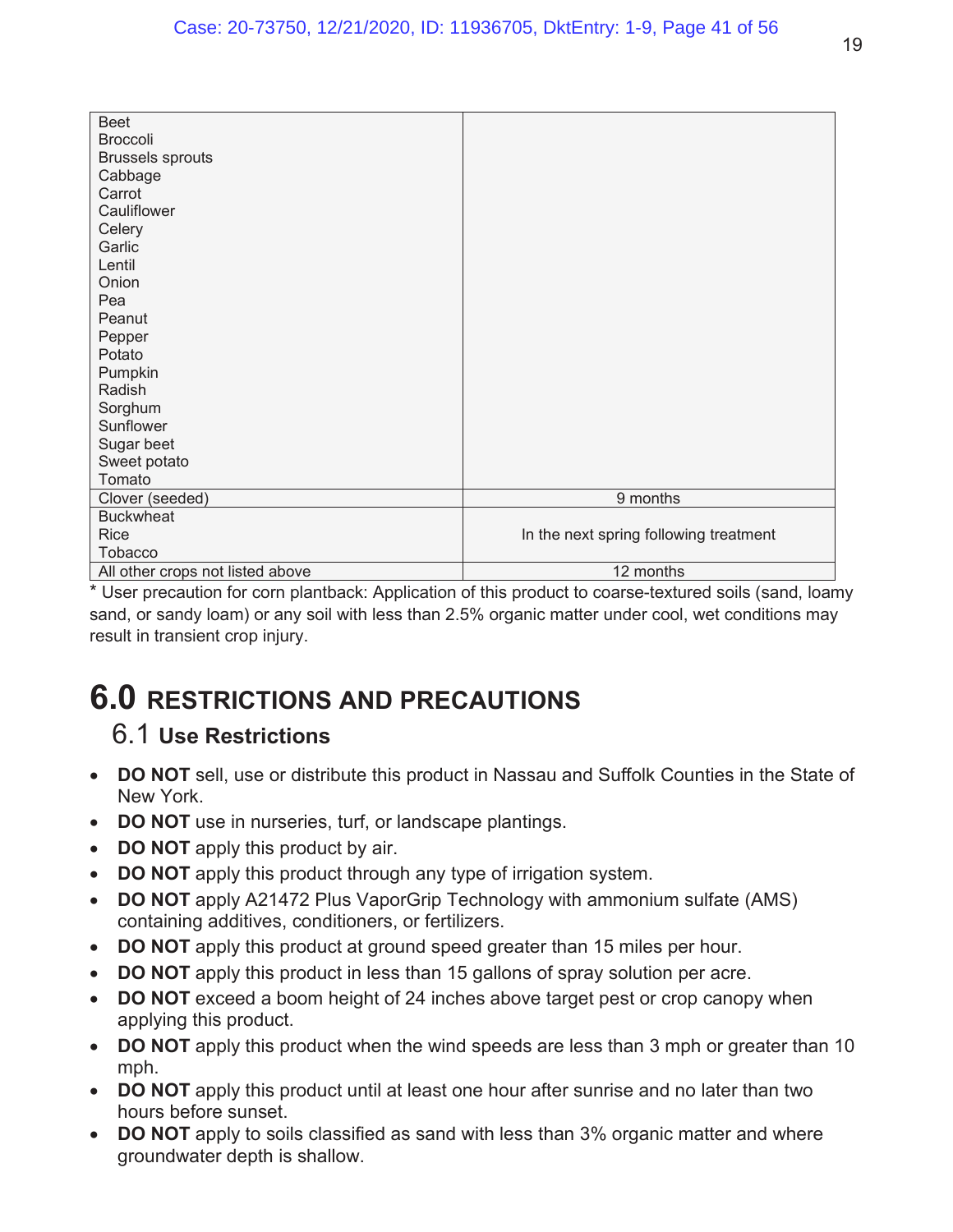- **DO NOT** apply under conditions which favor runoff or wind erosion of soil containing this product to nontarget areas.
- **DO NOT** graze or feed to livestock, or harvest for food, any cover crop planted following an A21472 Plus VaporGrip Technology treated crop.
- **DO NOT** apply to frozen ground.
- **DO NOT** apply to any body of water.
- **DO NOT** contaminate irrigation ditches.
- DO NOT apply this product if rainfall that could exceed soil field capacity and result in soil runoff is expected in the next 48 hours.
- **DO NOT** apply to powdery dry or light sand soils when conditions are favorable for wind erosion. Under these conditions, you must ensure that the soil surface is first settled by rainfall or irrigation prior to application.
- **DO NOT** apply to impervious substrates, such as paved or highly compacted surfaces.
- **DO NOT** use tailwater from the first flood or furrow irrigation of treated fields to treat nontarget crops, unless at least ½ inch of rainfall has occurred between application and the first irrigation.
- Prior to making an application of this product on dicamba-tolerant cotton or dicambatolerant soybeans, an applicator must visit http://www.epa.gov/espp/ to determine if there are any additional restrictions on A21472 Plus VaporGrip Technology use within the area to be sprayed.

| A21472 Plus VaporGrip Technology must only be used for the uses specified on this |                                          |  |  |
|-----------------------------------------------------------------------------------|------------------------------------------|--|--|
| label and only in the following states, subject to county restriction as noted    |                                          |  |  |
| Alabama                                                                           | <b>Nebraska</b>                          |  |  |
| Arizona                                                                           | New Jersey                               |  |  |
| <b>Arkansas</b>                                                                   | <b>New Mexico</b>                        |  |  |
| Colorado                                                                          | New York (excluding Nassau & Suffolk     |  |  |
| <b>Delaware</b>                                                                   | Counties)                                |  |  |
| Florida (excluding Palm Beach County)                                             | <b>North Carolina</b>                    |  |  |
| Georgia                                                                           | North Dakota                             |  |  |
| <b>Illinois</b>                                                                   | Ohio                                     |  |  |
| Indiana                                                                           | Oklahoma                                 |  |  |
| lowa                                                                              | Pennsylvania                             |  |  |
| Kansas                                                                            | South Carolina                           |  |  |
| Kentucky                                                                          | South Dakota                             |  |  |
| Louisiana                                                                         | Tennessee (excluding Wilson County)      |  |  |
| Maryland                                                                          | Texas (excluding use on cotton in Gaines |  |  |
| Michigan                                                                          | County)                                  |  |  |
| Minnesota                                                                         | Virginia                                 |  |  |
| <b>Mississippi</b>                                                                | West Virginia                            |  |  |
| <b>Missouri</b>                                                                   | Wisconsin                                |  |  |

This product must only be used in the states listed above and is subject to area specific restrictions as required by http://www.epa.gov/espp/ that must be consulted prior to making an application in dicamba-tolerant cotton or dicamba-tolerant soybeans.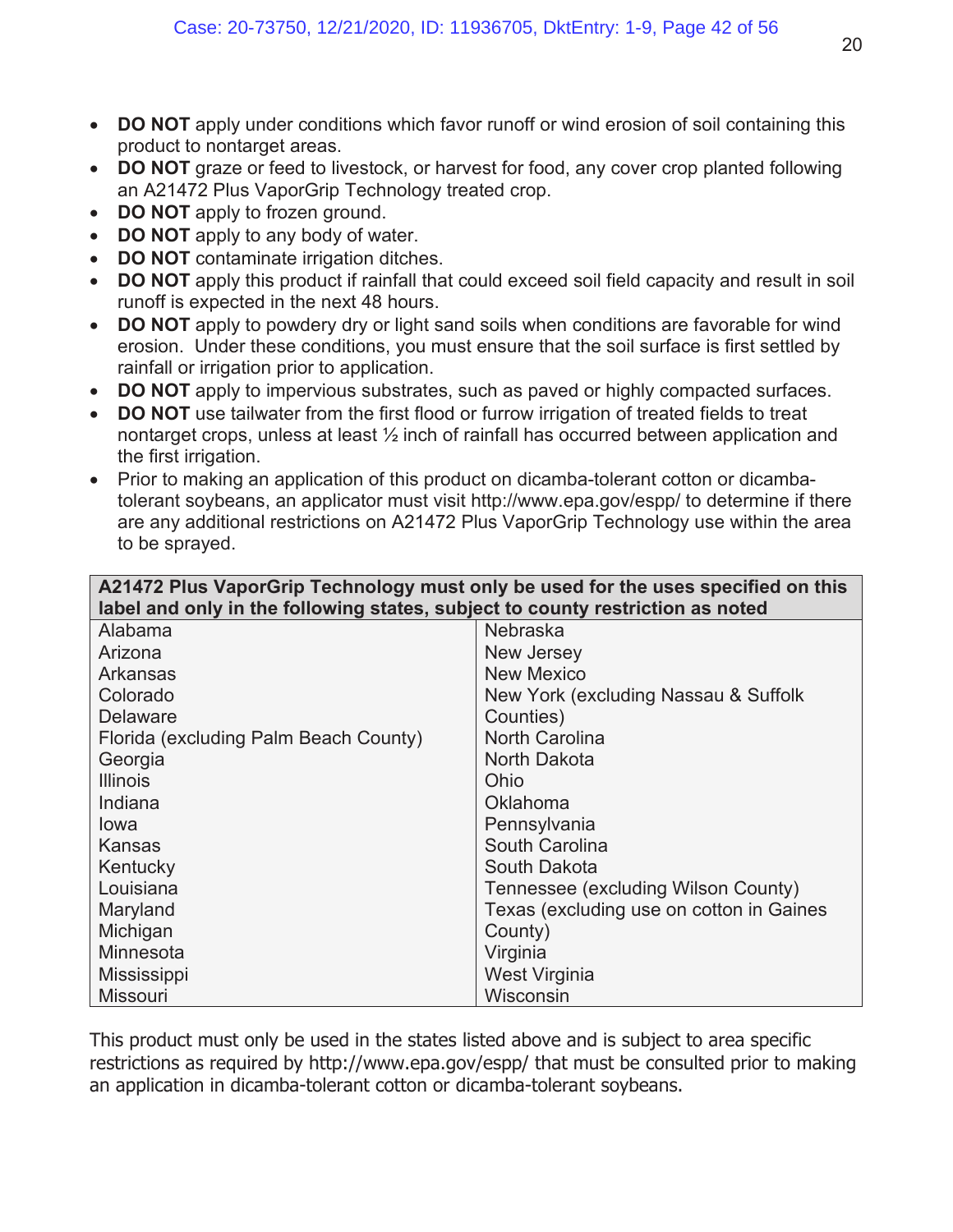# 6.2 **Use Precautions**

- A21472 Plus VaporGrip Technology requires actively growing green plant tissue to function fully for postemergence weed control. Application of this product to droughtstressed weeds or weeds with little green foliage (i.e., mowed, cut, or hailed on weeds); weeds covered with dust; weeds damaged by insects or diseases may result in reduced weed control.
- Drift may cause damage to nontarget vegetation.
- Avoid spray overlap, as crop injury may result.

# 6.3 **Spray Drift Management**

- **DO NOT** apply when weather conditions may cause drift to nontarget areas. Drift may result in injury to adjacent crops and vegetation.
- **DO NOT** apply when the wind speed is less than 3 mph or greater than 10 mph or during periods of temperature inversions.
- **AVOIDING SPRAY DRIFT AT THE APPLICATION SITE IS THE RESPONSIBILITY OF** THE APPLICATOR.
- The interaction of many equipment- and weather-related factors determines the potential for spray drift. The applicator is responsible for considering these factors when making a decision.

# 6.3.1 Importance of Droplet Size

- The best drift management strategy is to apply the largest droplets that provide sufficient coverage and control. Use only nozzles producing **extremely coarse to ultra-coarse** droplets listed on www.TaviumTankMix.com.
- Applying larger droplets reduces drift potential, but will not prevent drift if applications are made improperly, or under unfavorable environmental conditions.

# 6.3.2 Controlling Droplet Size

- **Volume –** Use high flow rate nozzles to apply the highest practical spray volume not less than 15 gallons per acre. Nozzles with higher rated flows produce larger droplets.
- **Pressure DO NOT** exceed the nozzle manufacturer's specified pressures or maximum pressures as listed for specific nozzles on www.TaviumTankMix.com. For many nozzle types, lower pressure produces larger droplets. When higher flow rates are needed, use higher flow rate nozzles instead of increasing pressure. If sprayer is equipped with rate controller hardware, ensure it does not allow pressure increases that exceed the desired range.
- **Number of nozzles –** Use the minimum number of nozzles that provide uniform coverage.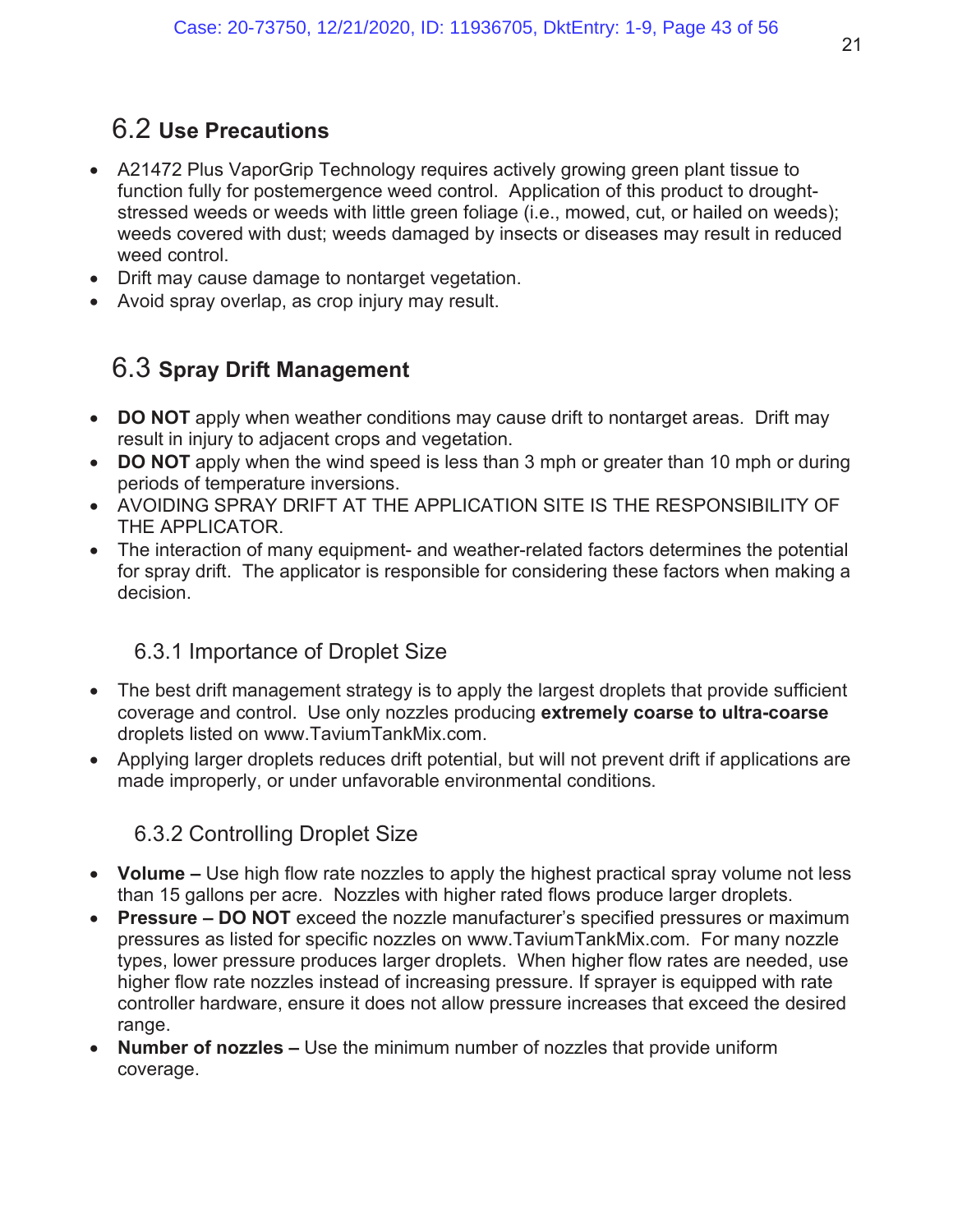# 6.3.3 Application Height

Use manufacturer's recommendation for boom height or 24 inches above the crop height, whichever is smaller. Excessive boom height will increase the drift potential.

# 6.3.4 Wind

Drift potential is lowest when wind speeds are 3 to 10 mph. **DO NOT** apply this product when the wind speed is less than 3 mph or greater than 10 mph.

# 6.3.5 Temperature and Humidity

When making applications in hot and dry conditions, set up equipment to produce larger droplets to compensate for evaporation (for example: increase orifice size and/or increase spray volume as directed on www.TaviumTankMix.com).

# 6.3.6 Temperature Inversions

- **DO NOT apply this product during a temperature inversion**, because drift potential is high.
- ONLY apply this product between one hour after sunrise and two hours before sunset.
- Temperature inversions are characterized by increasing temperatures with altitude, and are common on nights with limited cloud cover and light to no wind. They begin to form as the sun sets and often continue into the morning.
- Their presence can be indicated by ground fog; however, if fog is not present, inversions can also be identified by the movement of smoke from a ground source or an aircraft smoke generator. Smoke that layers and moves laterally in a concentrated cloud (under low wind conditions) indicates an inversion, while smoke that moves upward and rapidly dissipates indicates good vertical air mixing.
- The inversion will typically dissipate with increased winds (above 3 miles per hour) or at sunrise when the surface air begins to warm (generally 3°F from morning low).

# 6.3.7 Spray Buffers

- x **DO NOT apply under circumstances where spray drift may occur to food, forage, or other plantings that might be damaged or the crops thereof may be rendered unfit for sale, use or consumption.**
- Apply A21472 Plus VaporGrip Technology only when the potential for drift to adjacent sensitive areas (e.g., residential areas, bodies of water, known habitat for threatened or endangered species, nontarget crops) is minimal (i.e., when wind is blowing away from the sensitive areas).
- When applying this product a **240 foot downwind buffer must be maintained** between the last treated row, and the closest downwind edge (in the direction in which the wind is blowing).
- To maintain this required buffer zone, no application swath can be initiated in, or into an area that is within the applicable buffer distance.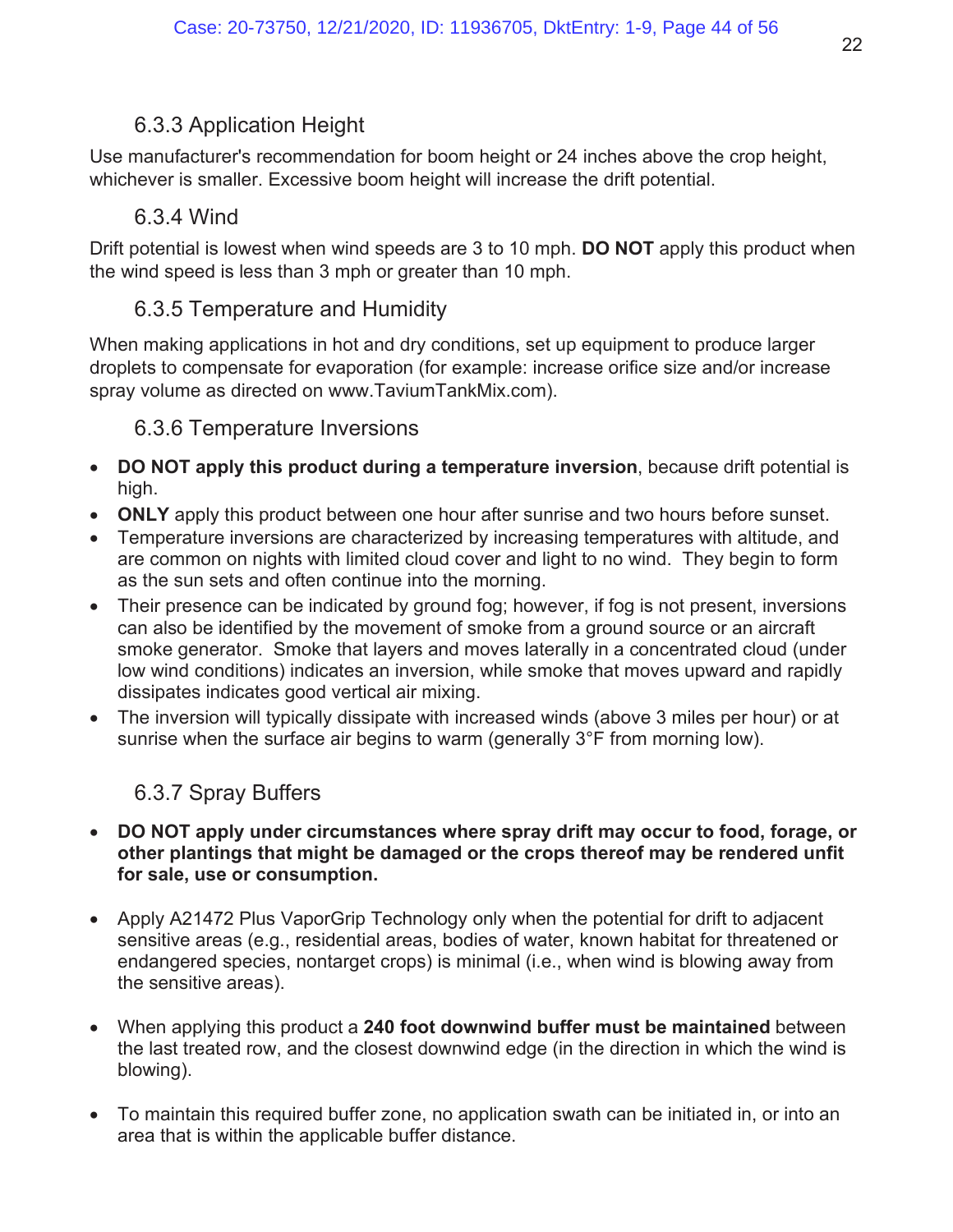- The following areas may be included in the buffer distance calculation when adjacent to field edges:
	- o Roads, paved or gravel surfaces, mowed grass areas, and areas of bare ground from recent plowing or grading that are contiguous to the treated field.
	- o Planted agricultural fields containing: corn, dicamba-tolerant cotton, dicambatolerant soybeans, sorghum, proso millet, small grains and sugarcane and other crops approved for postemergence dicamba use. If the applicator intends to include such crops as dicamba-tolerant cotton and/or dicamba-tolerant soybeans in the buffer distance calculation, the applicator must confirm the crops are in fact dicamba-tolerant and not conventional cotton and/or soybeans.
	- o Agricultural fields that have been prepared for planting.
	- $\circ$  Areas covered by the footprint of a building, silo, or other man-made structure with walls and/or roof
- Applicators are required to ensure that they are aware of the proximity to sensitive areas, to avoid potential adverse effects from off-target movement of A21472 Plus VaporGrip Technology.

# 6.3.8 Sensitive Crops

To protect sensitive crops including cover crops, the following restrictions must be followed.

• The applicator must survey the application site for adjacent nontarget sensitive crops. The applicator must also consult applicable sensitive crop registries to identify any commercial specialty or certified organic crops that may be located near the application site. At a minimum, records must include the name of the sensitive crop registry and the date it was consulted and documentation of adjacent crops/areas and the date the survey was conducted.

**DO NOT APPLY** this product when the wind is blowing toward adjacent non-dicamba-tolerant sensitive crops and/or plants. **Sensitive Crops may be severely injured or killed if they are contacted by this product**.

The applicator must be aware that wind direction may vary during the application. If wind direction shifts such that the wind is blowing toward adjacent sensitive crops, the applicator must STOP the application.

Crops known to be sensitive include but are not limited to:

- non-dicamba-tolerant soybeans
- non-dicamba-tolerant cotton
- EPA Crop Group 6 (peas and beans)
- EPA Crop Group 8 (fruiting vegetables including peppers and tomatoes)
- EPA Crop Group 9 (cucurbit group including cucumbers and melons)
- $\bullet$  flowers
- $\bullet$  fruit trees
- $\bullet$  grapes
- ornamental plantings including broadleaf ornamentals grown in greenhouses and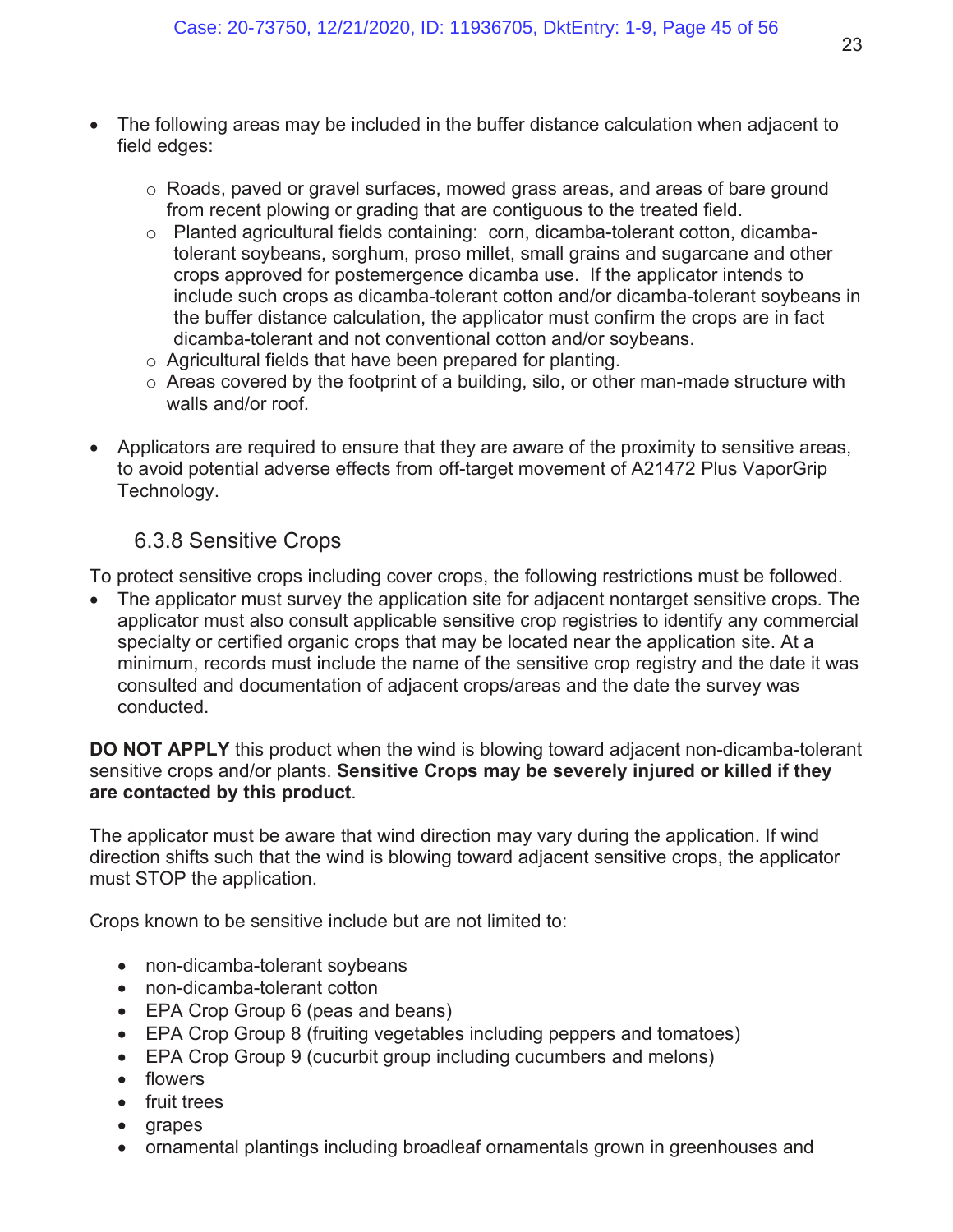shadehouses

- other broadleaf plants
- $\bullet$  peanuts
- $\bullet$  potatoes
- sweet potatoes
- sunflower
- $\bullet$  tobacco

# **7.0 WEEDS CONTROLLED BY A21472 PLUS VAPORGRIP TECHNOLOGY**

# 7.1 **Weeds Controlled by A21472 Plus VaporGrip Technology Applied Prior to Weed Emergence**

| <b>Common Name</b>        | <b>Scientific Name</b>   |  |
|---------------------------|--------------------------|--|
| Amaranth, Palmer          | Amaranthus palmeri       |  |
| Amaranth, Powell          | Amaranthus powellii      |  |
| Barnyardgrass             | Echinochloa crus-galli   |  |
| Crabgrass, large          | Digitaria ischaemum      |  |
| Crabgrass, smooth         | Digitaria sanguinalis    |  |
| Crowfootgrass             | Dactyloctenium aegyptium |  |
| Foxtail, giant            | Setaria faberi           |  |
| Foxtail, green            | Setaria viridis          |  |
| Foxtail, yellow           | Setaria pumila           |  |
| Goosegrass                | Eleusine indica          |  |
| Nightshade, Eastern black | Solanum ptychanthum      |  |
| Panicum, fall             | Panicum dichotomiflorum  |  |
| Pigweed, prostrate        | Amaranthus blitoides     |  |
| Pigweed, redroot          | Amaranthus retroflexus   |  |
| Pigweed, smooth           | Amaranthus hybridus      |  |
| Pigweed, tumble           | Amaranthus albus         |  |
| Pusley, Florida           | Richardia scabra         |  |
| Signalgrass, broadleaf    | Urochloa platyphylla     |  |
| Waterhemp, common         | Amaranthus rudis         |  |
| Waterhemp, tall           | Amaranthus tuberculatus  |  |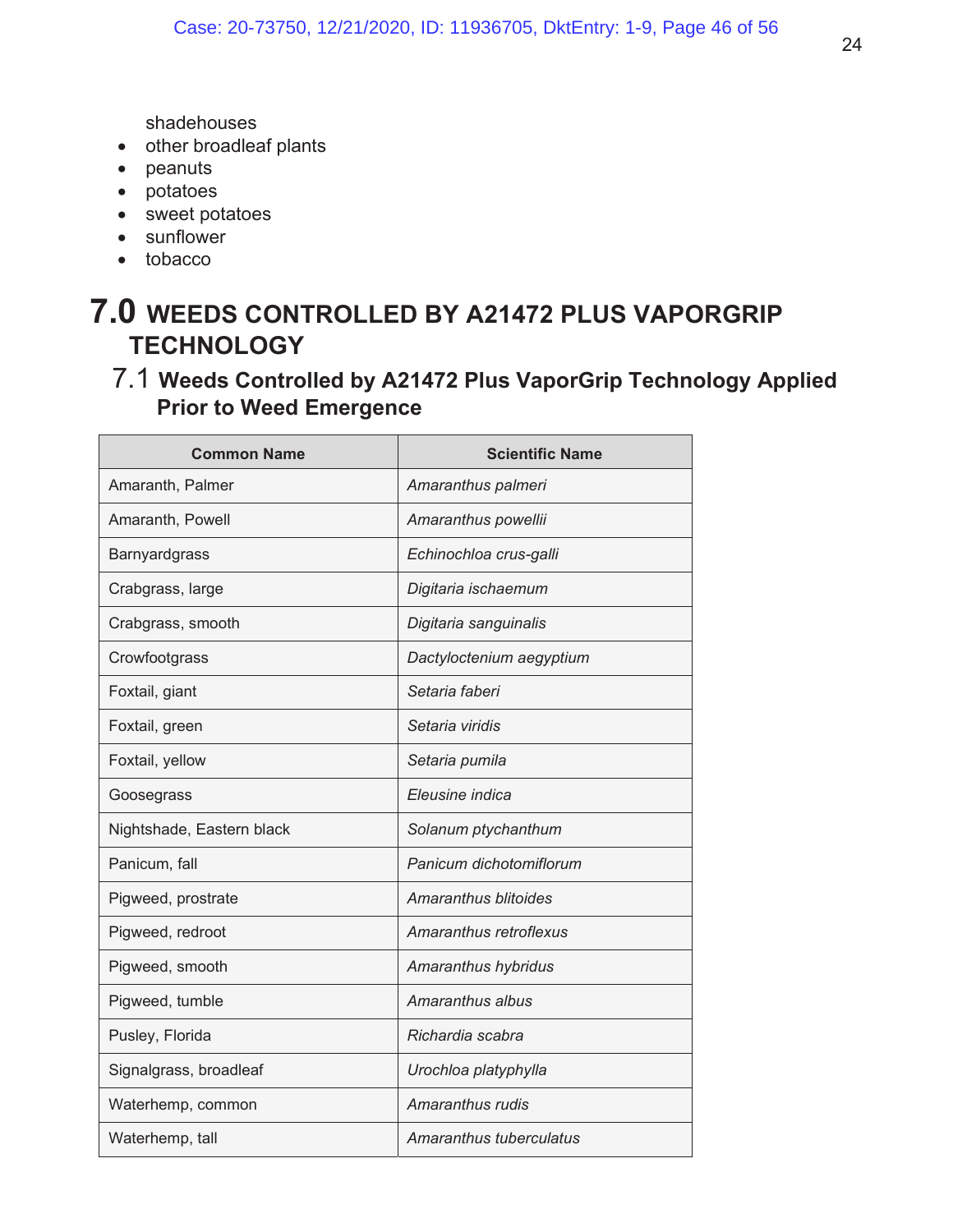| <b>Common Name</b> | <b>Scientific Name</b> |
|--------------------|------------------------|
| Witchgrass         | Panicum capillare      |

# 7.2 **Weeds Controlled by A21472 Plus VaporGrip Technology Applied Postemergence to Weeds**

| <b>Common Name</b>      | <b>Scientific Name</b> |
|-------------------------|------------------------|
| Amaranth, Palmer        | Amaranthus palmeri     |
| Amaranth, Powell        | Amaranthus powellii    |
| Amaranth, spiny         | Amaranthus spinosus    |
| Beggarweed, Florida     | Desmodium tortuosum    |
| Buckwheat, wild         | Polygonum convolvulus  |
| <b>Buffalobur</b>       | Solanum rostratum      |
| <b>Burcucumber</b>      | Sicyos angulatus       |
| <b>Buttercup</b>        | Ranunculus spp.        |
| Carpetweed              | Mullugo verticillata   |
| Chickweed, common       | Stellaria media        |
| Cocklebur, common       | Xanthium strumarium    |
| Copperleaf, hophornbeam | Acalypha ostryifolia   |
| Croton, tropic          | Croton glandulosus     |
| Cutleaf eveningprimrose | Oenothera laciniata    |
| Falseflax, smallseed    | Camelina microcarpa    |
| Fleabane, annual        | Erigeron annus         |
| Goosefoot, nettleleaf   | Chenopodium murale     |
| Henbit                  | Lamium amplexicaule    |
| Horseweed/Marestail     | Conyza canadensis      |
| Jimsonweed              | Datura stramonium      |
| Knotweed, prostate      | Polygonum aviculare    |
| Kochia                  | Kochia scoparia        |
| Lambsquarters, common   | Chenopodium album      |
| Lettuce, prickly        | Lactuca serriola       |
| Mayweed                 | Anthemis cotula        |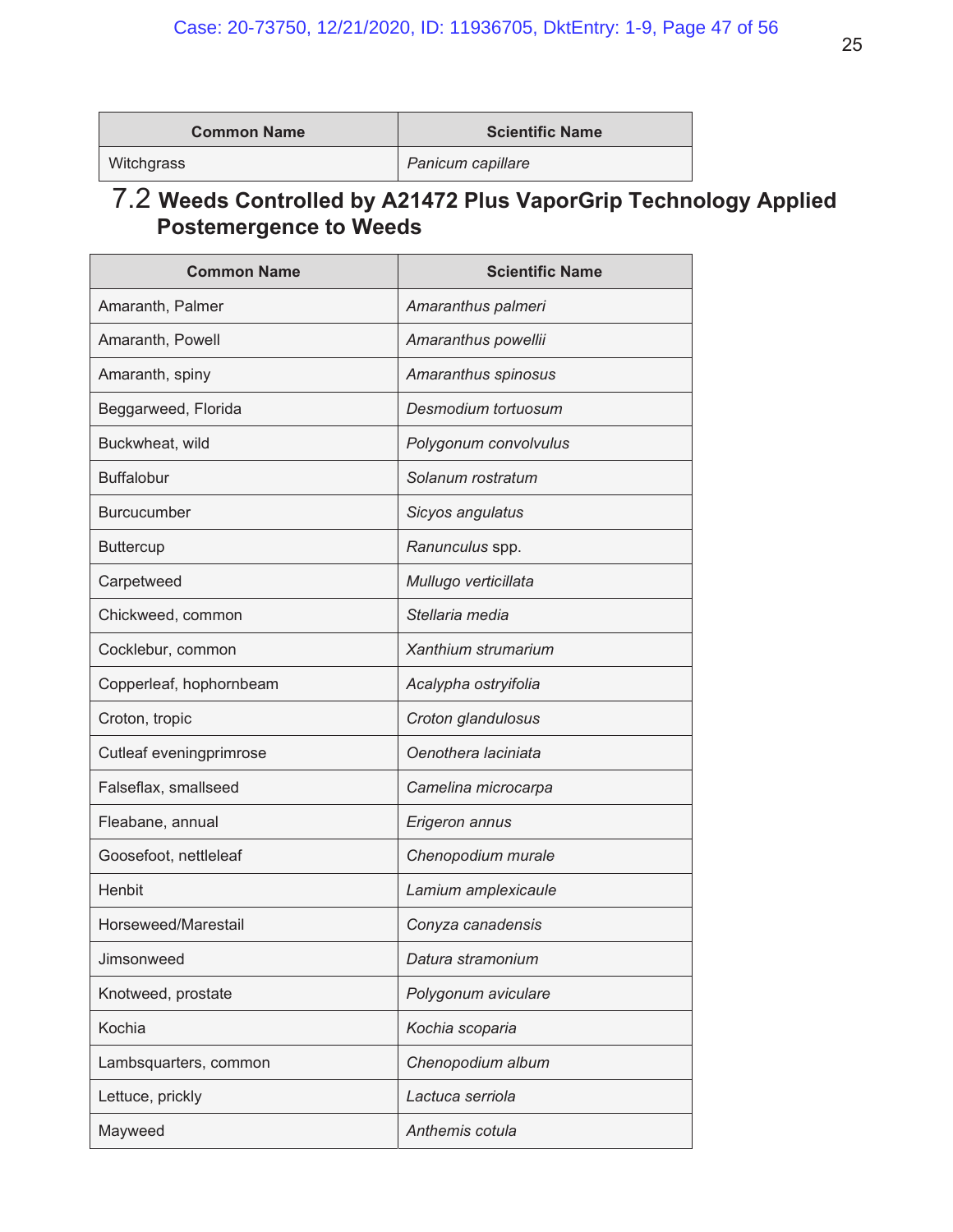| <b>Common Name</b>       | <b>Scientific Name</b>     |  |
|--------------------------|----------------------------|--|
| Morningglory, ivyleaf    | Ipomoea hederacea.         |  |
| Morninglglory, tall      | Ipomoea purpurea           |  |
| Mustard, black           | Brassica nigra             |  |
| Mustard, blue            | Chorispora tenella         |  |
| Mustard, tansy           | Descurainia pinnata        |  |
| Mustard, tumble          | Sisymbrium altissimum      |  |
| Mustard, wild            | Brassica kaber             |  |
| Nightshade, black        | Solanum nigrum             |  |
| Nightshade, cutleaf      | Solanum triflorum          |  |
| Pennycress, field        | Thlaspi arvense            |  |
| Pepperweed, Virginia     | Lepidium virginicum        |  |
| Pigweed, prostrate       | Amaranthus, blitoides      |  |
| Pigweed, redroot         | Amaranthus retroflexus     |  |
| Pigweed, smooth          | Amaranthus hyrbidus        |  |
| Pigweed, tumble          | Amaranthus, albus          |  |
| Prickly sida (Teaweed)   | Sida spinosa               |  |
| Puncturevine             | <b>Tribulus terrestris</b> |  |
| Purslane, common         | Portulaca oleracea         |  |
| Pusley, Florida          | Richardia scabra           |  |
| Ragweed, common          | Ambrosia artemisiifolia    |  |
| Ragweed, giant           | Ambrosia trifida           |  |
| Rocket, London           | Sisymbrium irio            |  |
| Sesbania, hemp           | Sesbania exaltata          |  |
| Shepherd's purse         | Capsella bursa-pastoris    |  |
| Sicklepod                | Senna obtusifolia          |  |
| Smartweed (lady's thumb) | Polygonum persicaria       |  |
| Smartweed, Pennsylvania  | Polygonum pensylvanicum    |  |
| Sowthistle, annual       | Sonchus oleraceus          |  |
| Spanish needles          | <b>Bidens bipinnata</b>    |  |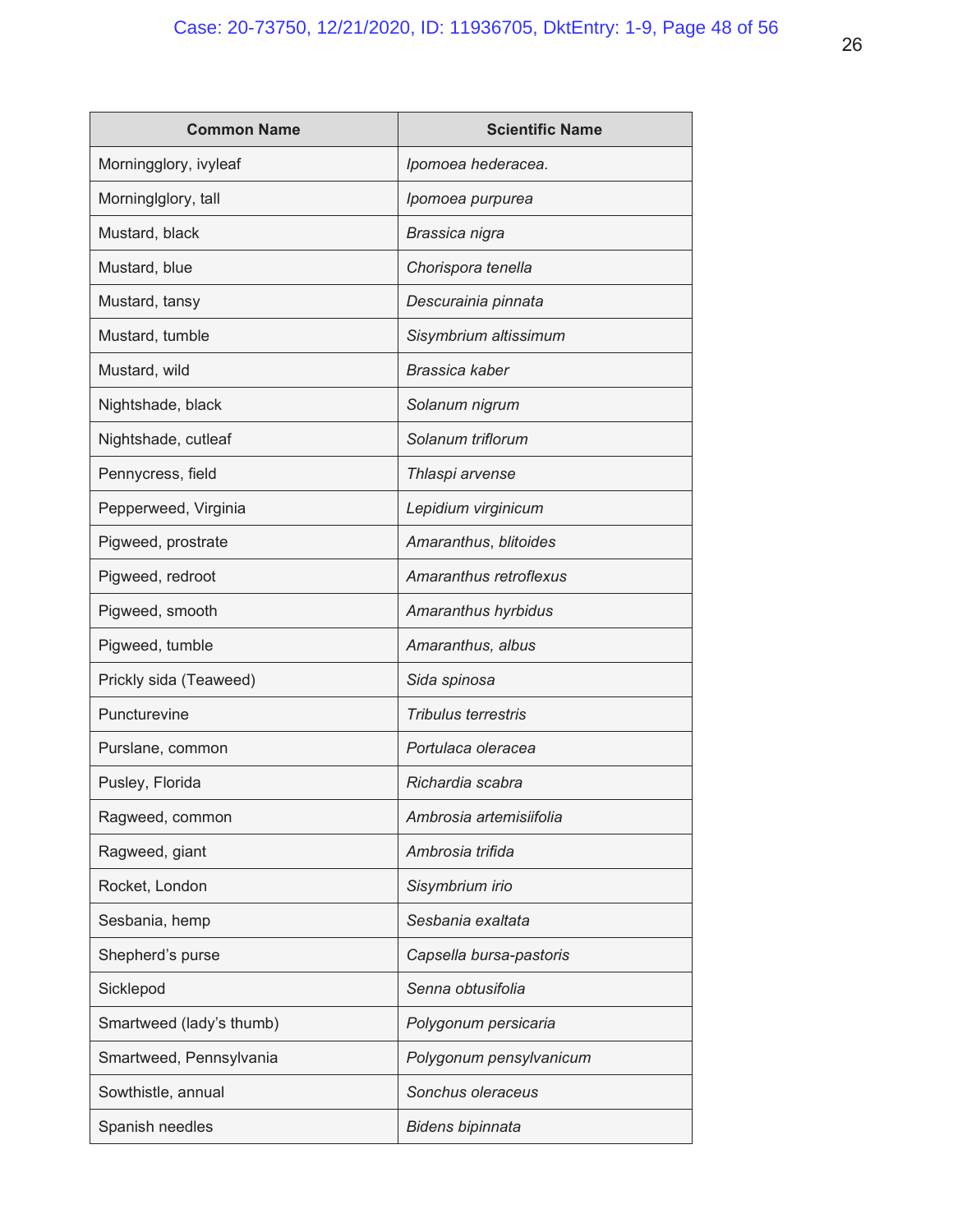| <b>Common Name</b> | <b>Scientific Name</b>  |
|--------------------|-------------------------|
| Spurge, prostrate  | Euphorbia humistrata    |
| Spurge, leafy      | Euphorbia esula         |
| Spurry, corn       | Spergula arvensis.      |
| Sunflower, common  | Helianthus annuus       |
| Thistle, Canada    | Cirsium arvense         |
| Thistle, Russian   | Salsola iberica         |
| Velvetleaf         | Abutilon theophrasti    |
| Waterhemp, common  | Amaranthus rudis        |
| Waterhemp, tall    | Amaranthus tuberculatus |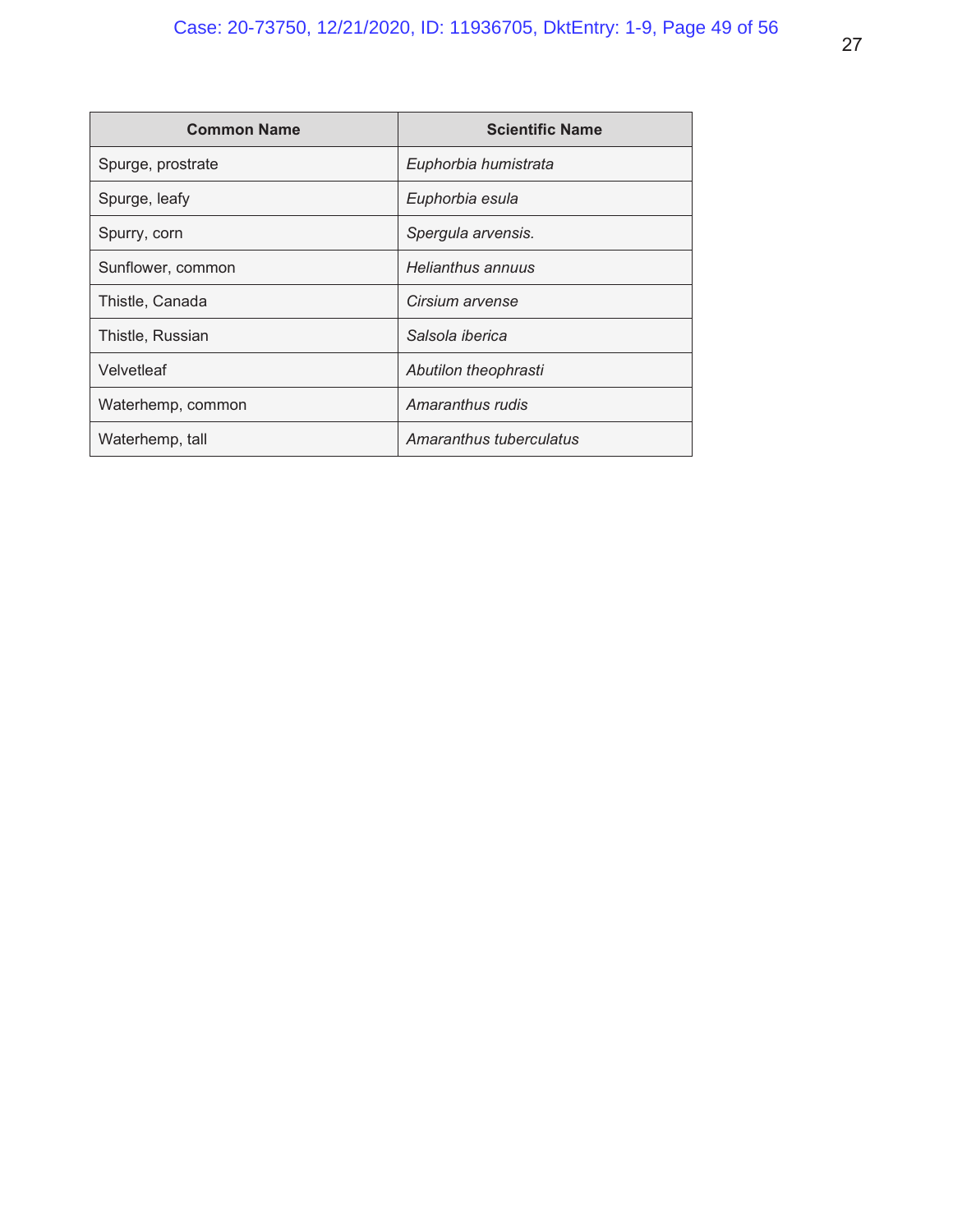# **8.0 CROP USE DIRECTIONS**

# 8.1 **Dicamba-Tolerant Cotton**

# 8.1.1 Preplant, At-Planting, Preemergence or Postemergence (In-Crop) Application

| <b>Crop</b>                             |                                                                                                                                                                                            |                                                                                                                                                                                             |                                                                                                                                                                                                                                                                                                                                                                                                                                                                                                                                                                                                                                                                                                                                 |  |
|-----------------------------------------|--------------------------------------------------------------------------------------------------------------------------------------------------------------------------------------------|---------------------------------------------------------------------------------------------------------------------------------------------------------------------------------------------|---------------------------------------------------------------------------------------------------------------------------------------------------------------------------------------------------------------------------------------------------------------------------------------------------------------------------------------------------------------------------------------------------------------------------------------------------------------------------------------------------------------------------------------------------------------------------------------------------------------------------------------------------------------------------------------------------------------------------------|--|
| Dicamba-tolerant cotton                 |                                                                                                                                                                                            |                                                                                                                                                                                             |                                                                                                                                                                                                                                                                                                                                                                                                                                                                                                                                                                                                                                                                                                                                 |  |
| <b>Target Weeds</b>                     | Rate<br>(pt/A)                                                                                                                                                                             | <b>Application Timing</b>                                                                                                                                                                   | <b>Use Directions</b>                                                                                                                                                                                                                                                                                                                                                                                                                                                                                                                                                                                                                                                                                                           |  |
| Weeds listed in<br>Section 7.1 &<br>7.2 | 3.53<br><b>Burndown/Preplant</b><br><b>Application:</b><br>Apply prior to planting crop.<br><b>Application</b><br>Apply during planting or after<br>planting but before crop<br>emergence. | <b>At-Planting and Preemergence</b>                                                                                                                                                         | Use only in: AR, KS, LA, MS, NM, OK,<br>TN (excluding Wilson County), TX<br>(excluding Gaines County) and the Boot<br>Heel of MO.<br>For emerged broadleaf weeds apply as<br>a broadcast spray to small weeds that<br>are less than 4 inches in height.                                                                                                                                                                                                                                                                                                                                                                                                                                                                         |  |
|                                         |                                                                                                                                                                                            | Postemergence (In-crop)<br><b>Application</b><br>In-crop applications can be made<br>over-the-top of dicamba-tolerant<br>cotton through 6-leaf cotton or<br>July 30, whichever comes first. | Use only in: AL, AR, AZ, FL (excluding<br>Palm Beach County), GA, KS, LA, MO,<br>MS, NC, NM, OK, SC, TN (excluding<br>Wilson County), TX (excluding Gaines<br>County), VA.<br>Apply as a postemergence broadcast<br>spray to small broadleaf weeds that are<br>less than 4 inches in height.<br>If at least $\frac{1}{2}$ inch of rainfall does not<br>occur within 10 days after application,<br>cultivate shallowly.<br>Crop canopy interference can reduce<br>spray coverage on target weeds and<br>soil, and hinder weed control. Use<br>higher spray volumes (greater than 15<br>gallons per acre) under these<br>conditions.<br>For grass weed control, apply before<br>grass weeds emerge or after clean<br>cultivation. |  |
| <b>Precautions:</b>                     |                                                                                                                                                                                            |                                                                                                                                                                                             |                                                                                                                                                                                                                                                                                                                                                                                                                                                                                                                                                                                                                                                                                                                                 |  |

 $\, \mid \, \bullet \quad$  For preplant application, to the extent possible, avoid moving treated soil out of the row or move  $\,$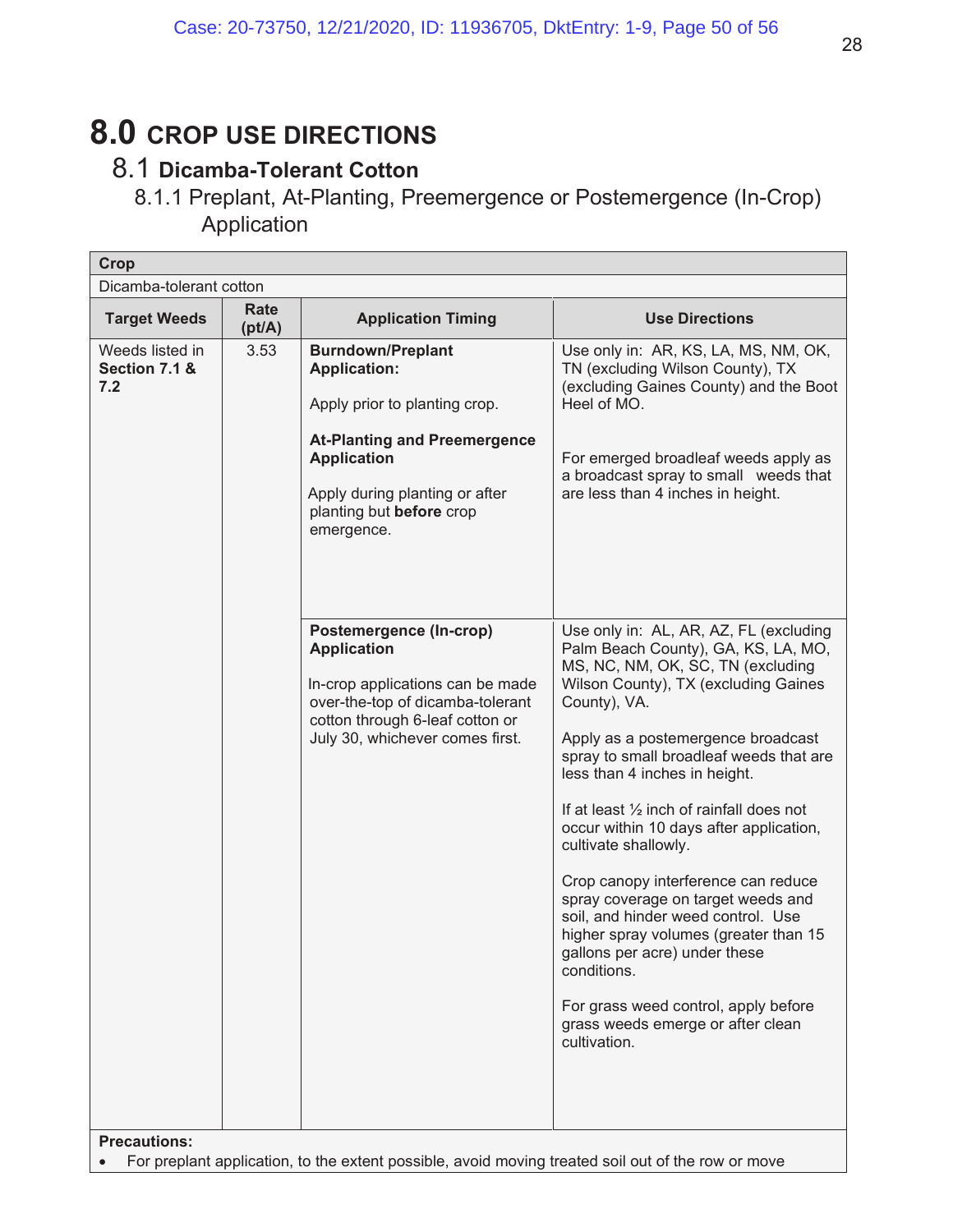| $\bullet$ | untreated soil to the surface during planting, or weed control will be diminished.<br>If heavy rainfall occurs soon after application, crop injury may occur. Injury will be more severe in<br>poorly drained areas where water stands for several hours or days, or where the seeding slit has not<br>been properly closed. |
|-----------|------------------------------------------------------------------------------------------------------------------------------------------------------------------------------------------------------------------------------------------------------------------------------------------------------------------------------|
|           | <b>USE RESTRICTIONS</b>                                                                                                                                                                                                                                                                                                      |
| 1)<br>2)  | Refer to Section 6.1 for additional product use restrictions.<br>Maximum Single Application Rate: 3.53 pt/A (equivalent to 0.5 lb dicamba ae/A and 1.0 lb S-<br>metolachlor/A)                                                                                                                                               |
| 3)        | Maximum Annual Rate: 7.06 pt/A/year                                                                                                                                                                                                                                                                                          |
|           | a. DO NOT exceed 1.9 lb ai/A/year of S-metolachlor-containing products on coarse-textured soils.<br>b. DO NOT exceed 2.48 lb ai/A/year of S-metolachlor-containing products on medium- or fine-textured<br>soils.                                                                                                            |
|           | c. DO NOT exceed 2.0 lb ae/A/year of dicamba-containing products.                                                                                                                                                                                                                                                            |
|           | 4) DO NOT apply less than 3.53 pt of this product/A (equivalent to 0.5 lb dicamba ae/A and 1.0 lb S-<br>metolachlor/A).                                                                                                                                                                                                      |
|           | 5) DO NOT make more than one preplant or at-planting or preemergence application, and/or one<br>postemergence (In-crop) application on medium-or fine-textured soils.                                                                                                                                                        |
|           | 6) DO NOT make more than one application on coarse-textured soils.                                                                                                                                                                                                                                                           |
| 7)        | DO NOT use on sand or loamy sand soils.                                                                                                                                                                                                                                                                                      |
| 8)        | <b>DO NOT</b> use on Taloka silt loam.                                                                                                                                                                                                                                                                                       |
| 9)        | <b>DO NOT</b> use where water is likely to "pond" over the bed.                                                                                                                                                                                                                                                              |
|           | 10) DO NOT apply to non-dicamba-tolerant cotton.                                                                                                                                                                                                                                                                             |
|           | 11) DO NOT incorporate A21472 Plus VaporGrip Technology if applied prior to planting, or crop injury may<br>result.                                                                                                                                                                                                          |
|           | 12) DO NOT use in Gaines County, TX; Wilson County, TN; or Palm Beach County, FL.<br>13) DO NOT graze or feed treated forage or fodder to livestock.<br>14) Pre-harvest Interval (PHI): 100 days                                                                                                                             |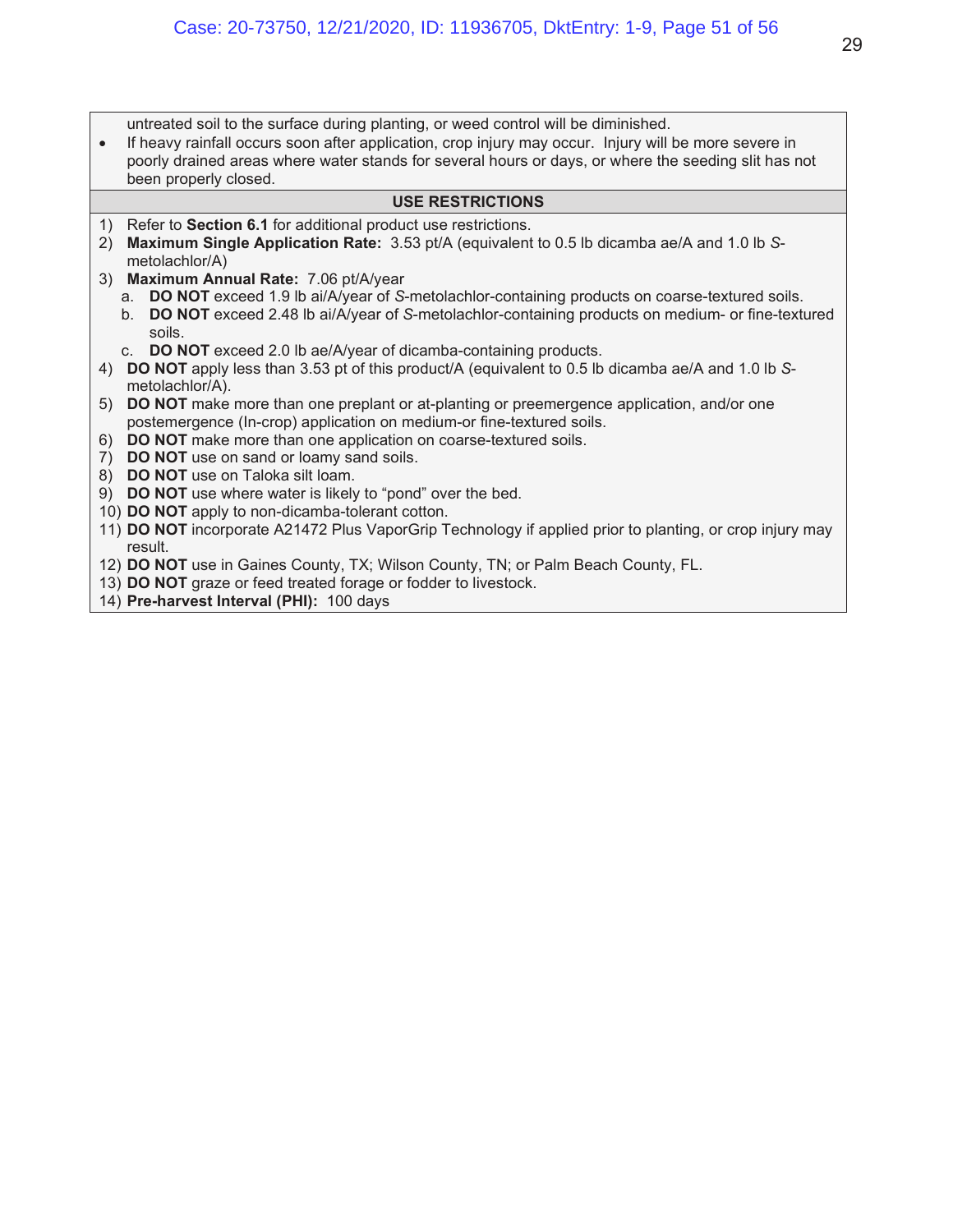# 8.2 **Dicamba-Tolerant Soybean**

8.2.1 Preplant, At-Planting, Preemergence or Postemergence (In-Crop) Application

| Crop                                                                                                                                                                                                                                                                                     |                           |                                                                                                                                                                                                                                                                                                                                                                                                            |                                                                                                                                                                                                                                                                                                                                                                                                                                                                                                                                                                                                                                                                                    |  |
|------------------------------------------------------------------------------------------------------------------------------------------------------------------------------------------------------------------------------------------------------------------------------------------|---------------------------|------------------------------------------------------------------------------------------------------------------------------------------------------------------------------------------------------------------------------------------------------------------------------------------------------------------------------------------------------------------------------------------------------------|------------------------------------------------------------------------------------------------------------------------------------------------------------------------------------------------------------------------------------------------------------------------------------------------------------------------------------------------------------------------------------------------------------------------------------------------------------------------------------------------------------------------------------------------------------------------------------------------------------------------------------------------------------------------------------|--|
|                                                                                                                                                                                                                                                                                          | Dicamba-tolerant soybeans |                                                                                                                                                                                                                                                                                                                                                                                                            |                                                                                                                                                                                                                                                                                                                                                                                                                                                                                                                                                                                                                                                                                    |  |
| <b>Target Weed</b>                                                                                                                                                                                                                                                                       | Rate<br>(pt/A)            | <b>Application Timing</b>                                                                                                                                                                                                                                                                                                                                                                                  | <b>Use Directions</b>                                                                                                                                                                                                                                                                                                                                                                                                                                                                                                                                                                                                                                                              |  |
| Weeds listed in<br>Section 7.1 &<br>7.2                                                                                                                                                                                                                                                  | 3.53                      | <b>Preplant Application:</b><br>Apply prior to planting crop.<br><b>At-Planting and Preemergence</b><br><b>Application:</b><br>Apply during planting or after<br>planting but before crop<br>emergence.<br>Postemergence (In-crop)<br><b>Application</b><br>In-crop applications can be<br>made over-the-top of dicamba-<br>tolerant soybeans through V4<br>soybeans or June 30, whichever<br>comes first. | For use only in States specified in<br>Section 6.1. This product must not be<br>used in a county that has been explicitly<br>prohibited on this label.<br>For emerged broadleaf weeds, apply as<br>a broadcast spray to small weeds that<br>are less than 4 inches in height.<br><b>For Postemergence Applications:</b><br>For emerged broadleaf weeds, apply as<br>a broadcast spray to small weeds that<br>are less than 4 inches in height.<br>For grass weed control, apply before<br>grass weeds emerge.<br>Dicamba-tolerant soybeans may exhibit<br>leaf drooping following postemergence<br>application. This response is transient<br>and the soybeans will fully recover. |  |
| <b>Precautions:</b>                                                                                                                                                                                                                                                                      |                           | For preplant application, to the extent possible, avoid moving treated soil out of the row or move<br>untreated soil to the surface during planting, or weed control will be diminished.                                                                                                                                                                                                                   |                                                                                                                                                                                                                                                                                                                                                                                                                                                                                                                                                                                                                                                                                    |  |
|                                                                                                                                                                                                                                                                                          |                           |                                                                                                                                                                                                                                                                                                                                                                                                            |                                                                                                                                                                                                                                                                                                                                                                                                                                                                                                                                                                                                                                                                                    |  |
|                                                                                                                                                                                                                                                                                          |                           | <b>USE RESTRICTIONS</b>                                                                                                                                                                                                                                                                                                                                                                                    |                                                                                                                                                                                                                                                                                                                                                                                                                                                                                                                                                                                                                                                                                    |  |
| Refer to Section 6.1 for additional product use restrictions.<br>1)<br>Maximum Single Application Rate: 3.53 pt/A (equivalent to 0.5 lb dicamba ae/A and 1.0 lb S-<br>2)<br>metolachlor/A)<br>Maximum Annual Rate: 7.06 pt/A/year<br>3)                                                  |                           |                                                                                                                                                                                                                                                                                                                                                                                                            |                                                                                                                                                                                                                                                                                                                                                                                                                                                                                                                                                                                                                                                                                    |  |
| <b>DO NOT</b> exceed 3.71 lb ai/A/year of S-metolachlor-containing products.<br>a.<br>DO NOT exceed 2.0 lb ae/A/year of dicamba-containing products.<br>b.<br>DO NOT apply less than 3.53 pt of this product/A (equivalent to 0.5 lb dicamba ae/A and 1.0 lb S-<br>4)<br>metolachlor/A). |                           |                                                                                                                                                                                                                                                                                                                                                                                                            |                                                                                                                                                                                                                                                                                                                                                                                                                                                                                                                                                                                                                                                                                    |  |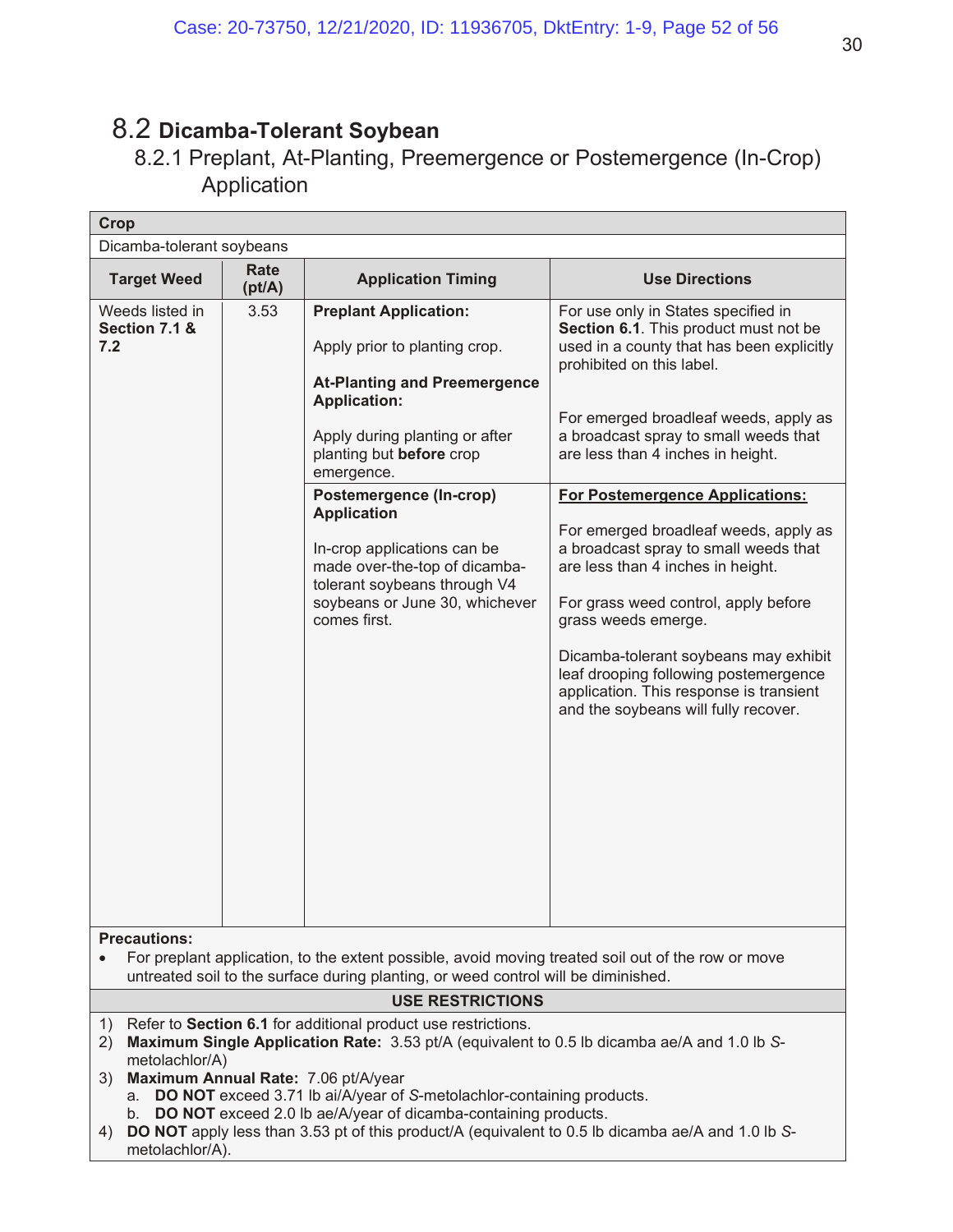- 5) **DO NOT** make more than one preplant or at-planting or preemergence application, and/or one postemergence (In-crop) application.
- 6) Only make applications to soybeans that contain the dicamba-tolerant trait.
- 7) **DO NOT** feed treated forage or hay to livestock for 30 days following a preplant, at-planting, or preemergence application.
- 8) **DO NOT** graze or feed treated forage or hay to livestock following a postemergence application.
- 9) **Pre-harvest Interval (PHI):** 75 days

# **9.0 STORAGE AND DISPOSAL**

### **STORAGE AND DISPOSAL**

**DO NOT** contaminate water, food, or feed by storage or disposal.

### **Pesticide Storage**

Keep container closed to prevent spills and contamination.

### **Pesticide Disposal**

Pesticide wastes are toxic. Improper disposal of excess pesticide, spray mixture or rinsate is a violation of Federal Law. If these wastes cannot be disposed of by use according to label instructions, contact your State Pesticide or Environmental Control Agency, or the Hazardous Waste Representative at the nearest EPA Regional Office for guidance.

### **Container Handling (less than or equal to 5 gallons)**

**Non-refillable container. DO NOT** reuse or refill this container. Triple rinse container (or equivalent) promptly after emptying. Triple rinse as follows: Empty the remaining contents into application equipment or a mix tank and drain for 10 seconds after the flow begins to drip. Fill the container ¼ full with water and recap. Shake for 10 seconds. Pour rinsate into application equipment or a mix tank or store rinsate for later use or disposal. Drain for 10 seconds after the flow begins to drip. Repeat this procedure two more times. Then offer for recycling if available or puncture and dispose of in a sanitary landfill, or by incineration, or by other procedures approved by state and local authorities.

### **Container Handling (greater than 5 gallons)**

**Refillable container.** Refill this container with pesticide only. **DO NOT** reuse this container for any other purpose. Cleaning the container before final disposal is the responsibility of the person disposing of the container. Cleaning before refilling is the responsibility of the person refilling. To clean container before final disposal, empty the remaining contents from this container into application equipment or mix tank. Fill the container about 10 percent full with water. Agitate vigorously or recirculate water with the pump for 2 minutes. Pour or pump rinsate into application equipment or rinsate collection system. Repeat this rinsing procedure two more times. Then offer for recycling if available or puncture and dispose of in a sanitary landfill, or by incineration, or by other procedures approved by state and local authorities.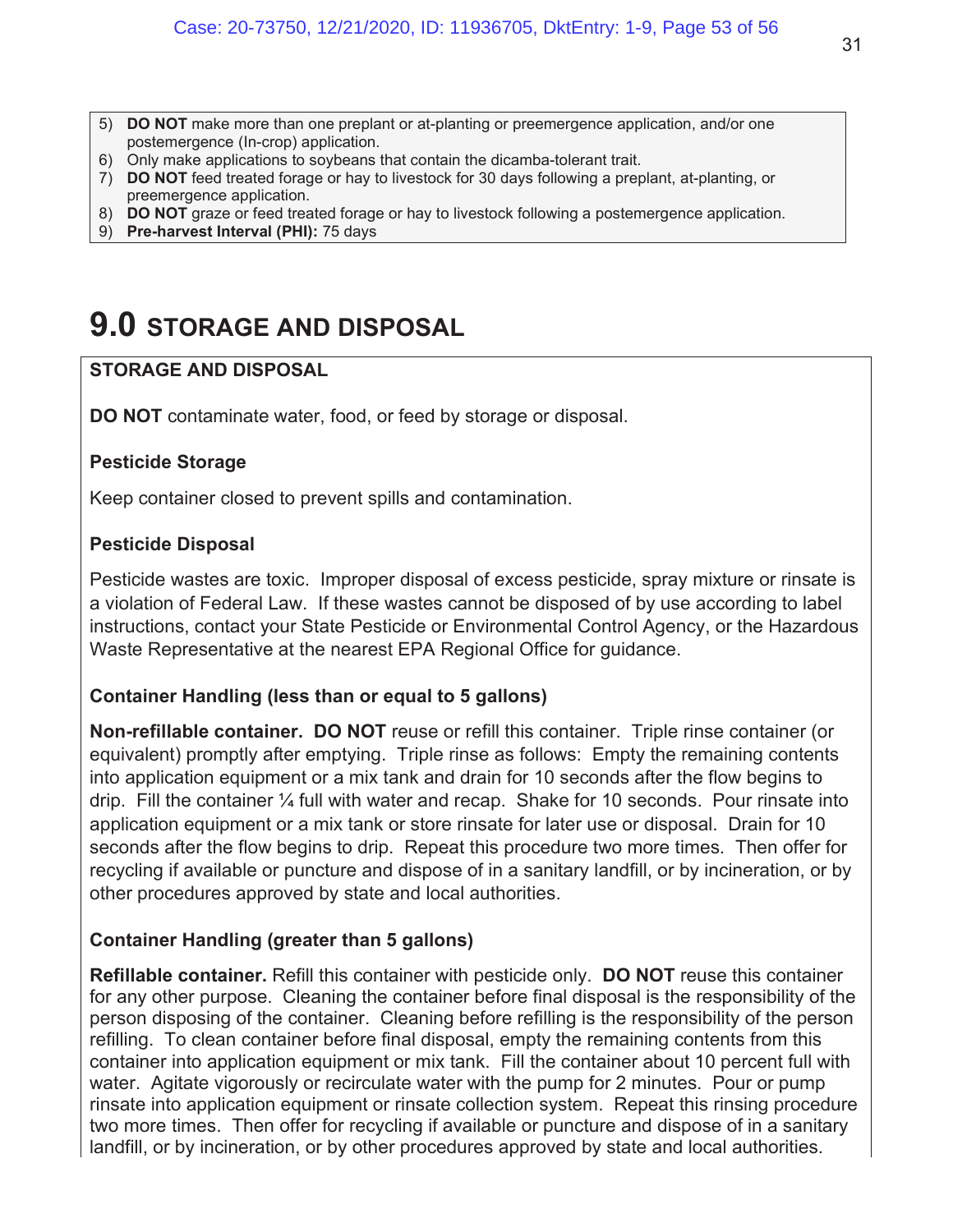### **Container Handling (greater than 5 gallons)**

**Non-refillable container. DO NOT** reuse or refill this container. Triple rinse container (or equivalent) promptly after emptying. Triple rinse as follows: Empty the remaining contents into application equipment or a mix tank. Fill the container  $\frac{1}{4}$  full with water. Replace and tighten closures. Tip container on its side and roll it back and forth, ensuring at least one complete revolution, for 30 seconds. Stand the container on its end and tip it back and forth several times. Turn the container over onto its other end and tip it back and forth several times. Empty the rinsate into application equipment or a mix tank or store rinsate for later use or disposal. Repeat this procedure two more times. Then offer for recycling if available or puncture and dispose of in a sanitary landfill, or by incineration, or by other procedures approved by state and local authorities.

### **CONTAINER IS NOT SAFE FOR FOOD, FEED, OR DRINKING WATER.**

# **10.0 CONDITIONS OF SALE AND LIMITATION OF WARRANTY AND LIABILITY**

**NOTICE:** Read the entire Directions for Use and Conditions of Sale and Limitation of Warranty and Liability before buying or using this product. If the terms are not acceptable, return the product at once, unopened, and the purchase price will be refunded.

The Directions for Use of this product must be followed carefully. It is impossible to eliminate all risks inherently associated with the use of this product. Crop injury, ineffectiveness or other unintended consequences may result because of such factors as manner of use or application, weather or crop conditions, presence of other materials or other influencing factors in the use of the product, which are beyond the control of SYNGENTA CROP PROTECTION, LLC or Seller. To the extent permitted by applicable law, Buyer and User agree to hold Syngenta and Seller harmless for any claims relating to such factors.

SYNGENTA warrants that this product conforms to the chemical description on the label and is reasonably fit for the purposes stated in the Directions for Use, subject to the inherent risks referred to above, when used in accordance with directions under normal use conditions. To the extent permitted by applicable law: (1) this warranty does not extend to the use of this product contrary to label instructions, or under conditions not reasonably foreseeable to or beyond the control of Seller or SYNGENTA, and (2) Buyer and User assume the risk of any such use. TO THE EXTENT PERMITTED BY APPLICABLE LAW, SYNGENTA MAKES NO WARRANTIES OF MERCHANTABILITY OR OF FITNESS FOR A PARTICULAR PURPOSE NOR ANY OTHER EXPRESS OR IMPLIED WARRANTY EXCEPT AS WARRANTED BY THIS LABEL.

To the extent permitted by applicable law, in no event shall SYNGENTA be liable for any incidental, consequential or special damages resulting from the use or handling of this product. **TO THE EXTENT PERMITTED BY APPLICABLE LAW, THE EXCLUSIVE REMEDY OF THE USER OR BUYER, AND THE EXCLUSIVE LIABILITY OF SYNGENTA**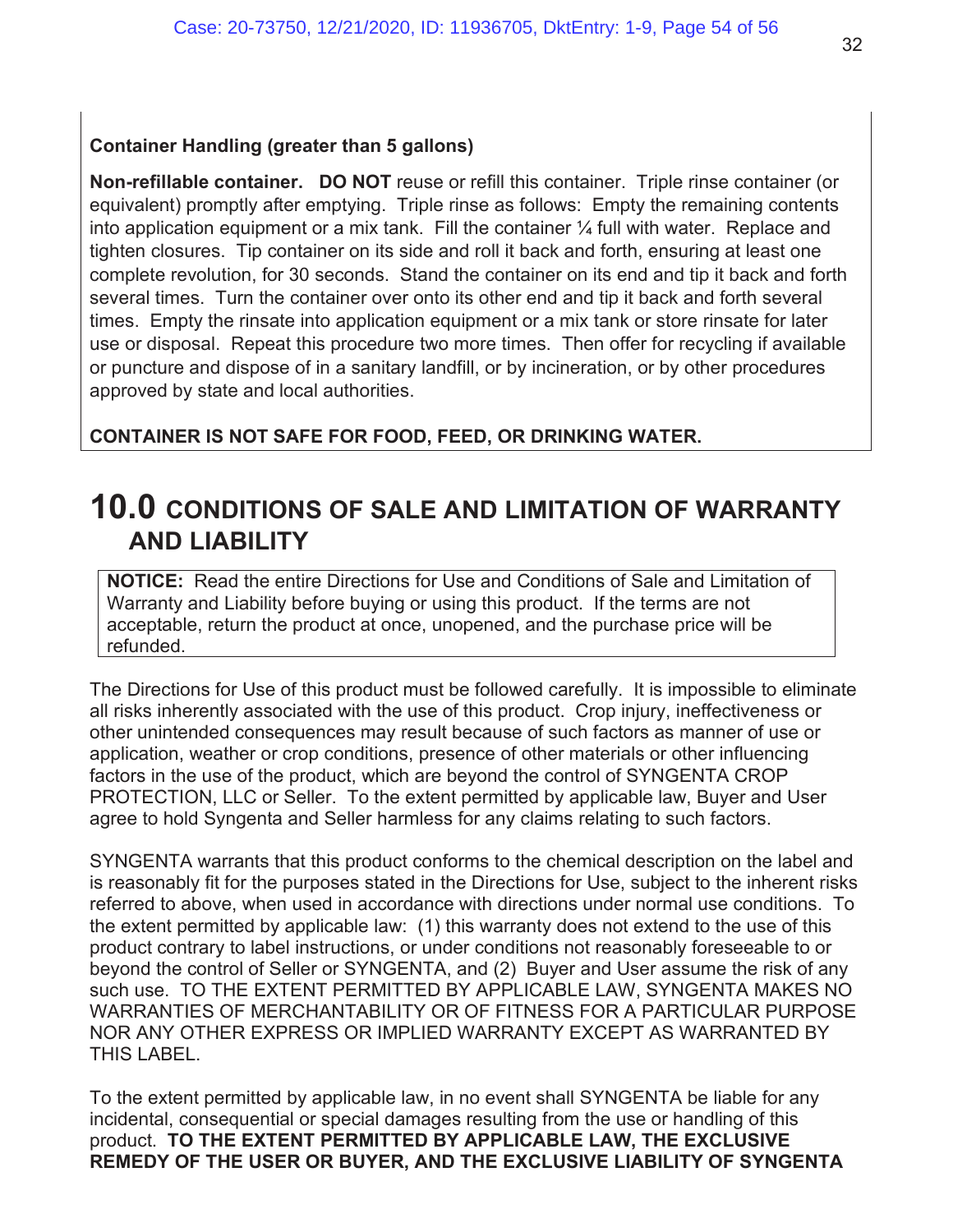**AND SELLER FOR ANY AND ALL CLAIMS, LOSSES, INJURIES OR DAMAGES (INCLUDING CLAIMS BASED ON BREACH OF WARRANTY, CONTRACT, NEGLIGENCE, TORT, STRICT LIABILITY OR OTHERWISE) RESULTING FROM THE USE OR HANDLING OF THIS PRODUCT, SHALL BE THE RETURN OF THE PURCHASE PRICE OF THE PRODUCT OR, AT THE ELECTION OF SYNGENTA OR SELLER, THE REPLACEMENT OF THE PRODUCT.**

SYNGENTA and Seller offer this product, and Buyer and User accept it, subject to the foregoing Conditions of Sale and Limitation of Warranty and Liability, which may not be modified except by written agreement signed by a duly authorized representative of SYNGENTA.

# **11.0 APPENDIX [Optional Text]**

# 11.1 **A21472 Plus VaporGrip Technology Use Summary Table [Optional Text]**

### [Start of Optional Text]

**IMPORTANT:** The table below is a summary of the Crop Use Directions for A21472 Plus VaporGrip Technology. However, it is important for the user to read and follow the complete instructions contained within this label.

| <b>Crop or Crop Group</b><br>or Subgroup with<br>examples | Maximum A21472 Plus l<br><b>VaporGrip Technology</b><br><b>Rate per Application</b><br>(pt/A) | <b>Minimum</b><br><b>Application</b><br><b>Interval</b><br>(days) | <b>Pre-Harvest Interval</b><br>(PHI days) | Maximum A21472<br><b>Plus VaporGrip</b><br><b>Technology Rate per</b><br>Year (fl oz/A) |
|-----------------------------------------------------------|-----------------------------------------------------------------------------------------------|-------------------------------------------------------------------|-------------------------------------------|-----------------------------------------------------------------------------------------|
| Dicamba-Tolerant<br><b>Cotton</b>                         | 3.53 <sup>1</sup>                                                                             | ΝA                                                                | 100                                       | 7.06 <sup>2</sup>                                                                       |
| Dicamba-Tolerant<br><b>Soybeans</b>                       | 3.53 <sup>1</sup>                                                                             | ΝA                                                                | 75                                        | 7.06 <sup>2</sup>                                                                       |

**<sup>1</sup>** 3.53 pt/A is equivalent to 0.5 lb dicamba ae/A and 1.0 lb *S*-metolachlor/A <sup>2</sup> 7.06 pt/A is equivalent to 1 lb dicamba ae/A and 2.0 lb *S*-metolachlor/A [End of Optional Text]

Tavium®, the ALLIANCE FRAME, the SYNGENTA Logo, and the PURPOSE ICON are Trademarks of a Syngenta Group Company

Plus VaporGrip® Technology is a trademark of Bayer CropScience LLC.